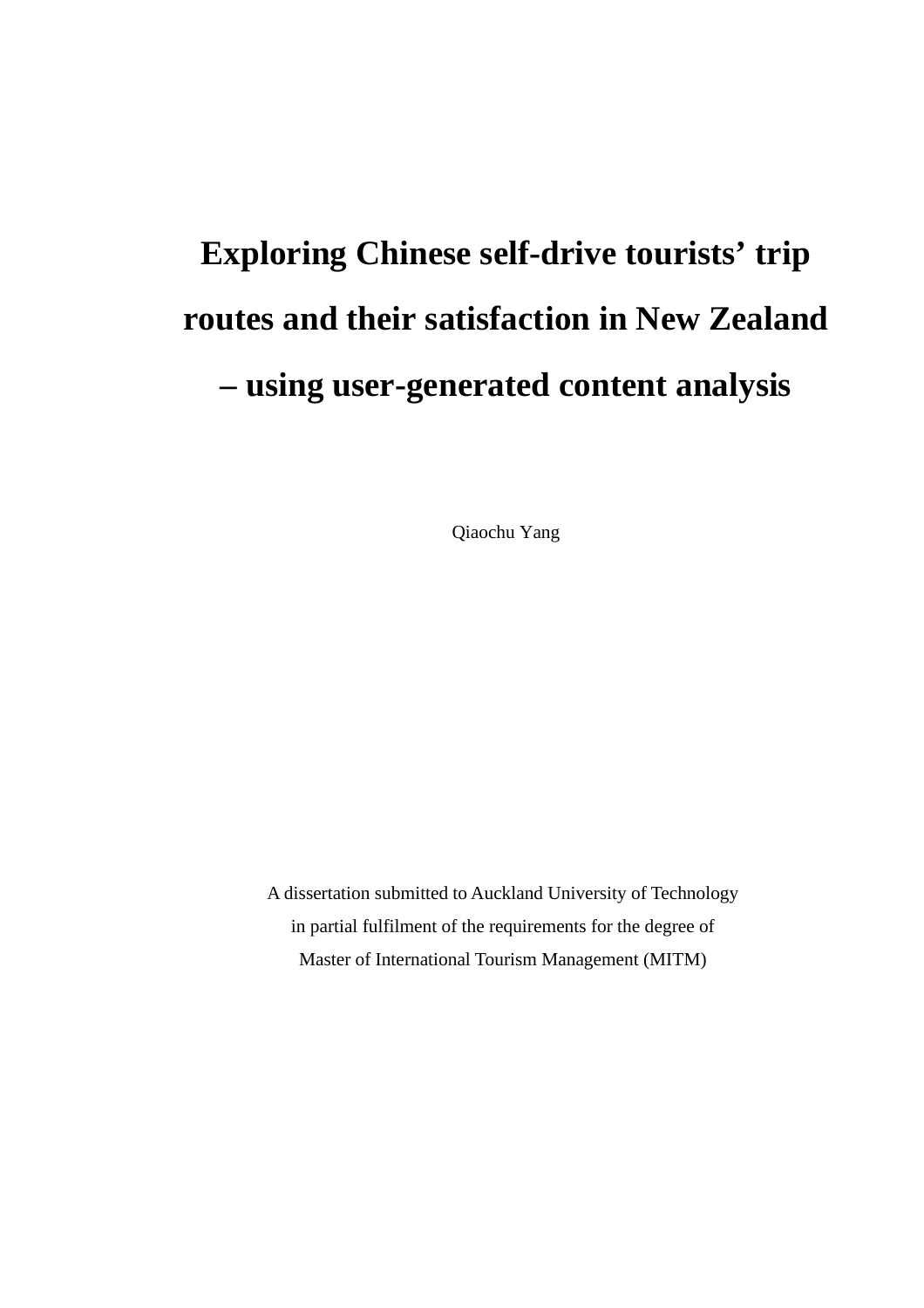#### <span id="page-1-0"></span>**Abstract**

Self-drive tourism differs from other types of tourism in many respects, such as the attractiveness of multiple destinations along the way and the importance of road accessibility, safety in influencing tourists' satisfaction. However, little research has investigated self-drive tourists' route selection and the factors influencing their satisfaction with self-driving experience, especially Asian tourists visiting western countries with different cultural backgrounds. Thus, the purpose of this study is to examine Chinese self-drive tourists' touring route preferences and what factors influenced their satisfaction with their perceived experience in New Zealand. Existing research suggests that natural landscape strongly motivates Chinese tourists to travel overseas. The research will also explore the importance of this internal motivation factor in influencing Chinese self-drive tourists' satisfaction in New Zealand.

In this research, qualitative data was coded followed a consultative thematic approach, and segments from tourists' reviews were used to illustrate the themes. Specifically, this study collected a total of 200 online reviews (Mandarin text) on the ZUZUCHE platform, where the users shared their touring routes and comments about the experience after selfdriving trips, posted from February 1 to May 1, 2019. After reading all the data, four main characteristics of nine selected popular trip routes were found to illustrate the touring route selection preference. This study also extracted 23 basic themes and seven organising themes in order to discover the factors influencing Chinese self-drive tourists' satisfaction and the importance of these factors in Chinese self-drive tourists' satisfaction.

This study found that rental car types, pick up and return location, attraction types and the relation between the travel days and travel destination selection are the four key characteristics reflecting Chinese self-drivers' route arrangements. On the other hand, the data shows that the local community hospitality and natural scenery themes have a positive influence on tourists' satisfaction. Travel-related facilities, safety, road conditions, cost and itinerary exert several negative influences on Chinese tourists' selfdriving trips in New Zealand. However, because Chinese self-drive tourists' internal motivation – fun and relaxation – is achieved through the high natural scenery experience in New Zealand, Chinese self-drive tourists are less affected by these negative influences, and are very satisfied with their travel experience in New Zealand based on the findings of this research.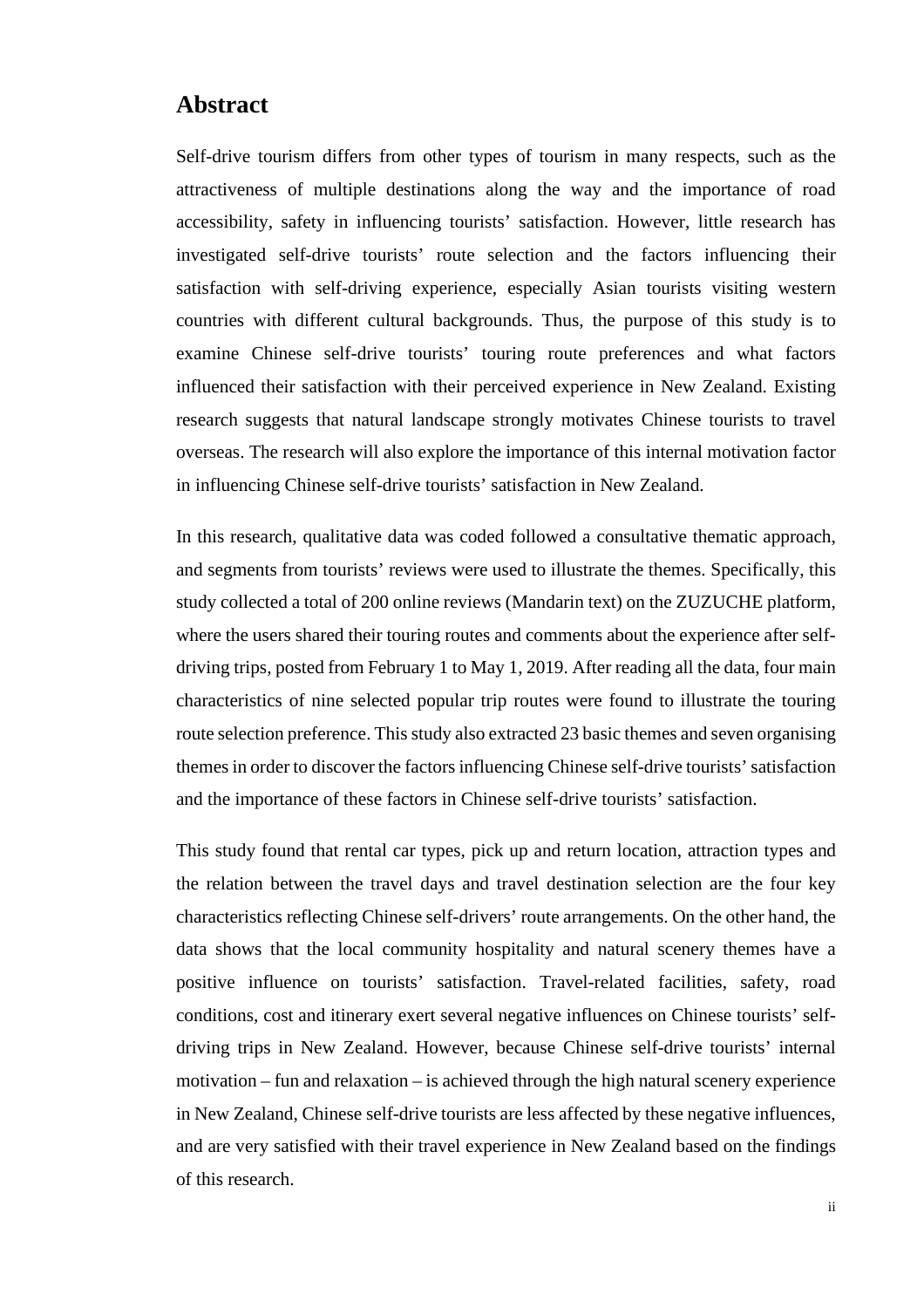# <span id="page-2-0"></span>**Table of Contents**

| 1.1   |                                                                          |     |
|-------|--------------------------------------------------------------------------|-----|
| 1.2   |                                                                          |     |
| 1.3   |                                                                          |     |
| 1.4   |                                                                          |     |
| 1.5   |                                                                          |     |
|       |                                                                          |     |
| 2.1   |                                                                          |     |
| 2.2   | THE DEVELOPMENT OF THE SELF-DRIVE TOURISM AND SELF-DRIVE ROUTE 5         |     |
| 2.2.1 |                                                                          |     |
| 2.2.2 |                                                                          |     |
| 2.2.3 |                                                                          |     |
| 2.3   |                                                                          |     |
| 2.3.1 |                                                                          |     |
| 2.3.2 | The relationship between self-drive trip route, motivation and tourists' |     |
|       |                                                                          |     |
| 2.4   |                                                                          |     |
| 2.4.1 |                                                                          |     |
| 2.4.2 |                                                                          |     |
| 2.4.3 |                                                                          |     |
| 2.5   |                                                                          |     |
|       |                                                                          |     |
| 3.1   |                                                                          |     |
|       |                                                                          | iii |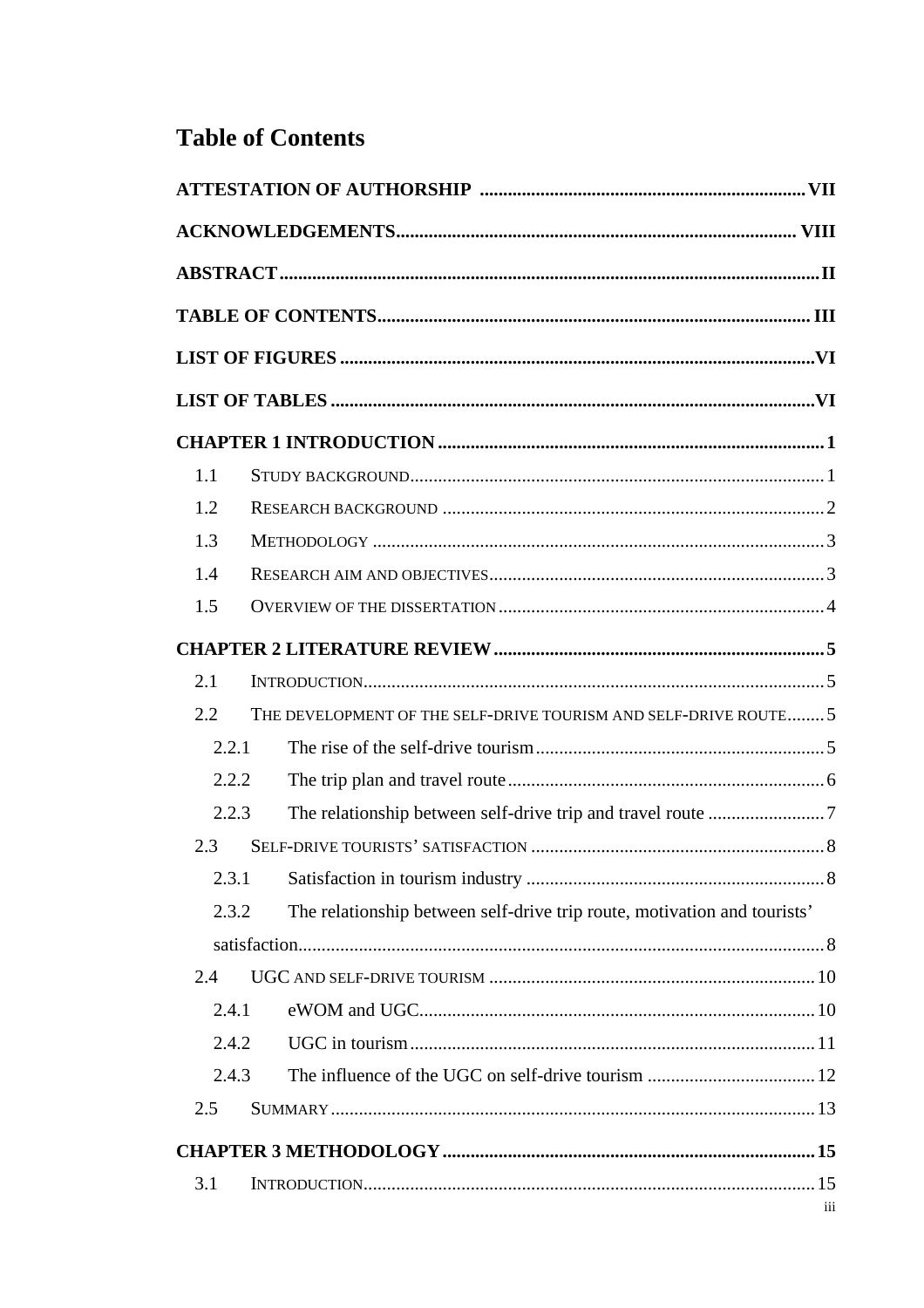| 3.2   |                                                                      |  |
|-------|----------------------------------------------------------------------|--|
| 3.3   |                                                                      |  |
| 3.3.1 |                                                                      |  |
| 3.3.2 |                                                                      |  |
| 3.4   |                                                                      |  |
| 3.5   |                                                                      |  |
| 3.5.1 |                                                                      |  |
| 3.5.2 |                                                                      |  |
| 3.6   |                                                                      |  |
| 3.7   |                                                                      |  |
|       |                                                                      |  |
| 4.1   |                                                                      |  |
| 4.2   |                                                                      |  |
| 4.2.1 |                                                                      |  |
| 4.2.2 |                                                                      |  |
| 4.2.3 |                                                                      |  |
| 4.2.4 |                                                                      |  |
| 4.3   | THEMES INFLUENCING CHINESE SELF-DRIVE TOURIST'S ROAD TRIP 37         |  |
| 4.3.1 |                                                                      |  |
| 4.3.2 |                                                                      |  |
| 4.3.3 |                                                                      |  |
| 4.3.4 |                                                                      |  |
| 4.3.5 |                                                                      |  |
| 4.3.6 |                                                                      |  |
| 4.3.7 |                                                                      |  |
| 4.3.8 |                                                                      |  |
| 4.4   | THE OVERALL SATISFACTION OF CHINESE SELF-DRIVE TOURISTS IN NEW       |  |
|       |                                                                      |  |
| 4.5   |                                                                      |  |
|       |                                                                      |  |
| 5.1   |                                                                      |  |
| 5.2   | OVERVIEW OF CHINESE SELF-DRIVE TOURISTS' TRIP ROUTE SELECTION IN NEW |  |
|       |                                                                      |  |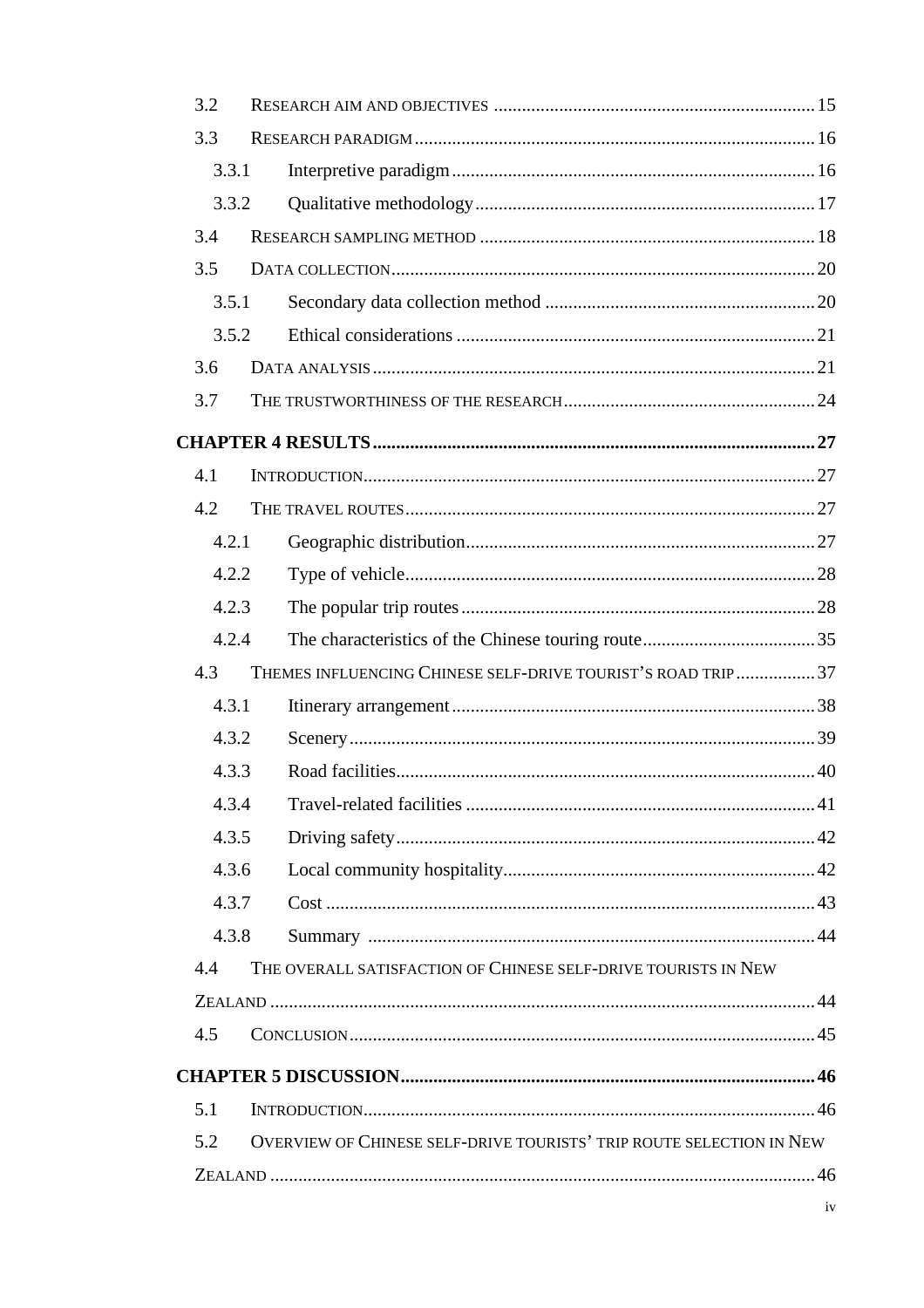| 5.3 | IDENTIFYING THE FACTORS WHICH INFLUENCE CHINESE SELF-DRIVE TOURISTS' |  |
|-----|----------------------------------------------------------------------|--|
|     |                                                                      |  |
| 5.4 | TRAVEL MOTIVATION, TOURIST SATISFACTION AND THE INFLUENCE OF THE     |  |
|     |                                                                      |  |
| 5.5 |                                                                      |  |
|     |                                                                      |  |
| 6.1 |                                                                      |  |
| 6.2 |                                                                      |  |
| 6.3 |                                                                      |  |
| 6.4 |                                                                      |  |
| 6.5 |                                                                      |  |
| 6.6 |                                                                      |  |
|     |                                                                      |  |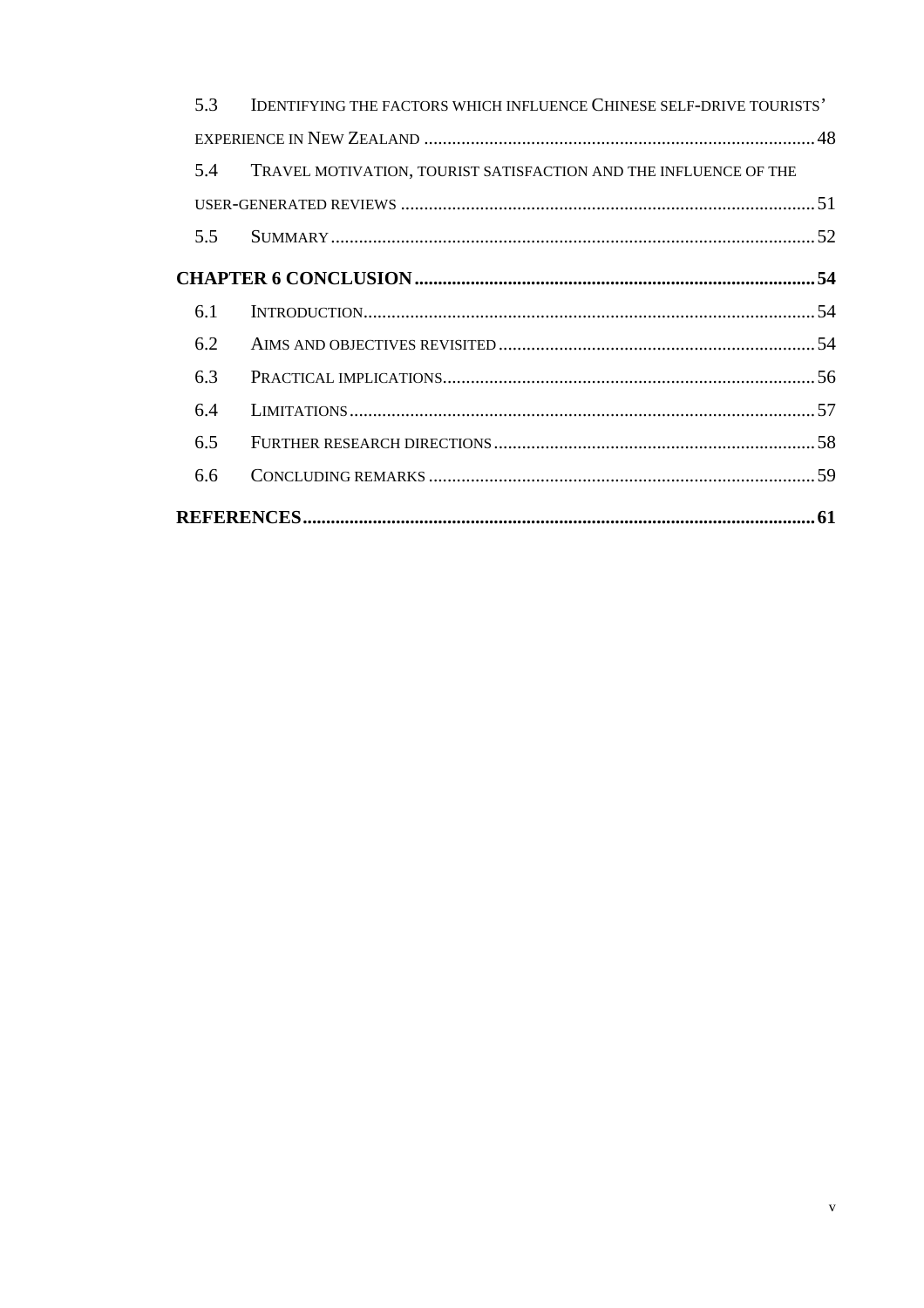# <span id="page-5-0"></span>**List of Figures**

# <span id="page-5-1"></span>**List of Tables**

| Table 3: Steps of doing thematic analysis based on sources (Braun & Clarke, 2006) 22 |  |
|--------------------------------------------------------------------------------------|--|
| Table 4: The geographic distribution of Chinese tourists on road trips in            |  |
|                                                                                      |  |
|                                                                                      |  |
|                                                                                      |  |
| Table 7: The overall level of satisfaction of Chinese self-drive tourists in         |  |
|                                                                                      |  |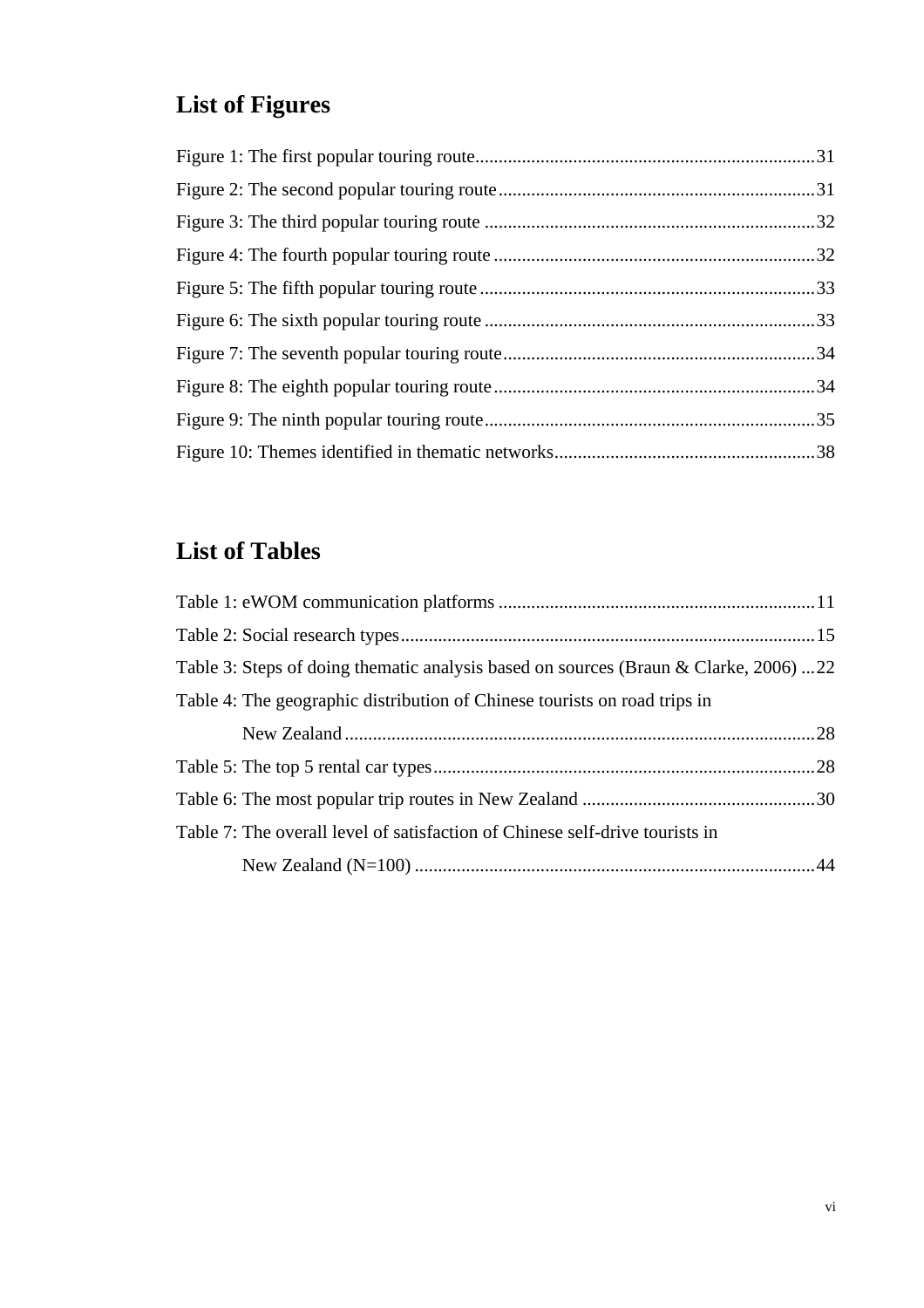# <span id="page-6-0"></span>**Attestation of Authorship**

"I hereby declare that this submission is my own work and that, to the best of my knowledge and belief, it contains no material previously published or written by another person (except where explicitly defined in the acknowledgements), nor material which to a substantial extent has been submitted for the award of any other degree or diploma of a university or other institution of higher learning."

Signed: Qiaochu Yang

June 2019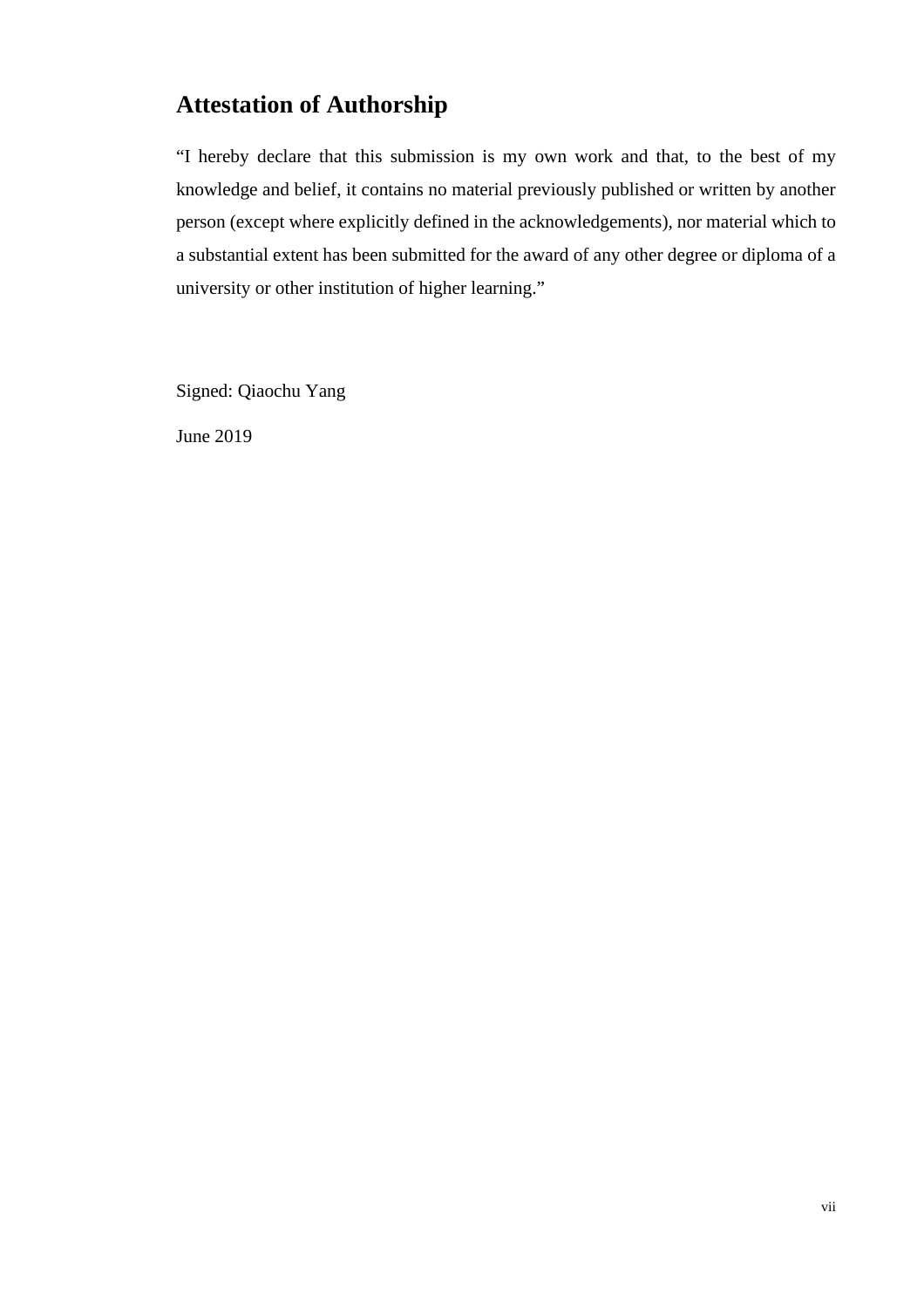## <span id="page-7-0"></span>**Acknowledgements**

I would like to take this opportunity to express my gratitude to the people who supported me while I was completing my master's degree of International Tourism Management at Auckland University of Technology (AUT).

I would first like to thank my dissertation supervisor, Dr Hamish Bremner, for his constant encouragement and guidance. The door to his office was always open whenever I ran into a trouble spot or had a question about my research or writing. He has walked me through all the stages of the writing of this dissertation and spent much of his precious time in offering valuable advice and guidance in my writing, and his intellectual insights have contributed greatly to the completion of this dissertation. Without his trust and assistance, the completion of this dissertation would have been impossible.

Next, I would like to thank the programme leader of the School of Hospitality and Tourism, Dr. Heike Schänzel, who provided me with support regarding my postgraduate study and answered many questions about confirming my dissertation topic. And special thanks to David Parker for proofreading my written dissertation.

In addition, I would like to extend my thanks to my friends and classmates, who gave their time to listen to and encourage me to keep self-confidence during the problematic parts of my research.

Last, my thanks go to my beloved parents for their unconditional love, ongoing support, and encouragement. They not only offered me critical suggestions about my research study, but also gave me psychological support in continuing the dissertation. To my parents, my love and appreciation cannot be described with words alone.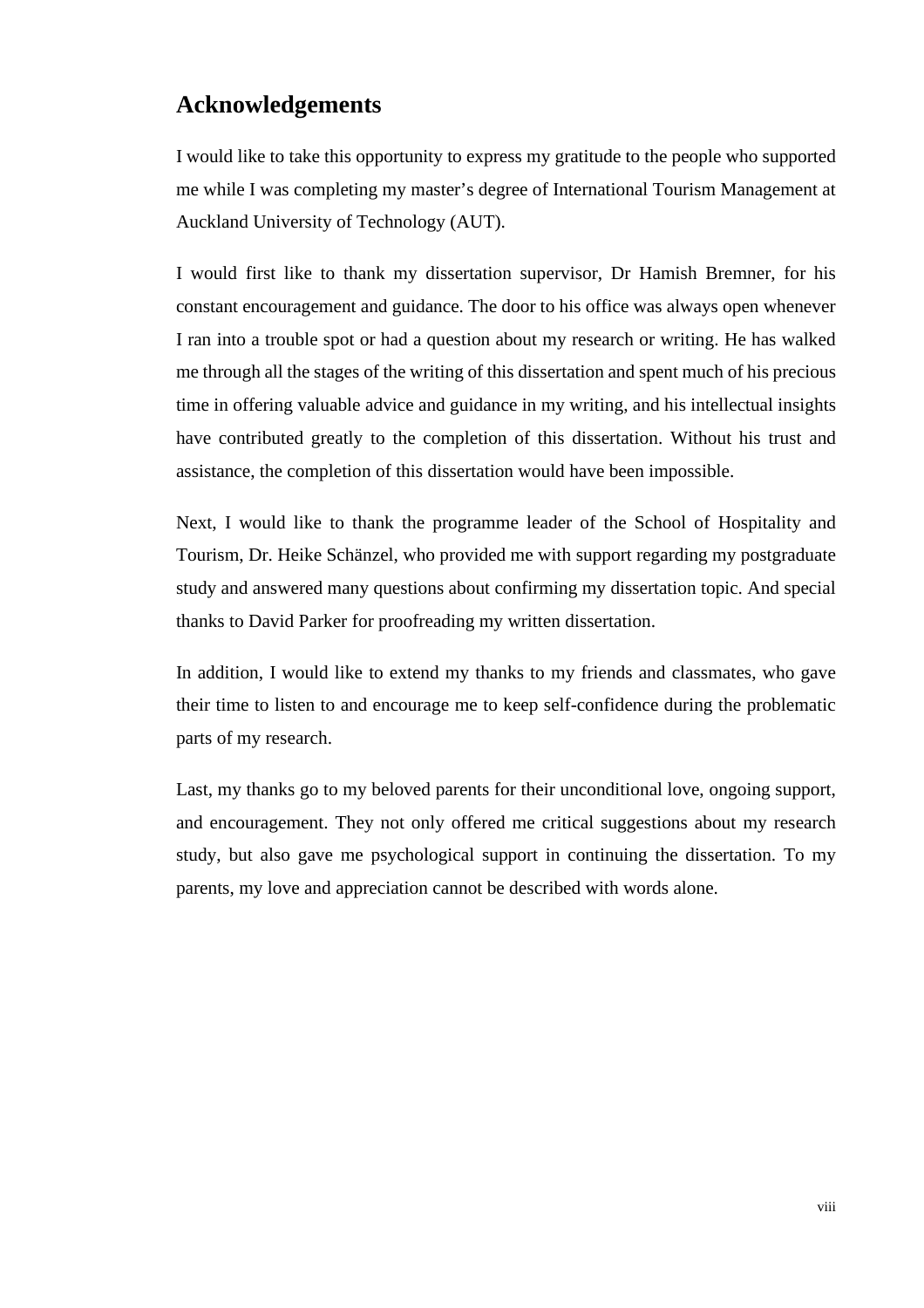# <span id="page-8-0"></span>**Chapter 1 Introduction**

#### <span id="page-8-1"></span>**1.1 Study background**

Although the development of Chinese outbound tourism is a relatively recent phenomenon, China has quickly become a major tourist-generating market drawing worldwide awareness (Pan, Li, Zhang, & Smith, 2008). Moreover, Chinese outbound tourism has the potential to have a big influence on the marketing of tourism and destination development in the coming years (Fountain, Espiner, & Xie, 2011). In New Zealand, the Chinese visitor market now represents its second largest source of international visitors. Since 2006, the direct air links and a simplified passport application have attracted more Chinese tourists come to New Zealand. In 2018, Chinese nationals spent NZ\$ 1.63 billion with over 400,000 tourists visiting New Zealand in one year (Ministry of Business, Innovation and Employment, 2019). The forecasts also suggest that tourism from China will continue to grow. By 2024, China is expected to overtake Australia as the largest source of visitor revenue (Ministry of Business, Innovation and Employment, 2019).

Because both economic growth and the ownership of automobiles have increased rapidly, self-drive tourism has become a popular travel style in China in the last five years (Liu, Zhang, & Nie, 2012), and Chinese self-drive tourism is considered to be one of the most popular new activities that Chinese travellers will be interested in choosing in the near future (World Tourism Cities Federation, 2016), based on a recent large-scale survey of Chinese outbound tourists. Wu (2015) mentioned that Chinese self-drive tourists are young or in the middle-aged group, and they engage actively in the trip-planning processes compared with the traditional package tours. In particular, they are more longdistance travellers who are active in exchanging their experiences online. Influenced by the fashionable and luxurious western style of travel, most Chinese self-drive tourists hire cars to explore the visited destinations. Therefore, considering the rapid growth of Chinese tourists in New Zealand and the popularity of the self-drive travel pattern, it is crucial to understand these tourists' expectations and satisfaction with their travel experiences in New Zealand.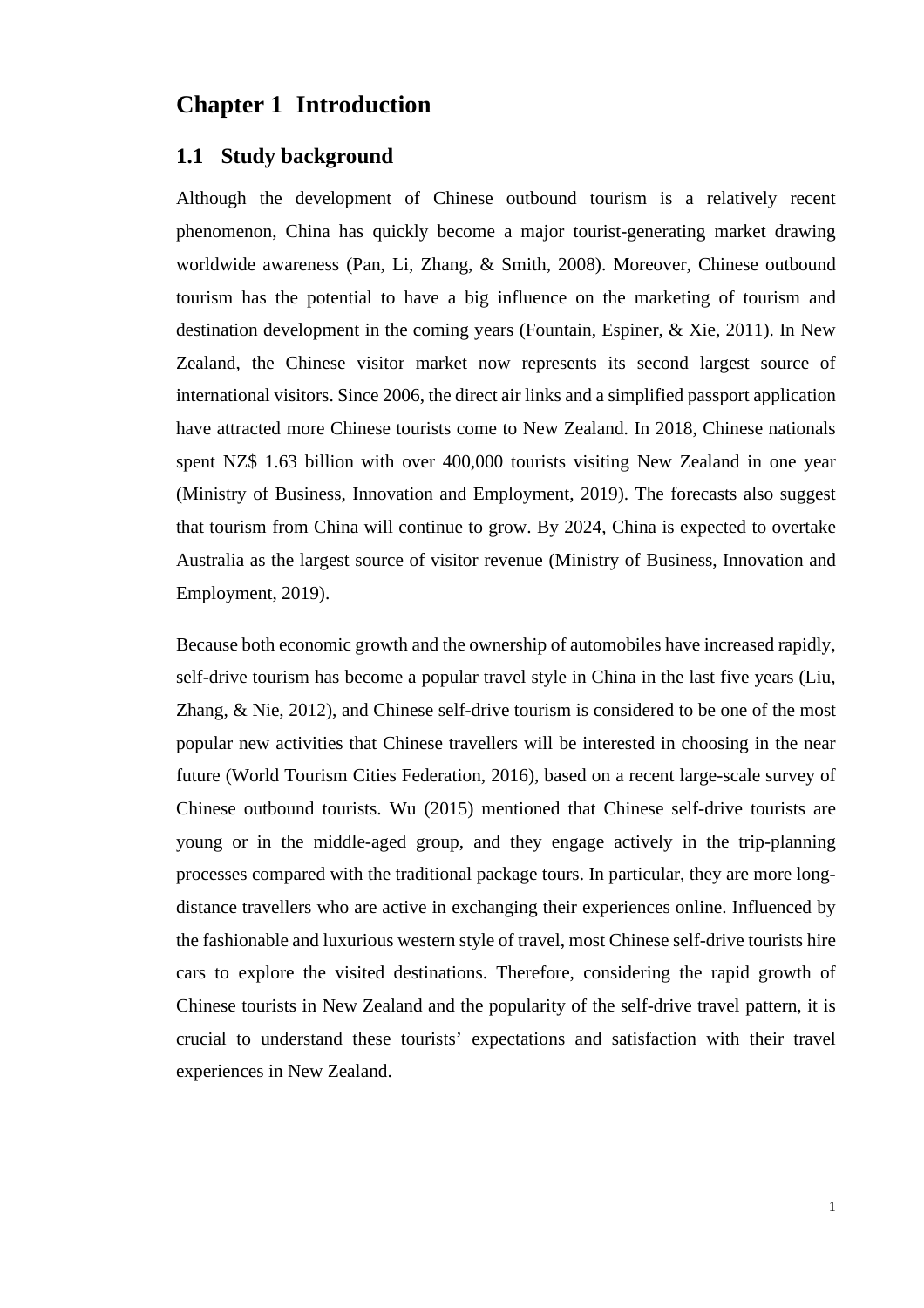#### <span id="page-9-0"></span>**1.2 Research background**

A number of studies have explored the motivations and expectations of Chinese outbound tourists from mainland China. In terms of the travel experience sought, the scenic beauty and natural wonders of the visitors' destinations are the key destination attributes that Chinese self-drive tourists seek (Fountain et al., 2010; Weiler & Yu, 2007). Similarly, research on Chinese visitors to New Zealand suggests New Zealand's natural scenery and its 'clean and green' and unpolluted environment are the primary reason for choosing to visit (Ryan & Mo, 2002; Sun, Ryan & Pan, 2015). Besides, Fountain et al. (2010) also noted that experiencing the country's unique culture, history and customs are the other important motivations for travelling to New Zealand. In addition, aside from the scenery, safety, and culture factors that have been shown to be the significant influence in Chinese tourists' travelling experience in New Zealand, other factors illustrated in the previous research include the array of activities, perceived quality of road facilities, travel-related facilities, weather, the staff and cost (e.g., Denstadli & Jacobsen, 2011; Fjelstul, Wang & Li, 2012; Hardy 2003; Wu, Pearce & Li, 2018). These might also be the perceived experiential factors that affect Chinese self-drive tourists' post-trip satisfaction with their visit to New Zealand.

On the other hand, previous research regarding self-drive tourism from Murray and Graham (1997) illustrated that the experiences obtained along the way are at least as important as the destinations themselves. Therefore, self-drive tourists who choose a good touring route could increase the perceived experience along the way and, as an important part of pre-trip planning, decisions about a self-drive touring route involve a linkage between tourists' multiple interests and their motivations. Thus, finding out the themes in touring route preferences will help in better understanding visitors' needs. According to Hardy (2003), pre-trip planning information along with an adequate route arrangement can lead to more attractions being visited, better time management and higher satisfaction with the overall journey experience. Currently, there have been several studies published related to the quality and the key influencing factors in respect of the touring routes chosen by western people. Little academic research has been undertaken to comprehend the characteristics of Chinese self-drive tourists' route selection, especially what kind of routes that they would like to choose to satisfy their expectations during a visit to a western country with a different cultural background.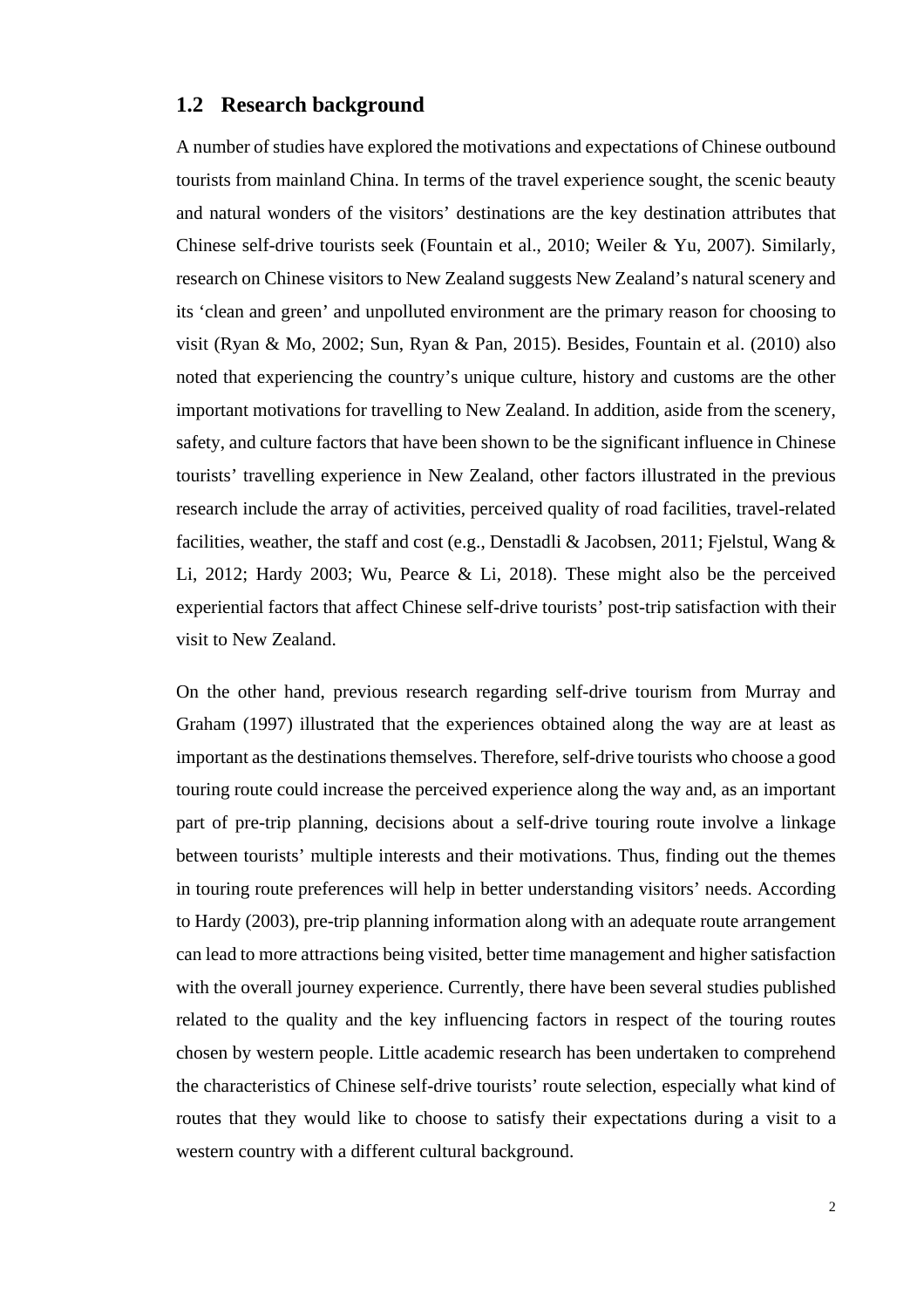#### <span id="page-10-0"></span>**1.3 Methodology**

Previous research has been explored the factors that affect tourists' perceived experiential satisfaction and choice of tourism routes (Becken & Wilson, 2007; Denstadli & Jacobsen, 2011; Pearce & Wu, 2018). However, there is a notable difference in data extraction methods used for this topic. The most common way data was collected in previous studies was a questionnaire or interview survey. Nowadays, with the rapid development of Web 2.0 technologies, online users share information via the internet, and this form of sharing has acquired enormous popularity. Many researchers have been more and more likely to collect online blogs about or reviews of posters' travel experience as the database of information on related research topics. For example, Wu (2015) selected 37 blogs in total from Qyer.com and Sina.com as the data sources to explore general interest and specially focused reporting on these websites about Chinese Rental Vehicle (RV) travellers in Australia, particularly in relation to safety concerns. Furthermore, Ming (2018) used 100 online customer reviews from Booking.com to find out about the particular elements that influence hotel preference in New Zealand. Similarly, this research has reviewed 200 comments which were all obtained from the ZUZUCHE online platform related to Chinese self-drive tourists' trip route selection and their road-trip experience, the main purpose being to explore the characteristics of the trip routes chosen and the factors that affect Chinese self-drive tourists' perceived experiential satisfaction during their road trip in New Zealand.

#### <span id="page-10-1"></span>**1.4 Research aim and objectives**

As was implied in the "Study background" section, 1.1, self-driving has played a more and more important role in the tourism industry and explored by researchers in recent years. Previous studies have looked at trip route selection and factors affecting tourists' travel satisfaction with their travel experience in a destination with a similar cultural background, especially for European tourists. However, compared to the western tourists, who have a different cultural background, the characteristics of Chinese self-drive tourists' trip route selection and the factors influencing their experiential satisfaction based on different travel motivation have not been discussed. In order to address this gap in knowledge, the aim of this study is therefore to explore the characteristics of the trip route preferences of Chinese self-drive tourists in New Zealand and their levels of satisfaction. In order to achieve the aim, the main objectives of this study is comprised of three parts: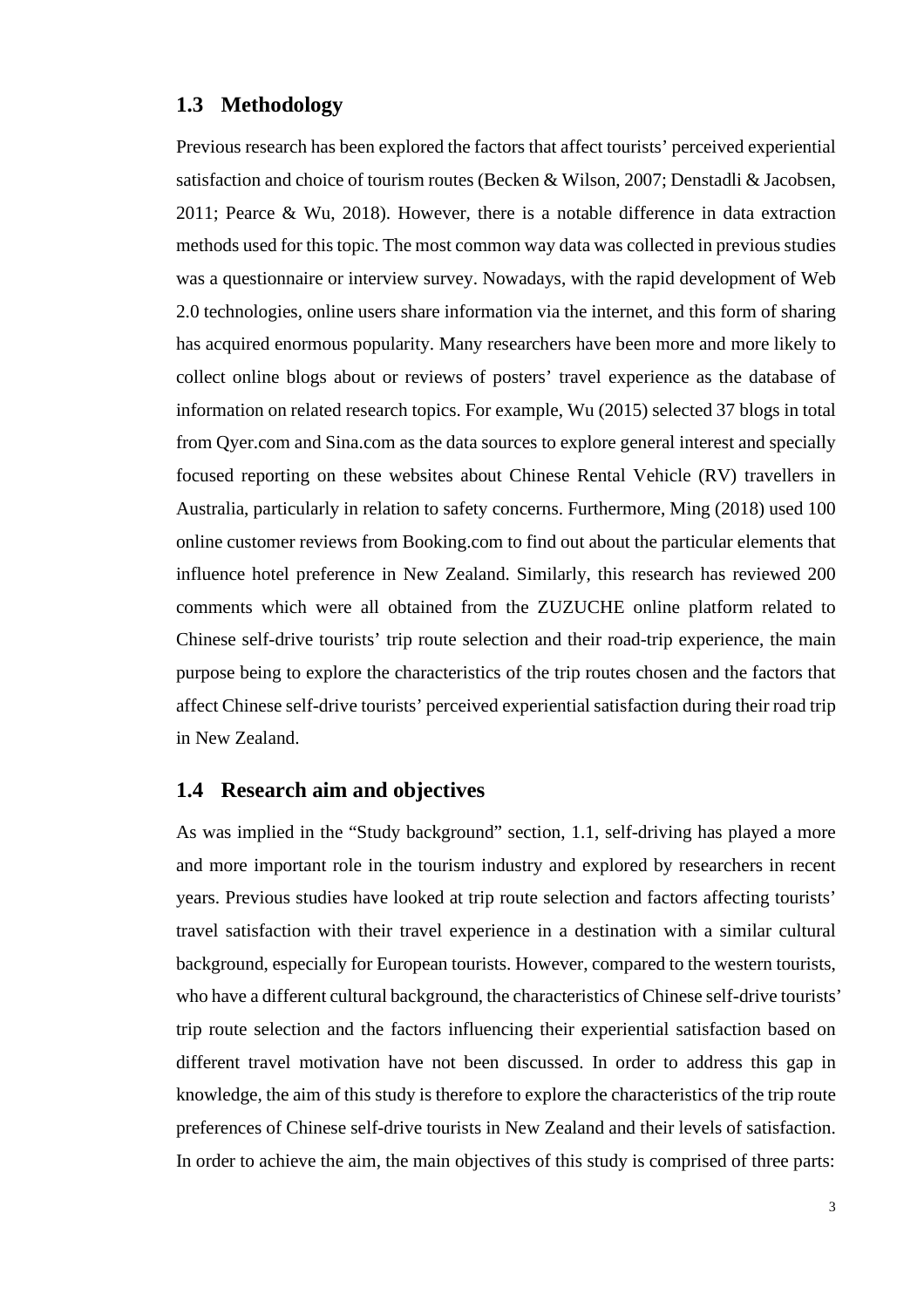1. To summarise Chinese self-drive tourists' preferred trip routes and discover the characteristics of their route selection.

2. To discover what factors influence Chinese self-drive tourists' satisfaction with their road trip.

3. To gain a better understanding of the importance of these factors in influencing Chinese self-drive tourists' overall satisfaction in New Zealand.

#### <span id="page-11-0"></span>**1.5 Overview of the dissertation**

This dissertation contains six chapters. This introduction chapter has provided the general background of and approach to the research topic. Chapter Two represents the literature review with a comprehensive explanation of the development of self-drive tourism and the relationship between self-driving and trip route selection. This is followed by a discussion of tourists' satisfaction with self-drive tourism, particularly in regard to their motivation factors. The recent development of electronic word-of-mouth (eWOM) and UGC, and the influence of online UGC in self-drive tourism, are explained in the last section of the literature review.

Next, Chapter Three outlines the reasons for the methods and methodology adopted in this research. In particular, this chapter explains how the reviews and the secondary data collection have been used, and also discusses the choice of the thematic analysis approach for data analysis in this study.

In Chapter Four, the results of the data analysis are presented. These include the characteristics of the trip routes, the tourists' overall satisfaction with the travel experience and the factors influencing the perceived experiential quality of self-drive trip in New Zealand. A discussion of these findings in relation to the research objectives and, especially, a critical analysis of the factors affecting the satisfaction experience is presented in Chapter Five. Finally, Chapter Six draws conclusions from the study, and addresses practical implications, the limitations of the research, and recommendations for future research.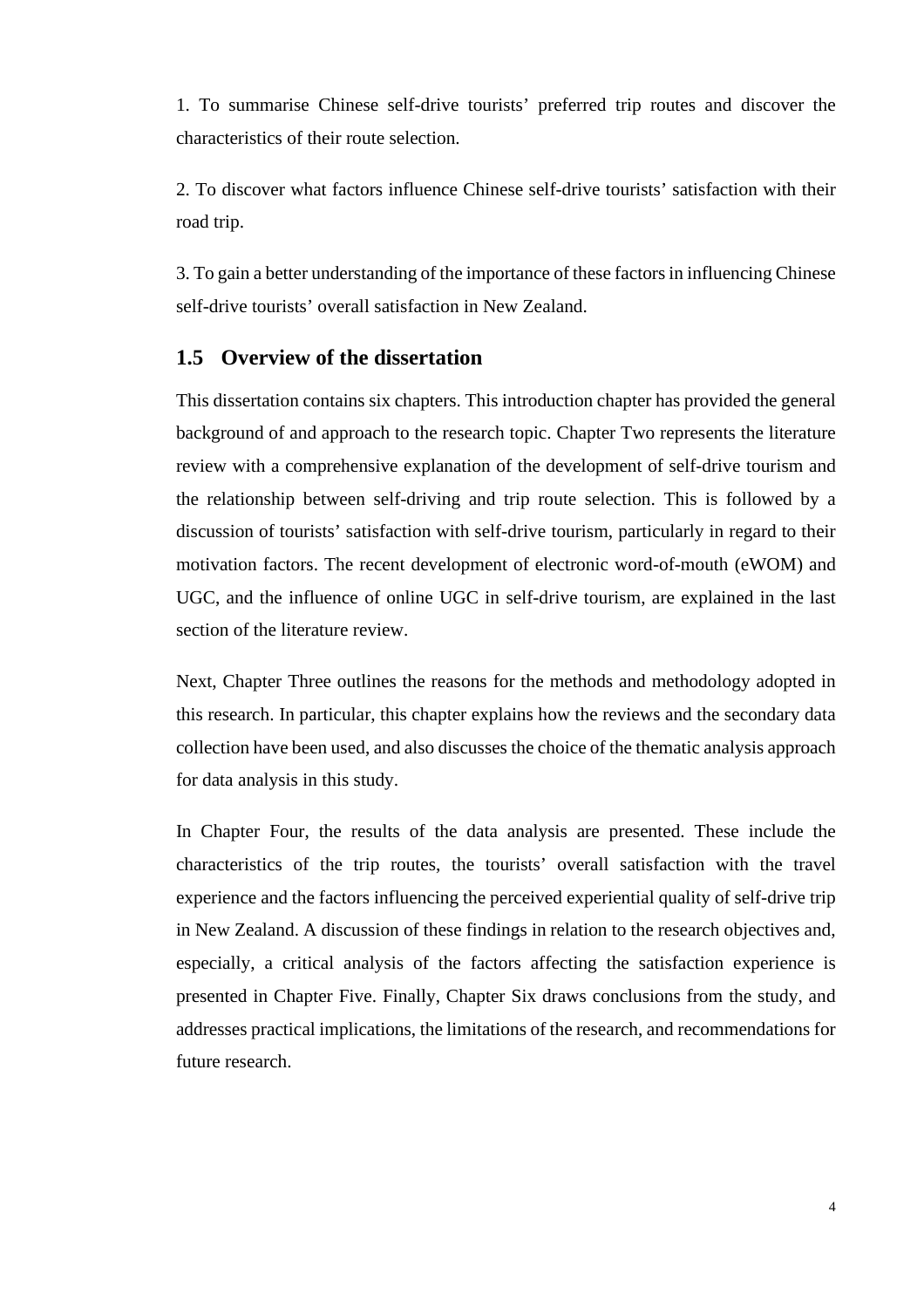# <span id="page-12-0"></span>**Chapter 2 Literature Review**

#### <span id="page-12-1"></span>**2.1 Introduction**

Driving tourism has been an important component of the tourism industry in many western countries for some time (Carson & Prideaux, 2011). Currently, the research tends to feature European and American tourists; studies in this area cover different segments of the drive tourism industry, such as tourists' travel behaviour, social interaction with locals, and travel patterns. One gap in this research is Asian self-drive tourists' preferences in touring route selection and factors affecting their satisfaction, especially for Chinese self-drive tourists visiting a western country with a different cultural background.

There are three key areas of study in this dissertation: firstly, the touring route management of Chinese self-drive tourists in New Zealand; secondly, the analyses of factors in affecting their satisfaction; and, lastly, the importance of these factors to Chinese self-drive tourists who choose New Zealand as their destination. In order to be able to explore these themes, existing studies about international self-drive tourists' satisfaction and trip route preferences provide some directions for the present work. Therefore, this chapter has collected this literature together and divided it into several subsections to describe, firstly, the development of self-drive tourism and the trip route selection process. Secondly, this literature review focuses on self-drive tourists' satisfaction and motivation. Lastly, the review discusses the development of online UGC and the influence of online UGC on potential Chinese self-drive tourists.

#### <span id="page-12-2"></span>**2.2 The development of the self-drive tourism and self-drive route**

#### <span id="page-12-3"></span>**2.2.1 The rise of the self-drive tourism**

'Driving tourism' refers to the use of private or rented automobiles for leisure and pleasure purposes, not for commuting or errands. The advantages of such tourism are that it makes the trip more flexible and allows for a pace of travel that matches people's travel performance (Prideaux, Wei & Ruys, 2001). The first appearance of driving tourism derived from the 1920s to 1930s' Sunday Drive concept in the United States (Arlt, 2013). The rapid development of self-driving tourism began in the middle and late  $20<sup>th</sup>$  century with the increase of personal income, vehicle availability, and continuous infrastructure development (Arlt, 2013). Studies of self-drive travel first emerged in the 1960s and one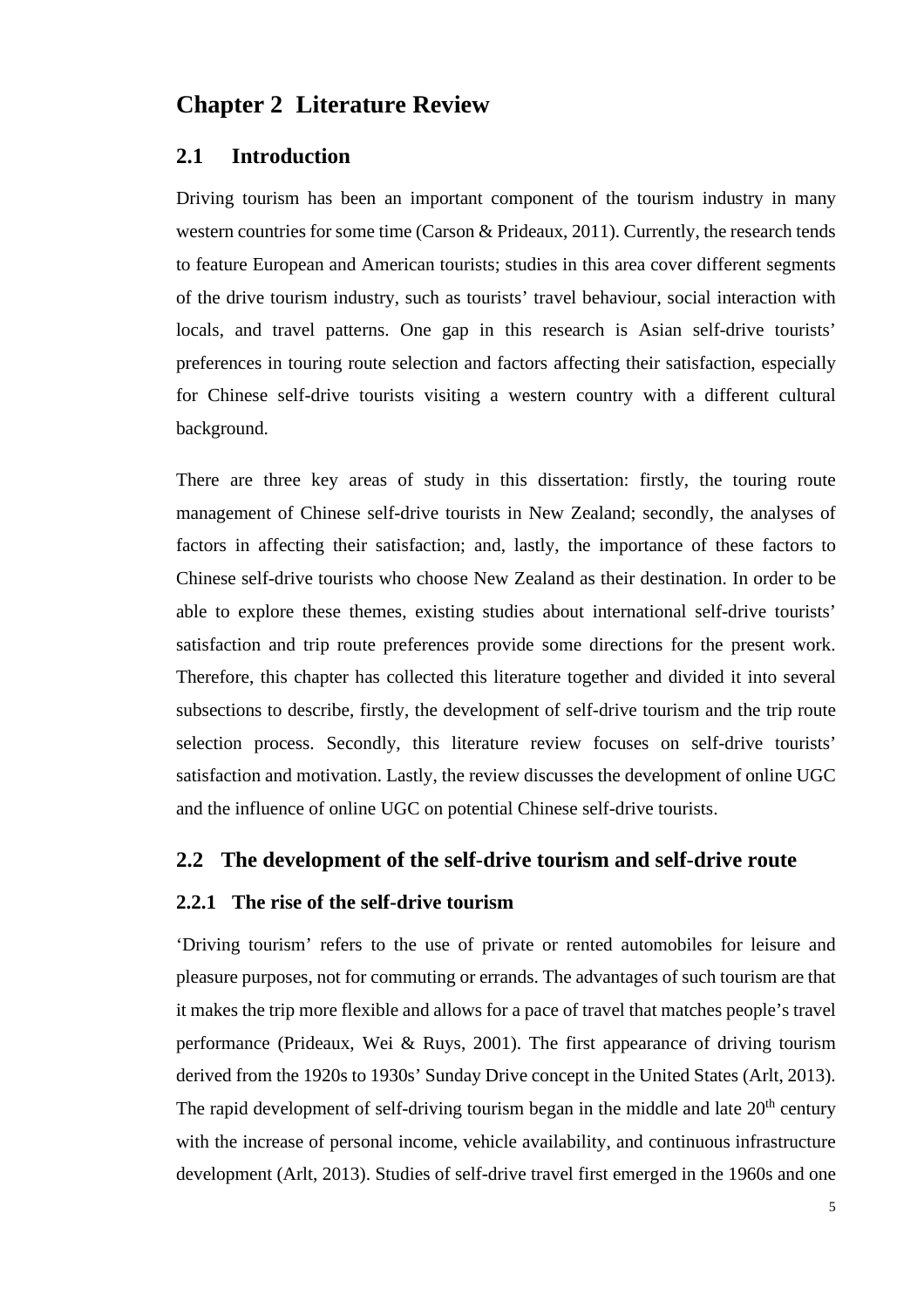of the typical pieces of research by Wall in 1972 is related to tourists' travel patterns (selfdrive frequency, duration, drive distances, etc.). Furthermore, with the growth of selfdriving travel in the tourism industry, academic attention was guided to more specific or related issues in tourism research. For instance, Eby and Molnar (2001) explored American self-drive tourists' need for and preferences in travelling information. The results showed that self-drive tourists pay more attention to the actual driving routerelated factors such as directness, distance, congestion and safety. Hwang and Fesenmaier (2003) also concluded that, in America, multi-destination travel needed self-drive tourists to have more information analysis in route planning.

#### <span id="page-13-0"></span>**2.2.2 The trip plan and travel route**

Travel planning and decision-making focuses on where tourists go, what they do and how long they stay. Hyde (2004) grouped planning and decision making into three types: 'core decisions,' 'loose plans' and 'unplanned behaviour'. Research reviewed by Hyde (2004) suggested that the majority of tourists planned their route in advance as a written 'schedule' and booked their rental cars, accommodation and attraction tickets online or offline in advance upon confirming their touring route. Slightly less than half of the tourists planned 'loosely.' The tourists who planned 'loosely' only booked the basic transportation or accommodation for the first couple of travelling days and only roughly planned the destinations that they might visit in advance. Very few tourists were judged to have made 'no plans' at all. Their travel plans were decided only after arriving at their destination. Therefore, it can be seen from the planning situations described that the travel itinerary is a necessary arrangement for tourists before travelling. In addition, according to Van Raaij (1991), extensive planning can reduce the uncertainties and perceived risk of travelling, and adds excitement through anticipation, thereby enhancing the quality of the trip, especially for the less experienced travellers.

An extensive planning process need a comprehensive information search from multiple points of view and using different channels. As part of self-drive trip planning, tourists often evaluate choices and decision making in terms of several aspects: attractions, transport, the travel route taken, accommodation and related infrastructure (Becken & Wilson, 2007). Furthermore, travellers often employ information sources with a perceived high credibility, such as word-of-mouth (Bristor, 1990), or neutral sources such as visitor centres, travel maps or travel brochures to collect travel-related information for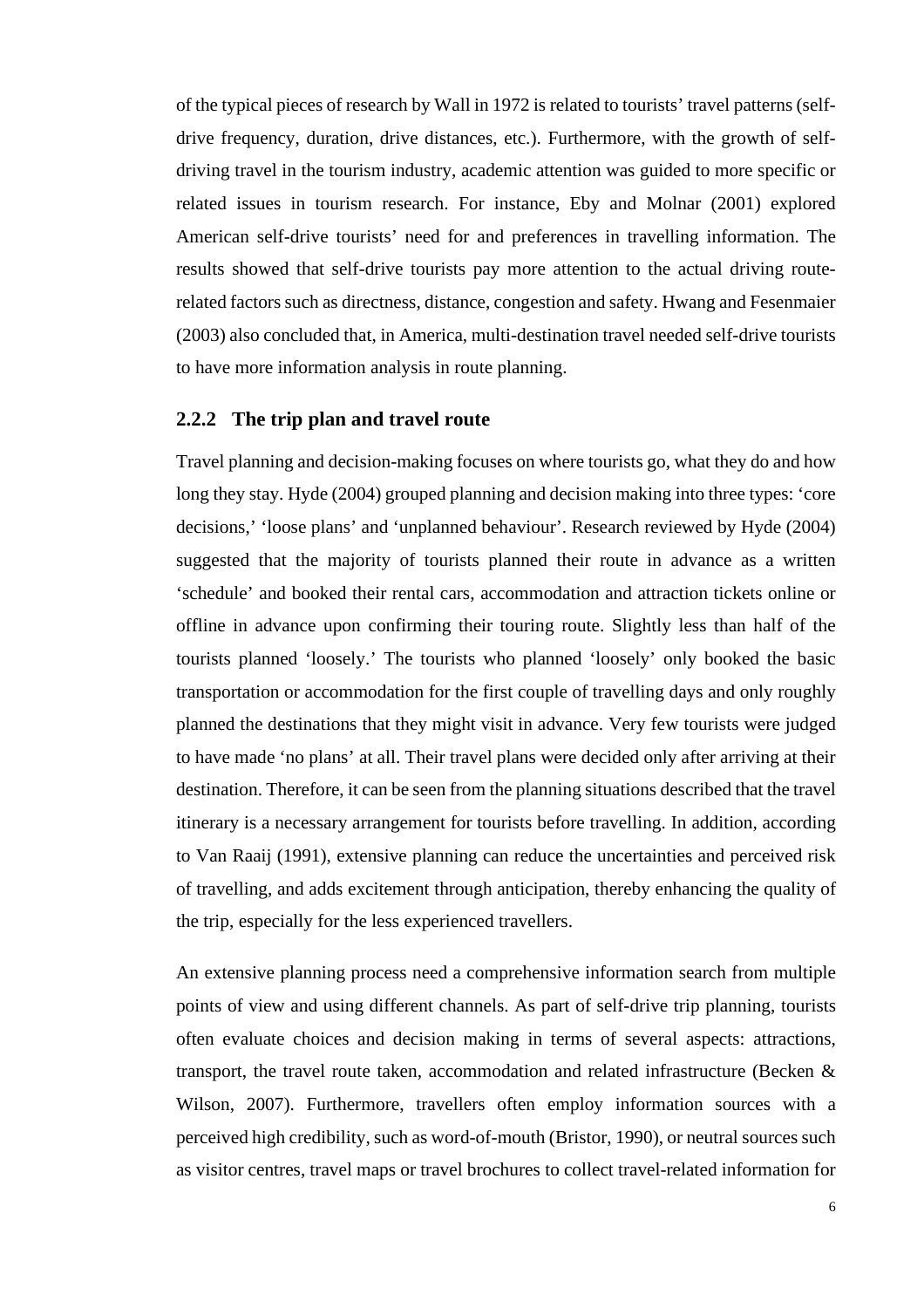their planning (Becken & Wilson, 2007). In addition, the attributes of travel planning and decision making are related to how the travellers arrange their touring route. In terms of the characteristics of self-drive tourists' trip routes, the researcher March (2004) found that the distance between two destinations and the hours they spend on driving limited their plans. According to his results, most of the tourists generally dislike long-distance driving in one day, and extensive daily travel may also affect their satisfaction level. Furthermore, the length of the tourist route and the choice of tourist destination also rely on how many times the tourists have been to the country before. Becken and Wilson (2007) supported the view that, in New Zealand, first-time tourists traveled to more places and spent more time on driving, but repeat tourists spent less time in the car, visited more secondary attractions and were more likely to travel in the South Island. There are other factors that were considered for plan-making related to travel distance, such as age group, nationality, available travelling days, having relatives or friends in the travel destination country, collecting word-of-mouth information before arriving, the degree of planning (none, rough, complete), and the type of rental vehicle booked (Woodside & King, 2001).

#### <span id="page-14-0"></span>**2.2.3 The relationship between self-drive trip and travel route**

Trip route planning is a core external attribute of the self-driving trip which can influence self-drive tourists' itinerary making. Also, the improvement of self-driving tour routes promotes the development of local self-driving tourism. According to Gartner and Erkkila (2004), self-drive trip routes were chosen based on multiple factors such as environmental qualities, the uniqueness of the route, natural features and cultural elements, Their research also indicated that the popularity of self-drive tourism led to the expansion of long-distance touring routes to suit the group of self-drive tourists, and the development of new "branded" routes can promote the expansion of related public service facilities and, eventually, lead to the further development of local self-driving tourism.

The key tourist attraction in New Zealand is the landscape, and self- drive tourists plan their trip route because they want to know how to best "consume" this landscape (Becken &Wilson, 2007). Hence, the majority of self-drive tourists in New Zealand plan their route in advance, and make the trip route a "core decision" because they are eager to make best use of travelling time to explore the landscape in New Zealand. Becken and Wilson (2007) also showed that tourists achieving all their expectations could increase their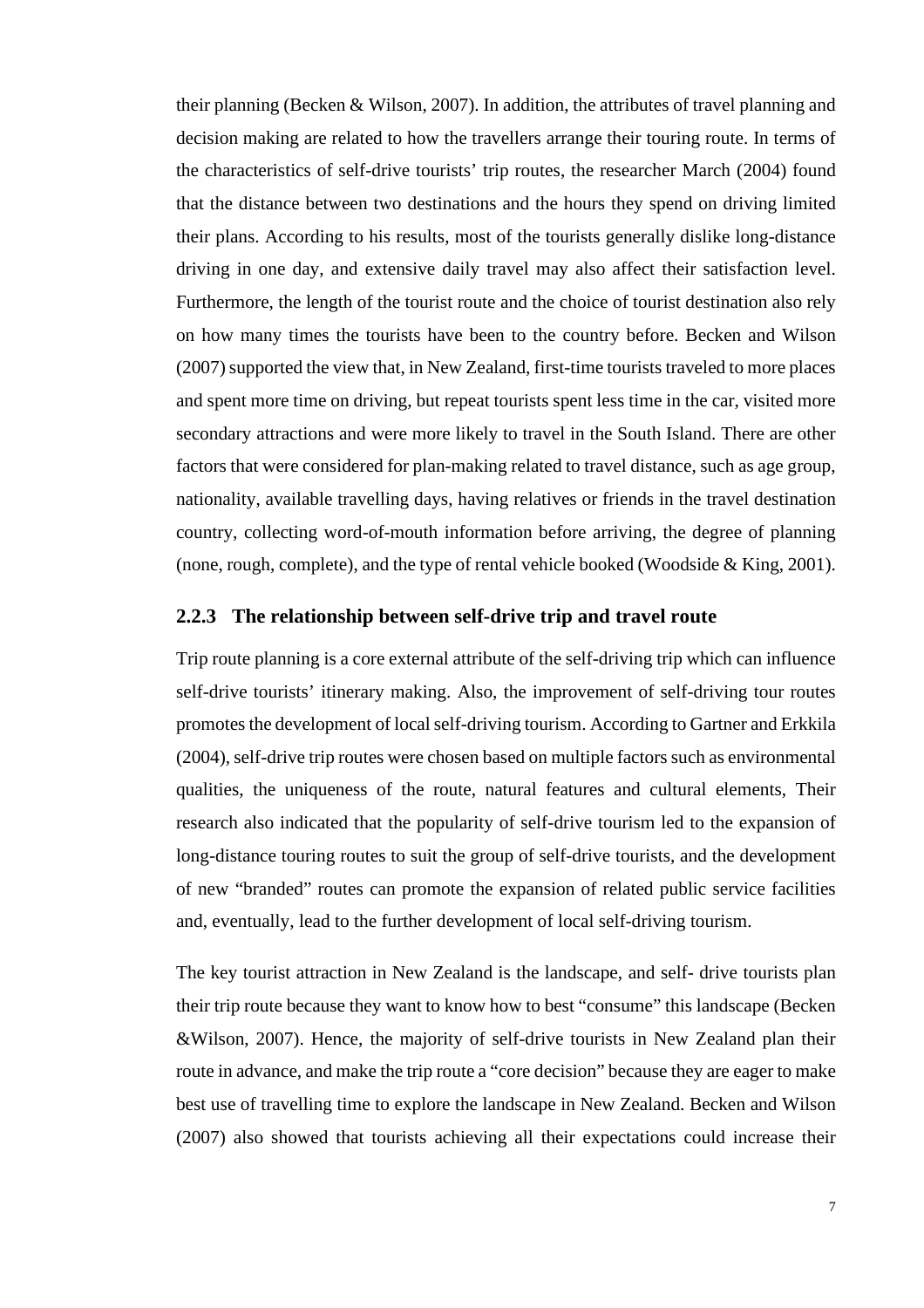satisfaction with their trip plan. Therefore, tourists' satisfaction associated with self-drive behaviour is related to the choice of the trip route.

#### <span id="page-15-0"></span>**2.3 Self-drive tourists' satisfaction**

#### <span id="page-15-1"></span>**2.3.1 Satisfaction in tourism industry**

The theory of customer satisfaction and its impact on business outcomes has been studied by a number of scholars (e.g., Fornell, 1992; Szymanski & Henard, 2001). Customer satisfaction has been considered as an essential business goal because it is assumed that satisfied customers would buy more and become loyal customers. The same occurs in the tourism industry, since a high level of satisfaction and a better quality of performance is likely to increase re-visitation as well as bringing new tourists to the area (Denstadli & Jacobsen, 2011). There is a large number of tourism studies on the impact of destination attributes on tourists' overall satisfaction (e.g., Baker & Crompton, 2000; Chi & Qu, 2008; De Rojas & Camarero, 2008). According to Denstadli and Jacobsen (2011), various elements such as accommodation, attractions, weather and natural environments could increase tourists' overall satisfaction with the destination.

In terms of self-drive tourism, factors influencing tourists' satisfaction are more related to the driving conditions and the scenery. Hardy (2003) illustrated how the scenery was a key feature shaping the success of a touring route in the United States. The visual experience and the desire for outdoor activities are important tourist motivations for Norwegian tourists in choosing their self-drive trip route, and tourists' driving satisfaction was also affected by the quality of the road facilities and the weather situation (Denstadli & Jacobsen, 2011). Furthermore, Wu et al. (2018) derived nine factors that influence Chinese self-drive tourists' satisfaction in overseas travel experiences: the scenery, road facilities, travel-related facilities, connection services, on-site activities, local community hospitality, weather, air quality and costs.

# <span id="page-15-2"></span>**2.3.2 The relationship between self-drive trip route, motivation and tourists' satisfaction**

#### **2.3.2.1. Self-drive trip route and motivation**

Internal and external factors determine a tourist's satisfaction with a self-drive trip route. The internal factors can also be called psychological aspects, and include, for example, expressive attributes and emotional experiences. The external factors are more related to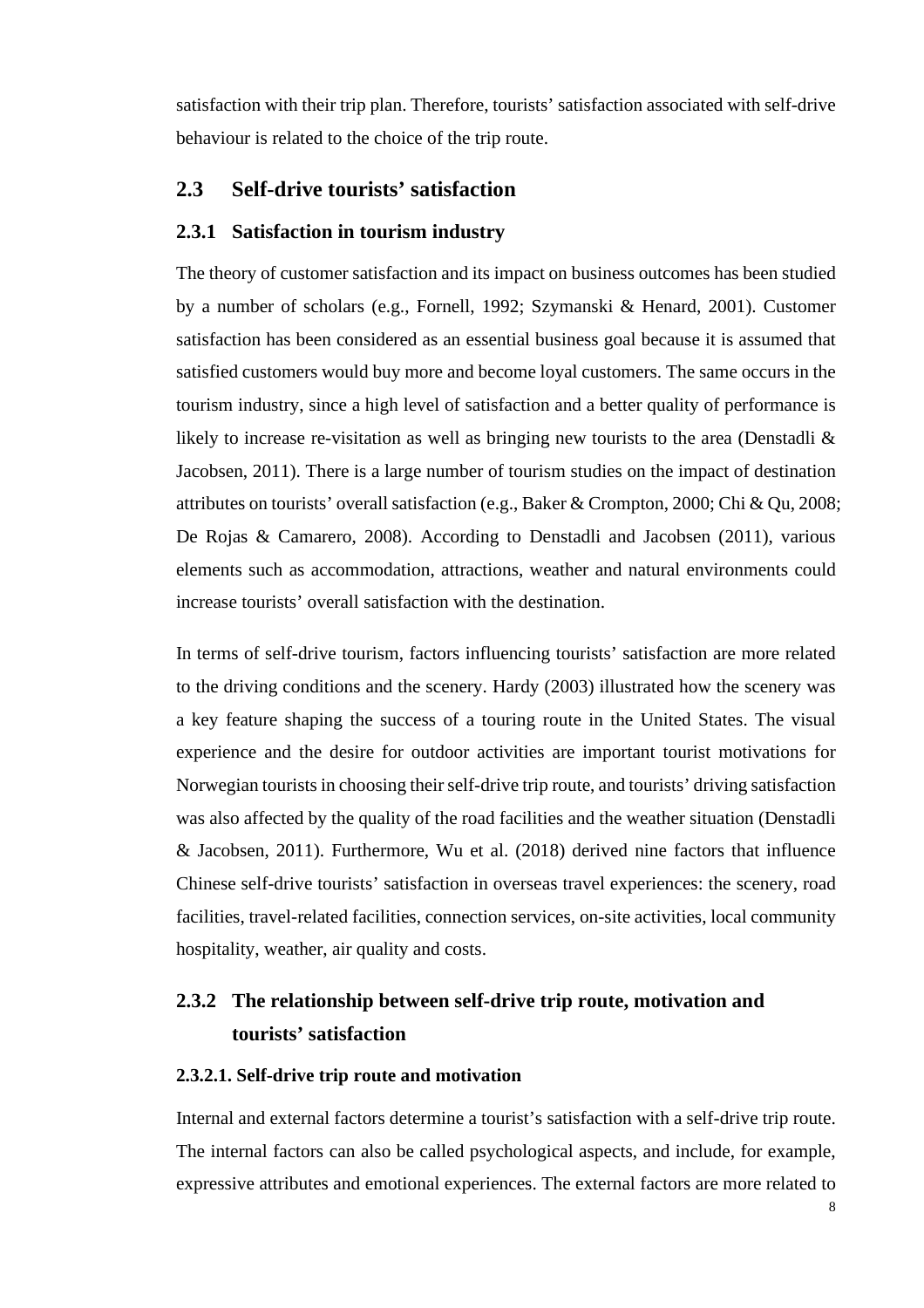the visitors' evaluation of the destination's attractiveness, such as primary products and activities, scenery, etc. These internal and external factors are the core push or pull motivations to attract visitors in making a travel decision (Bramwell, 1998; Yoon & Uysal, 2005). Denstadli and Jacobsen (2011) noted that people are impelled to travel by internal and emotional forces, and then external forces related to destinations and routes attract them to complete their travel plan. The choice of self-driving trip route is the result of many internal and external motivations. More specifically, the travel destinations are the push motivations for self-drive tourists to start their travel plan because internal motivations have determined the type of tourism activities that they want to visit, and external elements such as daily driving distance, road conditions, outdoor activities and accommodation arrangements motivate the visitors to consider their trip itinerary and decide upon their trip plan.

## **2.3.2.2 Chinese self-drive tourists' motivation and influences on satisfaction in New Zealand**

The push and pull theory has been widely utilised by researchers to study the motivation of Chinese outbound tourists. Z. Lu (2011) noted several push and pull factors influencing Chinese self-drive tourists' motivation to travel in Canada. The push factors include escaping routine life, leisure, exploration, family or relatives, and the prestige of the destination. The pull factors found in his research are the high quality of Canadian life, shopping activities, unique attractions and sports. Somewhat differently, Zhang and Peng (2014) noted that 'fun and self-satisfaction', 'relaxation and knowledge' and 'personal relationships' are the main push motivation factors influencing Chinese self-drive tourists' experiences in Australia; in particular, they assumed that the natural environment and the casual lifestyle were the most significant attributes influencing Chinese tourists to visit an international destination. In terms of New Zealand, Chinese self-drive tourists derive satisfaction from sightseeing in nature-based settings, such as visiting national parks, gardens, farms, enjoying boat cruises and Māori culture (Ryan & Mo, 2001). With the push and pull model, because the main reasons for Chinese travelling to New Zealand are the destination's natural scenery and clean, green image, research results showing satisfaction with the natural landscapes in New Zealand reflect the internal motivation of the majority of Chinese tourists visiting New Zealand (Zhang & Peng, 2014). Therefore, natural scenery is an important internal motivation factor affecting Chinese self-drive tourists' satisfaction during their road trip. It is also part of the 'fun and relaxation' factor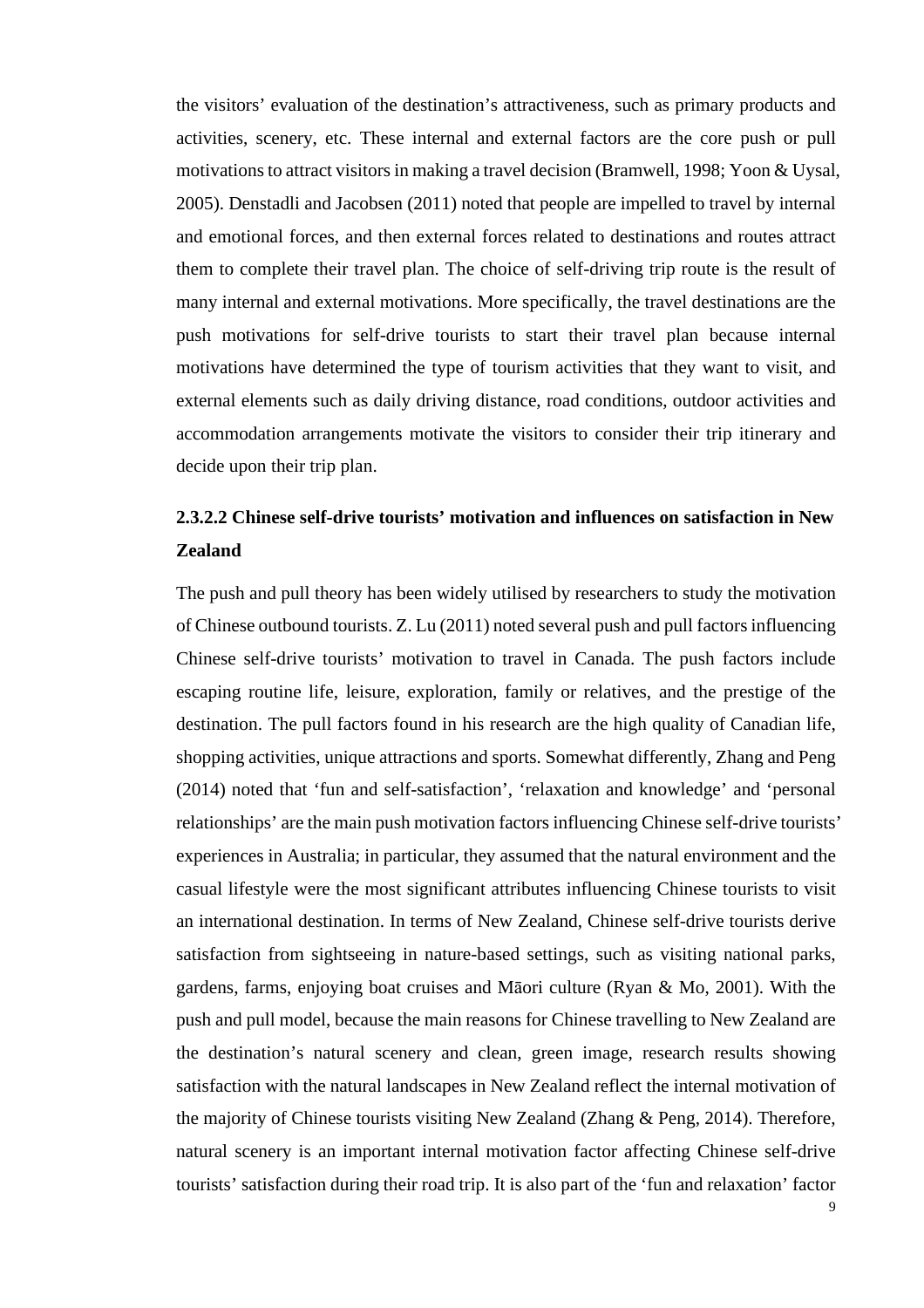in the internal motivation and encourages tourists to choose New Zealand as their destination before starting their planning. According to Klenosky (2002), push and pull factors are not mutually exclusive or entirely independent of each other. Travellers are pushed by their own internal forces and simultaneously pulled by destination attractions and attributes, the latter may respond to and reinforce the former (Dann, 1981).

#### <span id="page-17-0"></span>**2.4 UGC and self-drive tourism**

#### <span id="page-17-1"></span>**2.4.1 eWOM and UGC**

Word-of-mouth (WOM) has been shown to have a significant influence on destination image and destination choice, based on previous tourism research, because of the good perceived credibility it has over other information sources (Brown & Getz, 2005; Litvin, Goldsmith, & Pan, 2008). Nowadays, with the growing access to the internet and the development of advanced information technology, WOM has evolved to a more impersonal but more pervasive form, called electronic word-of-mouth (eWOM) (Ismagilova, Dwivedi, Slade & Williams, 2017). eWOM communication platforms shown many ways in the Internet (see [Table 1\)](#page-18-1) (Cheung & Thadani 2012). These platforms can be divided into main two types, social media and other online platforms. The big difference between these two types of platforms is that social media users are internet users communicating with people who they already know, while other online platforms allow eWOM to occur between anonymous users, and include platforms such as consumer review sites, blogs and shopping websites (Sen & Lerman 2007). One of the biggest advantages of eWOM on anonymous platforms is that anonymity leads consumers to be more comfortable with sharing their opinions and brings a higher volume of eWOM (Chatterjee, 2001). UGC sites are the platform for eWOM which has this attribute of anonymity (Erkan & Evans, 2016). Users post their contents and reviews on third-party or company websites to provide useful information sources for potential customers, and these peer-generated products evaluations are what is called usergenerated content (UGC) (Mudambi & Schuff, 2010). UGC often appears as blog posts, e-commerce content, videos and user comments which supply the online platforms (Akehurst, 2009). In the tourism industry, this provides information not only about the tourism-related products in question, but also aspects of the contributor's postconsumption experience, including overall evaluation, service, quality and value for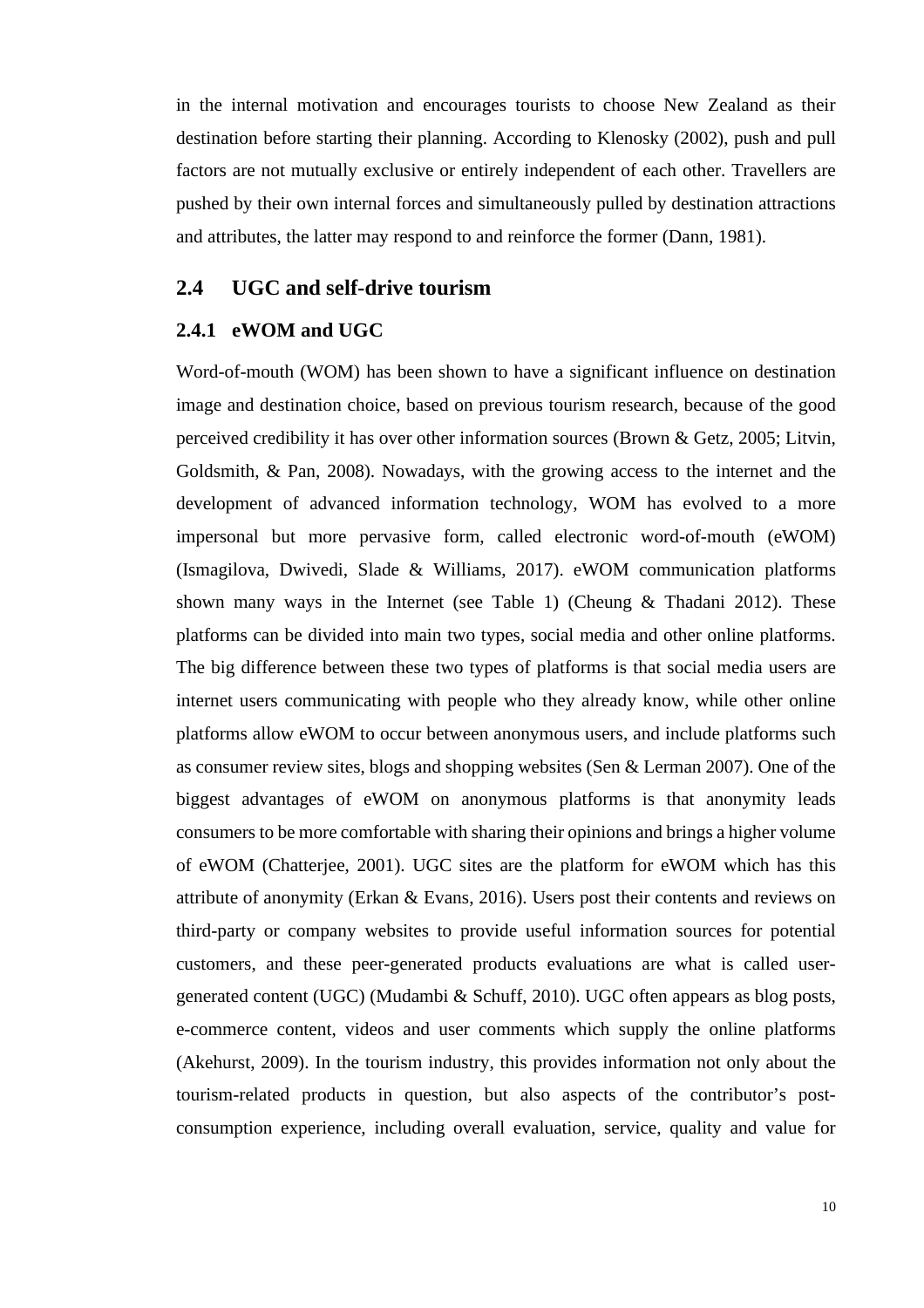money (Li, Ye & Law, 2013). UGC helps every potential tourist to make a better decision about visiting their travel destination and influences their pre-travel plan making.

| <b>Platform</b>          | <b>Example</b>         |
|--------------------------|------------------------|
| Social media websites    | Facebook.com           |
| Shopping websites        | Amazon.com             |
| Consumer review websites | Epinions.com           |
| <b>Discussion Forums</b> | UKbusinessforums.co.uk |
| <b>Blogs</b>             | Blogger.com            |

<span id="page-18-1"></span>Table 1: eWOM communication platforms

*Source:* Cheung and Thadani (2012).

#### <span id="page-18-0"></span>**2.4.2 UGC in tourism**

With the development of Web 2.0 technology, more and more tourists began to use social media and related online platforms to share their travel experience. As a result, more and more potential tourists are willing to get their travel destination information through these UGC tourism sites. Based on the research by Law, Leung and Buhalis (2009), travellers often post their recommendation on review sites after returning home, and these posts can be used as information sources for potential tourists' travel planning. Hence, online UGC has become part of the trip planning, influencing consumers in the decision-making process. Different from the recommendations by virtual agencies or travel destination websites, UGC information, such as travel review texts, has meaning rich in personal experience, and in the characteristics of scenic spots, especially with the real photographs posted online which add to their credibility for potential tourists (S. Du, Zhang, Xu, Yang & Tu, 2018). Lu and Stepchenkova (2015) reported that almost all respondents in their research said they will access online comments while arranging their journeys, participants trust these comments because they contain details, trustworthy and up-to-date information, especially the comments and recommendations in relation to rental cars, hotels and trip routes. These effective information sources make UGC an important part of trip planning and decision making for internet users.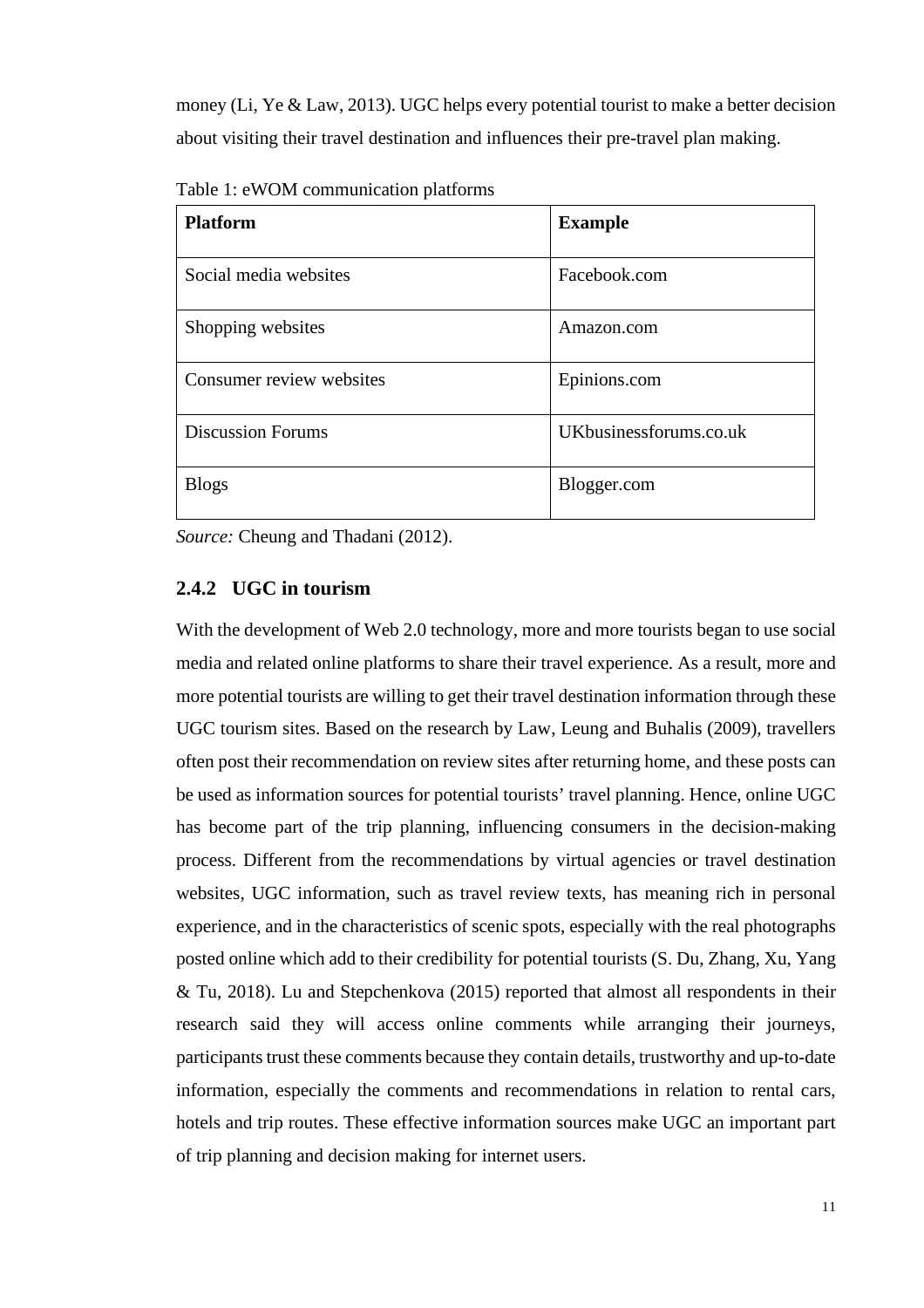#### <span id="page-19-0"></span>**2.4.3 The influence of the UGC on self-drive tourism**

#### **2.4.3.1 The influence of UGC on trip route planning**

UGC is widely used in tourists' trip planning and decision making because visitors realise that the recommendations posted by previous tourists are easy to accept, convenient and improve the rationality of touring routes as well. S. Du et al. (2018) summarised three reasons why potential tourists like to obtain travel information from UGC. Firstly, the rich knowledge in travel review texts can provide the characteristics of scenic spots, making up for the shortcomings of traditional trip route recommendations. Secondly, a multi-level trip route made through UGC could be constructed with different themes, such as cultural travel routes and natural scenery travel routes in the same region. These different route themes are different choices and tourists can make choices based on their preferences. In other words, tourists can use UGC to find a travel route that satisfies their own travel motivations. Hence, UGC can help visitors to find their favourite theme routes and improve the quality of their travel in terms of the variety of attractions. Finally, tourism is an information-intensive industry, and potential tourists can easily access online UGC and find useful information sources in these posters' comments. According to Chung, Han, and Koo (2015), if travellers want to read experienced tourists' trip route advice about the destination that they plan to visit, then they could use any electronic device to search the related information anywhere and anytime, compared with the lessaccessible traditional information sources such as travel magazines, books, travel brochures. Therefore, the UGC sites online are also time-saving and have easy access for each potential visitor.

#### **2.4.3.2 The influence of UGC on self-drive tourists**

UGC online platforms can be divided into consumer-written sources and systemaggregated sources based on different attributes, and these two types of UGC sources influence self-drive tourists' decision making differently. According to Jin and Phua (2016), consumer-written UGC on travel booking sites is defined as consumers' anecdotes about their actual experiences of travel products, such as attractions, accommodation and transportation, and their personal satisfaction ratings of the products they evaluate and recommend. System-aggregated UGC consists of website-aggregated numerical indicators of consumer input, for example, how many reservations were made within 24 hours, how many previous customers recommended this place, or the numerical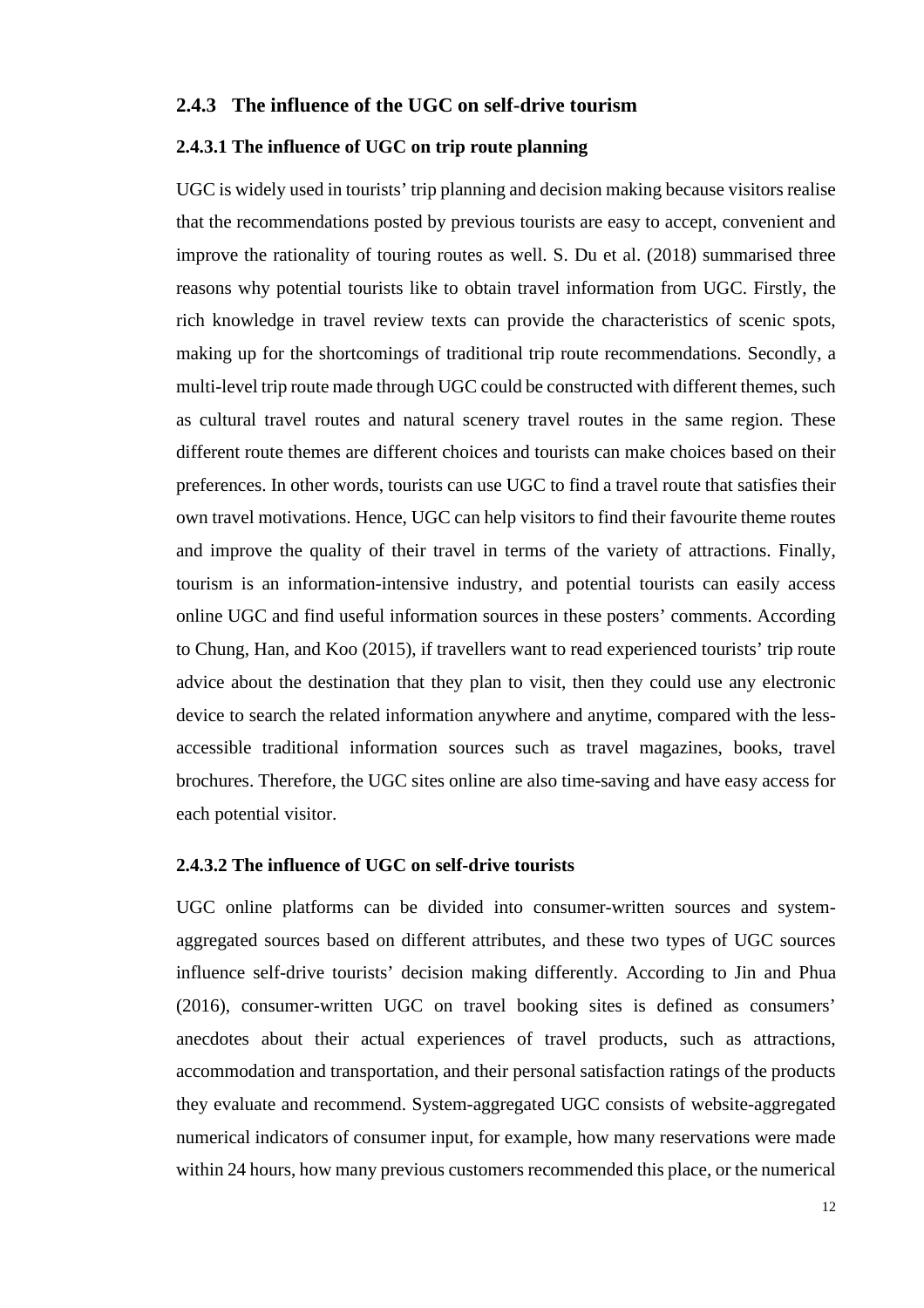rating of the attraction, etc. A system-aggregated UGC is controlled by the retailer's channel manager or the employees of the UGC platform website, rather than consumer themselves (L. Murphy, Mascardo, & Benckendorff, 2007). According to the results from Bickart and Schindler (2001), customer-written UGC information collected by self-drive tourists would be more credible and trustworthy than market-generated information because online users believe that fellow consumers' experiences are a truer source of information than system-aggregated data sources.

In addition, the influence of negative UGC is more powerful for tourists than positive UGC. Laczniak, DeCarlo, and Ramaswami (2001) maintained that consumers are more likely to trust negative eWOM information because positive information can be selfserving. Jin and Phua (2016) explained that negative information's diagnostic value is more responsive for customers than positive information. Walther, Van Der Heide, Hamel and Shulman (2009) also found that customer-written UGC has higher influence than system-aggregated UGC on potential tourists because the individual tourists' reviews are vivid, and have greater credence and warranting value. They also emphasized that customer-written UGC is more valuable when it is negative.

#### <span id="page-20-0"></span>**2.5 Summary**

Overall, for self-drive tourists, the trip route as the "core decision" in trip planning could be influenced by internal and external motivators. The significant relationship between trip planning and tourists' satisfaction has been discussed in a variety of studies. The review of this literature indicates that tourists' satisfaction with their travel experience is related to internal and external travel motivations during the road trip, and the successful trip route plan and high satisfaction will increase visitor retention and loyalty. On the other hand, tourism is an information-intensive industry, and tourists' trip planning and decision making can be highly dependent on multiple pieces of information collected online or offline. With the expansion of Web 2.0 technology, the variety of UGC travelrelated sites may effectively spread eWOM and influence tourists' decision making. The research results discussed in the literature review show that UGC is popular for visitors because the information is always real, acceptable and easy to access. Additionally, customer-written content is more powerful than system-aggregated content because it is more credible and trustworthy. Furthermore, negative UGC has more effect on tourists' planning than positive UGC.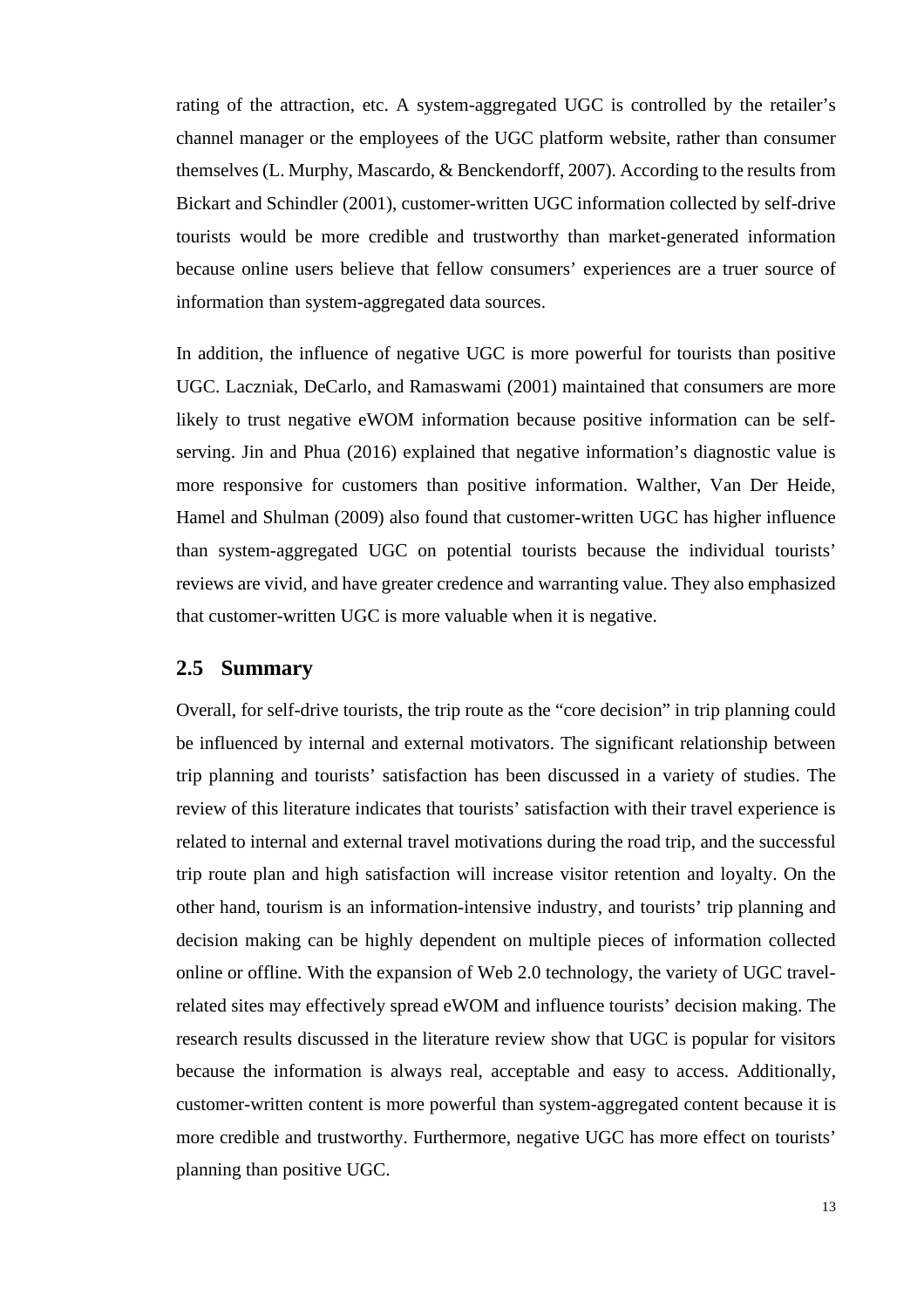However, currently, there is little literature analysing the influence of online travel UGC on Chinese self-drive tourists' trip planning or the factors that influence their satisfaction. Therefore, this research has been designed to collect effective customer-generated UGC from one of the most famous travel platforms in China, ZUZUCHE.com, to explore popular Chinese self-drive tourists' touring routes and factors affecting their road trip satisfaction in New Zealand. In addition, the research addresses how internal and external motivation factors impact these tourists' satisfaction.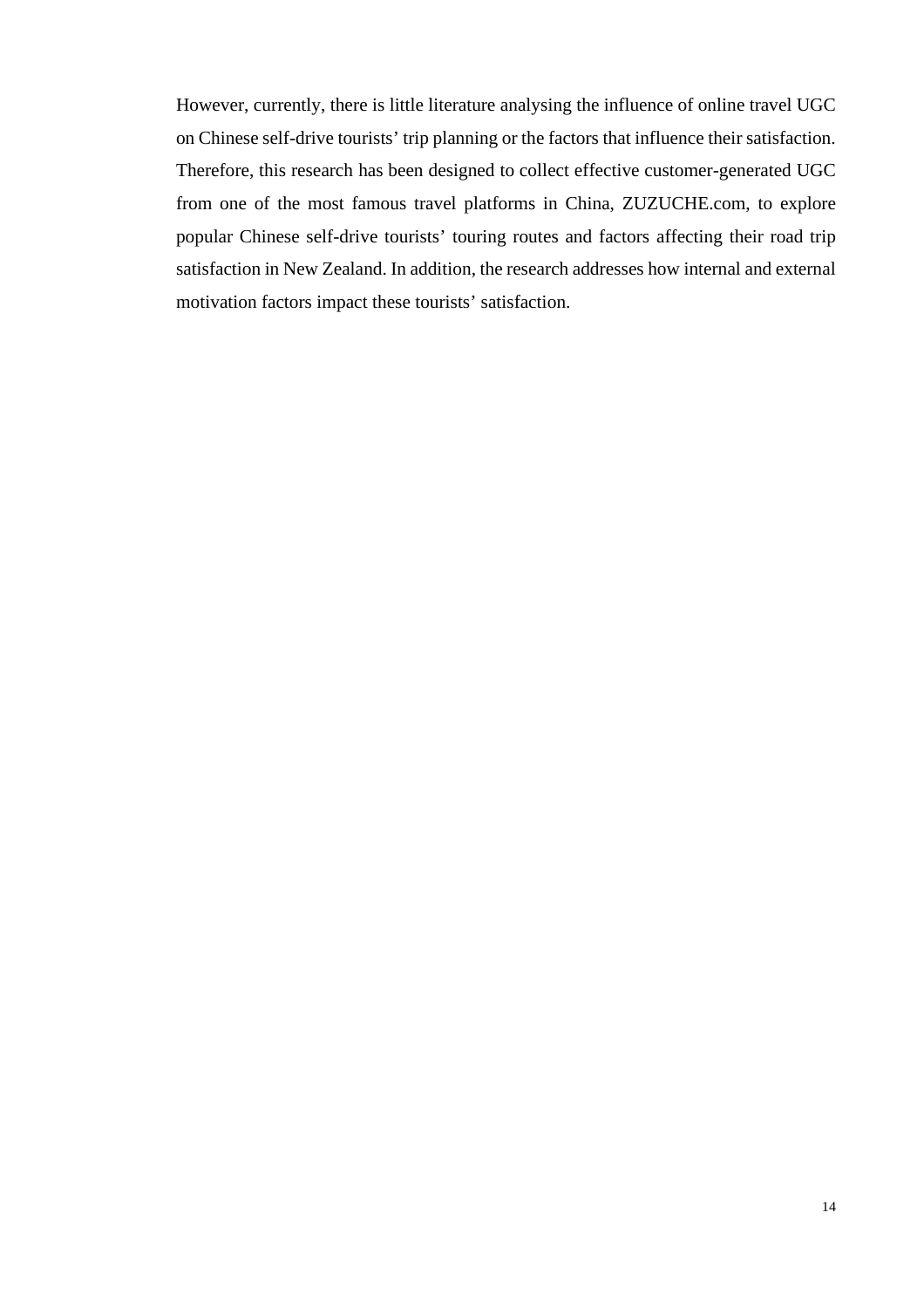# <span id="page-22-0"></span>**Chapter 3 Methodology**

#### <span id="page-22-1"></span>**3.1 Introduction**

Methodology is a procedure for a researcher to describe, explain, and predict phenomena (Cohen, Manion & Morrison 2007). It is a way of studying knowledge and gives a work plan for the research. This chapter re-states the research aims and objectives, followed by an outline of the research paradigm and the reason it was chosen. The qualitative research strategy is used in this research to ensure the detailed description of tourists' behaviour and experiences. Next, sampling and the second-hand data collection method are explained. Finally, the chapter discusses the data analysis process.

#### <span id="page-22-2"></span>**3.2 Explanatory social research**

Veal (2018) explained the purpose of researching as making known something or a number of activities previously unknown. Tourism research differs from physics or natural science, as it is a kind of sociological research and one of the characteristics of social research is that it is rarely possible to produce accurate copies of research results at different times or in different places. People as individuals and social beings will be the research participants to be used in tourism research analysis. Social research has been divided into three types (Veal, 2018), namely descriptive research, explanatory research and evaluative research (see [Table 2\)](#page-22-3).

<span id="page-22-3"></span>

| Descriptive research | Finding out, describing what is                                              |
|----------------------|------------------------------------------------------------------------------|
| Explanatory research | Explaining how and why things are as they are (and using<br>this to predict) |
| Evaluative research  | Evaluation of policies and programmes                                        |

*Source*: Veal (2018).

The main idea behind using explanatory research is to explore a problem which was not well researched in-depth before; it is not used to provide some conclusive evidence but helps in understanding the problem more effectively. This study is an explanatory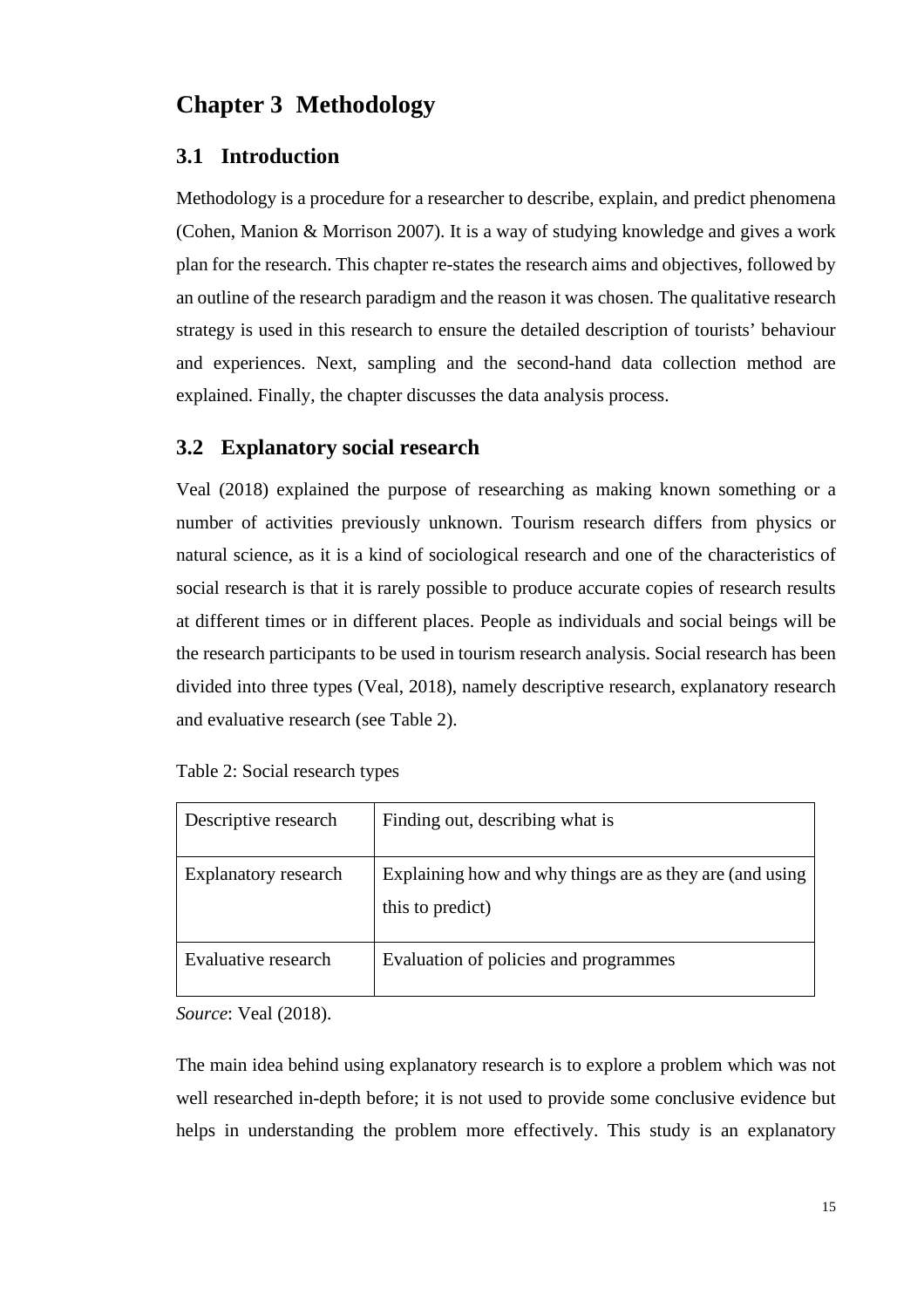research investigation carried out by collecting participants' text comments to receive a deeper insight about self-drive tourist groups' travel patterns and satisfaction factors.

In summary, the aim of this research is to analyse the touring route preferences of Chinese self-drive tourists in New Zealand and the factors influencing their experiential satisfaction during the journey. The research objectives, as already stated in section 1.4, are as follows:

1. To summarise Chinese self-drive tourists' preferred trip routes and discover the characteristics of their route selection.

2. To discover what factors influence Chinese self-drive tourists' satisfaction with their road trip.

3. To gain a better understanding of the importance of these factors in influencing Chinese self-drive tourists' overall satisfaction in New Zealand.

Chinese self-drive tourists who travel in New Zealand have cultural differences; as such their trip route planning and travel behaviours are different compared with European tourists. In order to find out the touring route preferences of Chinese self-drive tourists in New Zealand and the factors that affect their satisfaction, and provide better recommendations and assistance to potential self-drive tourists for their trip planning, this study has collected and analysed sufficient self-drive tourists' reviews and comments to be able to find out the key influential elements, to reach the research goal and, hopefully, to provide academic support for further research on this topic.

#### <span id="page-23-0"></span>**3.3 Research paradigm**

#### <span id="page-23-1"></span>**3.3.1 Interpretive paradigm**

A research paradigm plays a significant role in research design. It influences the way knowledge is studied and it is considered the starting point of any research (Mackenzie & Knipe, 2006). Morgan (2007) described how the research questions and selection methods considered throughout the research process will be influenced by the paradigm adopted by the researchers. Gray (2014) defined a paradigm as consisting of four components: ontology, epistemology, methodology and methods. The different combinations of these four components generate four different paradigms, namely positivism, postpositivism, interpretivism and critical theory.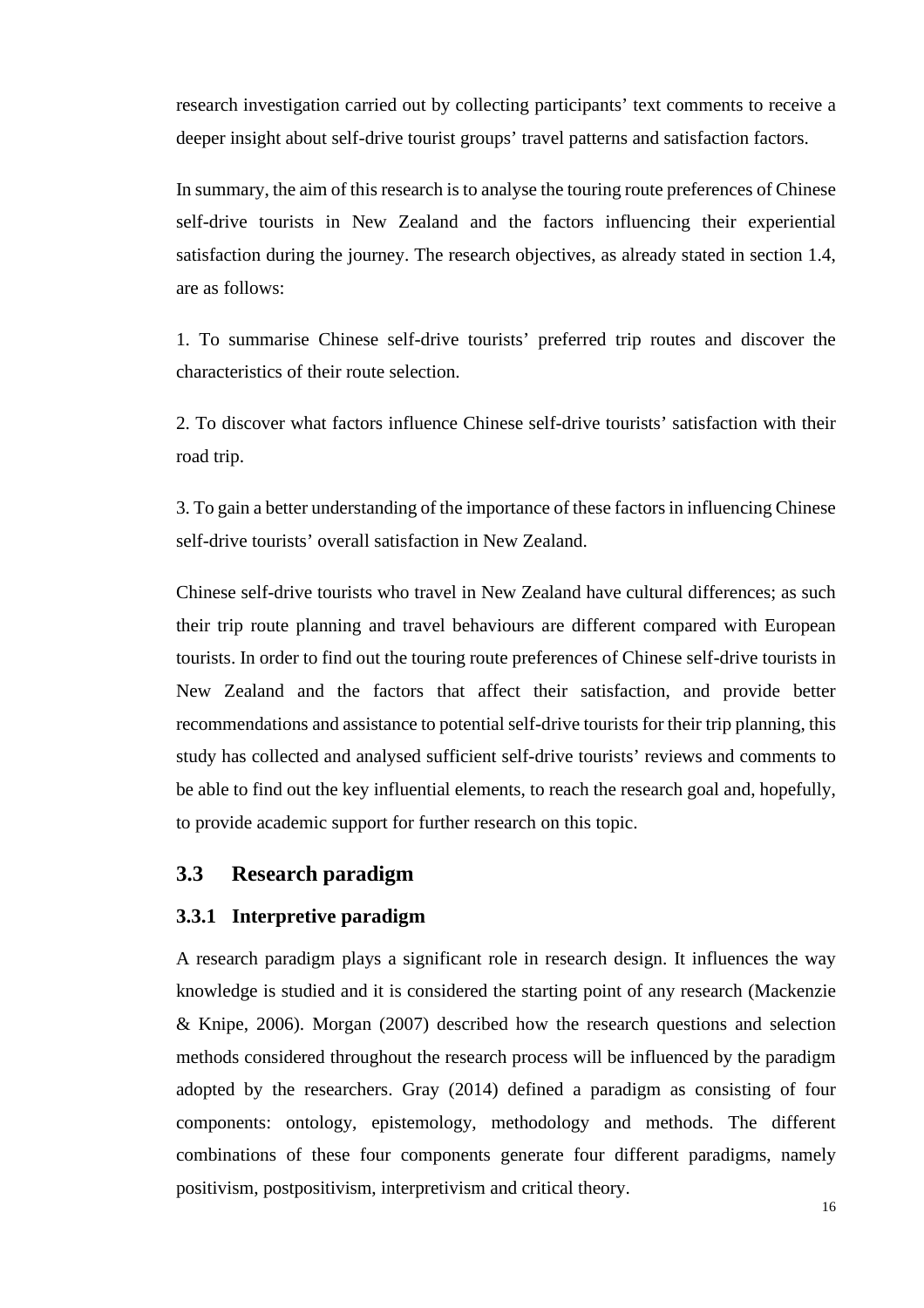Interpretivism is derived from the need for culturally and historically situated interpretations of the social life-world, and often focuses on those aspects that are unique, individual and qualitative (Gray, 2014). Wahyuni (2012) explained that an interpretivist paradigm takes the position that reality is socially constructed and subjective, contextladen and inseparable from the values of the observer. The interpretive paradigm emphasises the notion that different backgrounds and experiences of individuals or groups can lead to multiple perspectives on social research results (Hennink, Hutter & Bailey, 2011). In terms of this study, the purpose is to discover the self-drive tourists' trip route preferences and the related factors affecting their satisfaction. All the data is collected from the tourists' reviews through a Chinese UGC site. All the content represents real tourists' experience and feedback. Because the perception of an experience is a complicated issue, with the consequence that a travel experience varies from person to person, the results of research into this tourism phenomena are based on participants' interpretations and perspectives. Therefore, in determining the objectives and data collection methods, an interpretive paradigm has been adopted in this study.

#### <span id="page-24-0"></span>**3.3.2 Qualitative methodology**

Within the interpretive paradigm, qualitative research is the preferred way for researchers to define problems or deal with problems (Lewis, 2015), and a qualitative format is often used in tourism research to gain a better understanding of tourists' basic needs (Cohen, 1988). Flick (2018) noted that qualitative research collects non-standardised text and images rather than numbers and statistics in analysing meaning or social phenomena. McCusker and Gunaydin (2015) also emphasised that research on some aspects of social life is the main feature of qualitative research, the researcher always uses words as a database for analysis, and the scope of the analysis is usually narrowed down to specific participants and their personal views and opinions. As Smith (2015) indicated, the information collected through qualitative research can include historical reviews, literature analysis, interviews, observations, and participant experiences, among other things. In addition, in order to get more accurate results, researchers would like to select as large a group of participants as possible for qualitative study, such as service providers, consumers, agency directors, etc.

Rahman (2017) summarised five main advantages of using qualitative research approaches. Firstly, qualitative research describes and explains the participants' feelings,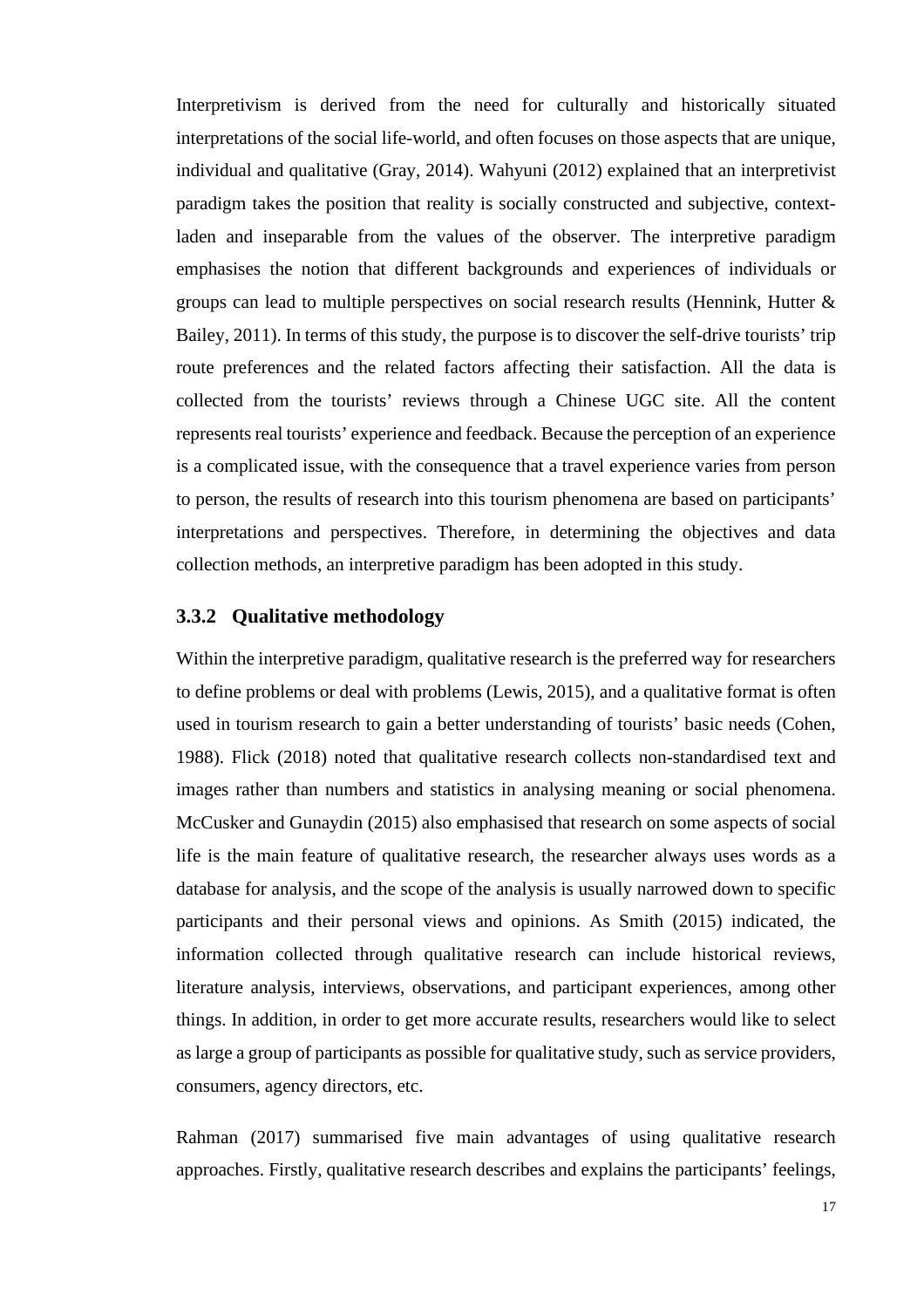experiences and opinions in detail. Secondly, qualitative research holistically understands the human experience in specific settings. For example, the qualitative researchers could consider the content-related variables, such as culture, language and the demographic difference (Tsushima, 2015). Thirdly, qualitative research can study individual cases or events, as it has the ability to understand the voices, meanings and events from different people. Fourthly, studies using a qualitative approach help understand the meaning of a score or grade given by participants to what is being assessed in the research. For example, in terms of the rating stars of car rental companies in the ZUZUCHE platform, the researcher might need to understand the meaning of "one star" or "five stars" given by their customers to present the satisfaction of their experience in hiring vehicles, and then to elicit the content or text displayed in their customer scripts to explain the reasons for their decision. Lastly, qualitative research design has a flexible structure as the design can be constructed and reconstructed to a great extent (Maxwell, 2012). For example, the researcher could adjust the themes based on the data collected through the online reviews.

For this research, online UGC comments and reviews are the main data sources that have been collected and analysed. Qualitative research can achieve deeper insights into the tourists' opinions about their touring routes and satisfaction factors by analysing individual cases or events, uploaded images, the meaning of a score or grade, etc. In addition, the data in this research have sufficient freedom of context, the data in this research can be drawn from all of updating travel comments and reviews selected from the large sample on ZUZUCHE.com. Taking a qualitative approach, researchers can extract the data from these online UGC comments and reviews to obtain themes in regard to Chinese self-drive tourists' satisfaction and touring route preferences. Therefore, this research has adopted the advantages of qualitative research to understand the complex features of tourists' assessments of their satisfaction.

#### <span id="page-25-0"></span>**3.4 Research sampling method**

According to the aims of the study, free and independent tourists who choose New Zealand as their destination and hire vehicles are the research participant group in this study. However, due to the large size of the population, this study could test every individual who belongs to this group because it would be too expensive and timeconsuming, hence, this study chose a sampling method. Gray (2014) reported that a sample is chosen by researcher to be representative of the population as a whole, and the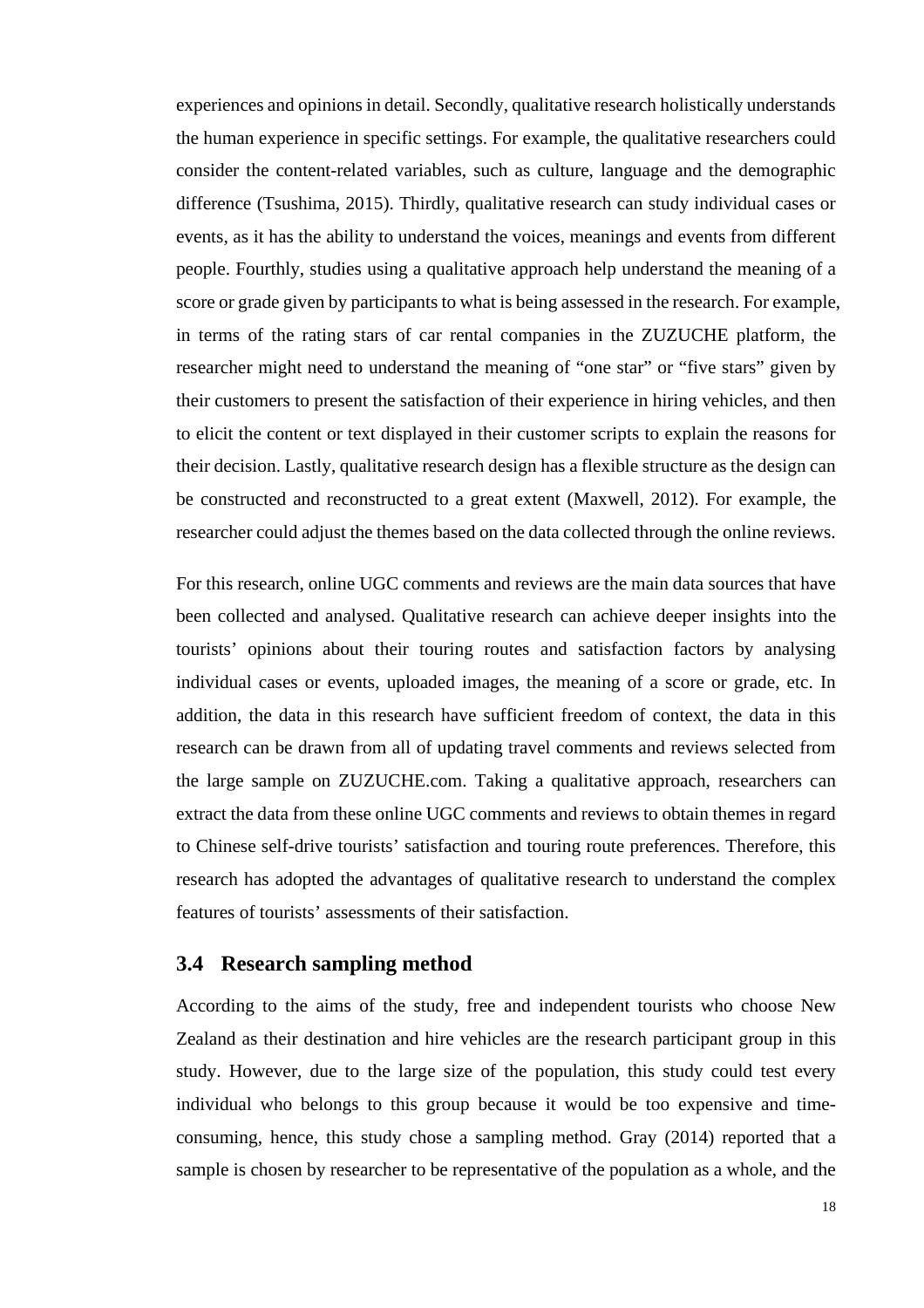sample's main characteristics are similar or identical to those of the population. Furthermore, the sample adequacy, data quality, and variability of relevant events are often more important than the number of the participants in the sample (Malterud, Siersma & Guassora, 2016). Therefore, this study followed the method of sample selection mentioned in the previous section, and extracted 100 reviews related to Chinese self-drive tourists' touring route selection and 100 reviews about their travel experience with hiring vehicles from three rental car companies during the period February 1, 2019, to May 1, 2019, with this set of reviews posted on ZUZUCHE.com taken as the sample representing the larger population in this research. The following paragraphs explain why selecting these samples in this way was representative of the whole population of this research.

ZUZUCHE.com is not only the most popular overseas car rental platform in China, it is also a large database of travellers' reviews. This platform combines more than 40 New Zealand car rental companies' information and offers car pre-booking or other travelrelated services to all Chinese online users. Each relevant feedback comment and review represents Chinese self-drive tourists' opinion with regard to their preferences for trip route planning and their satisfaction. According to Ayeh, Au and Law (2013), more than 95% of tourists read online reviews while planning their trips. Therefore, the truthfulness of the information collected through this online platform's reviews and comments satisfy the selection principle of the sample design, and have been used as the sample for this research design.

The sample was selected from two different areas on the ZUZUCHE online platform. In order to find out the characteristics of the popular touring routes, this study found the latest 100 user comments in the general feedback section with trip routes posted by tourists who use this online platform for pre-plan making. Another 100 reviews with the textual comments related to users' road trip experiences and overall satisfaction in New Zealand were extracted from three specific rental car companies on the ZUZUCHE platform. They were Hertz, Apex and Discount car rental. There are two main reasons for choosing these three rental car companies. Firstly, these three rental car companies share a big market in both Auckland and Christchurch, which makes the comments and reviews comprehensive. Auckland and Christchurch are the main travel origins and destinations for Chinese self-drive tourists in the North and South Island respectively. Furthermore,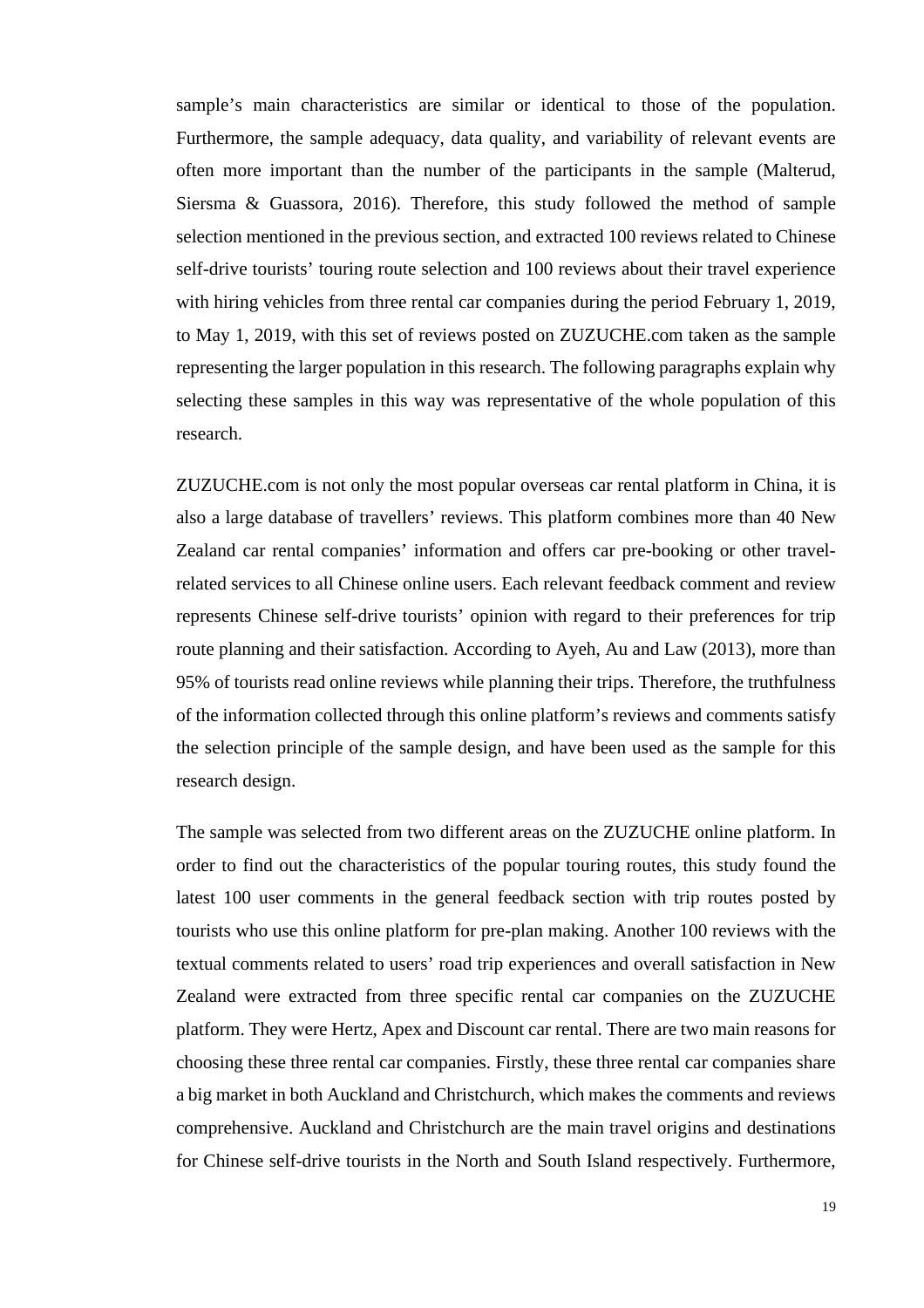Hertz is a multinational company, Apex is one of the most popular rental car companies in both Australia and New Zealand, while Discount car rental is a Chinese-owned company in New Zealand with a good reputation. Comparing tourists' reviews and experiences with different managements, products and car rental service companies could also extend the breadth of study in exploring factors that affect self-drive tourists' trip plans and satisfaction.

#### <span id="page-27-0"></span>**3.5 Data collection**

#### <span id="page-27-1"></span>**3.5.1 Secondary data collection method**

Secondary data analysis is analysis of data that was collected by someone else for another primary purpose (Johnston, 2017). Such existing data can be used if it can benefit the researcher who has limited time and resources.

The strengths of secondary data analysis for research design could be summarised into two main points: Firstly, the major advantages are the cost-effectiveness and convenience it provides (Smith, 2008). Researchers using data that has already been collected by someone else could save on the cost of the research. Furthermore, good quality larger datasets always involve large samples and contain substantial breadth, and these important databases are more representative of the target population and allow for greater validity and more generalisable findings comparing with the smaller datasets (Smith, 2008). Furthermore, using existing data sets is less time-consuming because the existing data shortens or removes the time needed for primary data collection and promotes the process of the production of findings (Doolan & Froelicher, 2009).

In terms of this study, tourists' comments and reviews on the ZUZUCHE platform are the relevant databases and quality information could be selected from this large resource. This secondary data save the data collection cost and the time needed for preparing interview and questionnaires. Furthermore, a substantial breadth of data and generalisable findings could not be achieved by questionnaires and interviews because of the limitations of the reliability and the number of participants (Brace, 2018). The comments and reviews on the ZUZUCHE platform were posted after travelling to New Zealand and cover different aspects of tourists' travel experiences.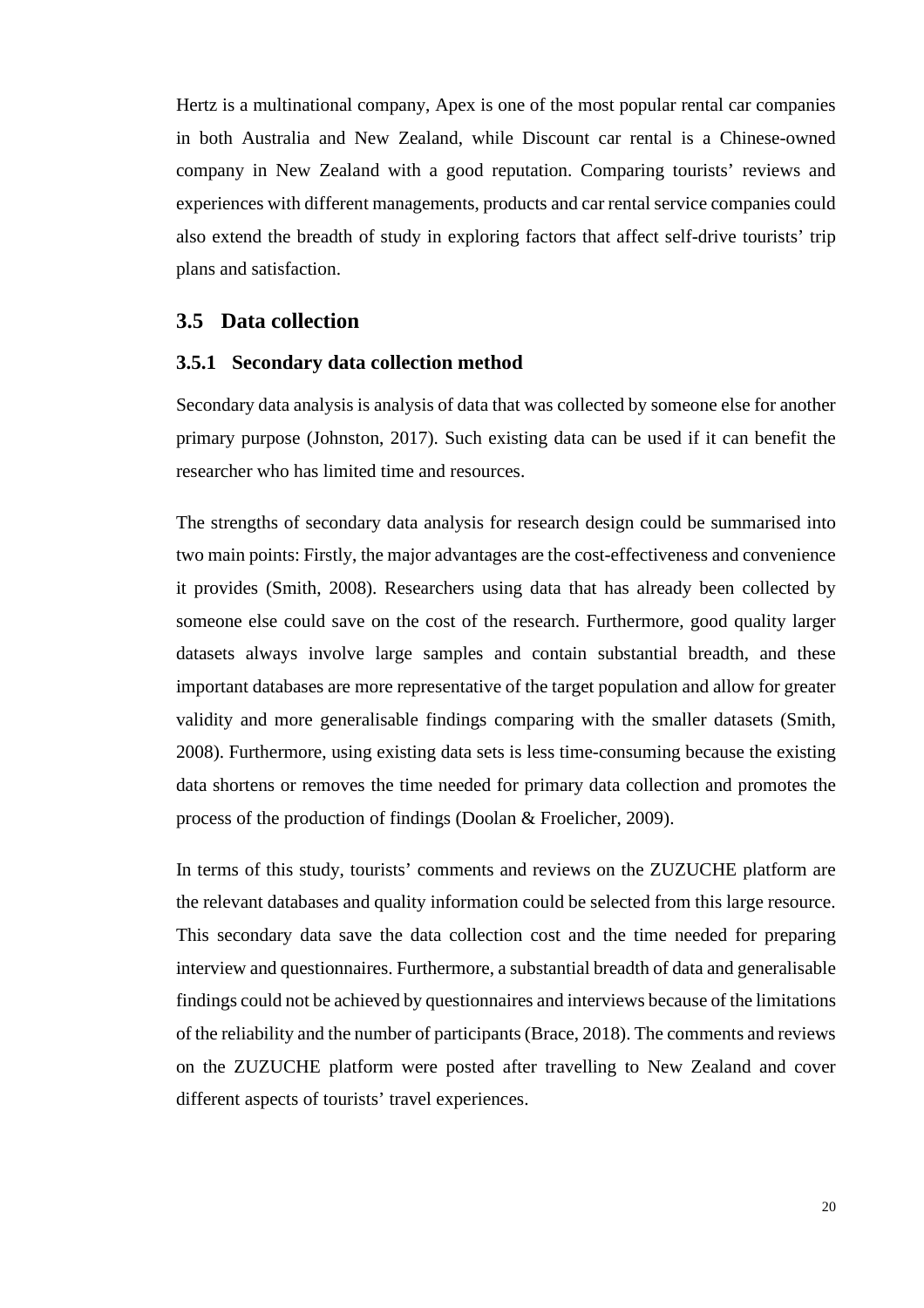#### <span id="page-28-0"></span>**3.5.2 Ethical considerations**

Ethics approval was not required in this study as only secondary data was used, and all data are based on secondary sources and publicly available online UGC that is not copyright protected. These users choose to make their reviews available to the general public and are not identified on a personal or demographic level. Also, all the collected materials from the Chinese online platform ZUZUCHE.com were translated into English and posters/reviewers will remain permanently unidentifiable.

#### <span id="page-28-1"></span>**3.6 Data analysis**

Thematic analysis is the data analysis method used in this study. Thematic analysis is defined by Braun and Clarke (2006) as a method for identifying, analysing and reporting patterns (themes) within data. The main function of thematic analysis is to find the repeated patterns of meaning through searching the data set derived from a number of groups, personal interviews or a range of texts. Braun and Clarke (2006) summarised three key factors in using thematic analysis: Firstly, thematic analysis is usually not attempting to quantify qualitative data, which means the results in thematic analysis are not explained by calculating the proportion or quantity of the themes mentioned among the data. Secondly, the unit of analysis is macro. Thirdly, the content of thematic analysis is not limited to a word or phrases, it could be a sentence or a paragraph.

Braun and Clarke (2006) summarised six steps for carrying out a thematic analysis (see [Table 3\)](#page-29-0).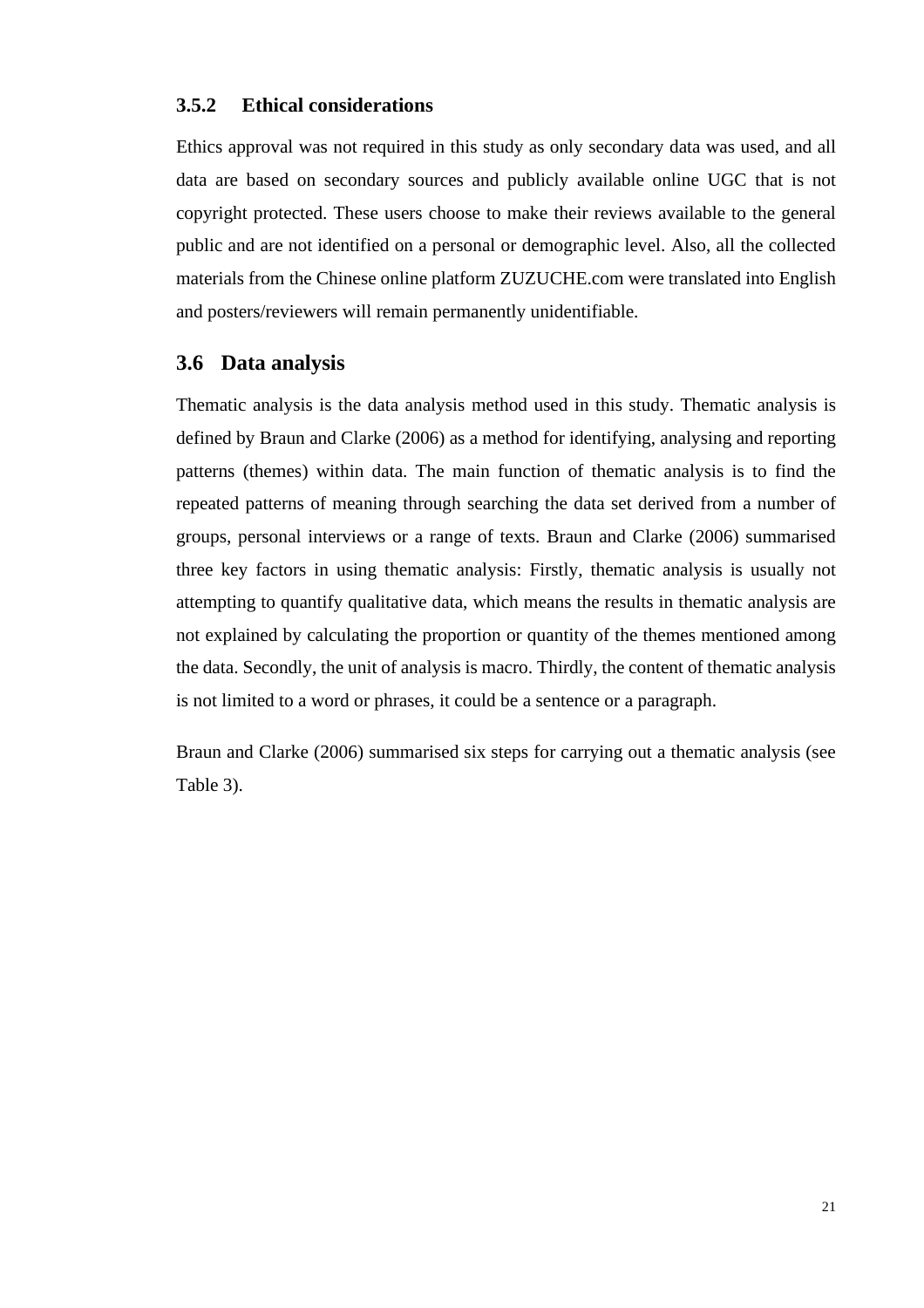| <b>Phase</b>                  | <b>Description of the process</b>                                 |  |
|-------------------------------|-------------------------------------------------------------------|--|
| 1. Familiarising with data    | Transcribing data, reading the data, noting down the data         |  |
| 2. Generating initial codes   | Coding interesting features of the data in a systematic fashion   |  |
|                               | across the entire data set, collecting data relevant to each code |  |
| 3. Searching for themes       | Collating codes into potential themes and gathering all data      |  |
|                               | relevant to these themes                                          |  |
| 4. Reviewing themes           | Checking if the theme work relates to the entire data set, and    |  |
|                               | generating an analysis in a thematic map                          |  |
| 5. Defining and naming themes | Deep analysis of each theme, and overall story, to refine the     |  |
|                               | specifics, and generate clear definition/name for each theme      |  |
| 6. Producing the report       | Final analysis of selected extracts in relation to the research   |  |
|                               | questions and literature, and production of a scholarly report of |  |
|                               | the analysis                                                      |  |

<span id="page-29-0"></span>Table 3: Steps of doing thematic analysis based on sources (Braun & Clarke, 2006)

Firstly, the researcher starts by taking notes or making ideas for coding the basic themes. In this study, the selected reviews and content needed to be transcribed (all the Chinese was translated to English). The coding of data was done entirely by hand to avoid the computer software programs that may be too rigid in the abstraction of the constructs. The purpose of this part is to become familiar with the research data and prepare for initial ideas and concepts.

The second step involves the production of initial codes from the data. The researcher highlights the interesting and related aspects of the data, identifies the codes and collates data with each code. In this research, the frequent words or sentences were selected related to the self-drive tourist's route chosen or their satisfaction. For example, long driving distance, comfortable driving environment, secure car rental service, etc. Other potential patterns or themes such as travel problems and the trip route chosen that are reflected in different car rental companies were also recorded for further discussion.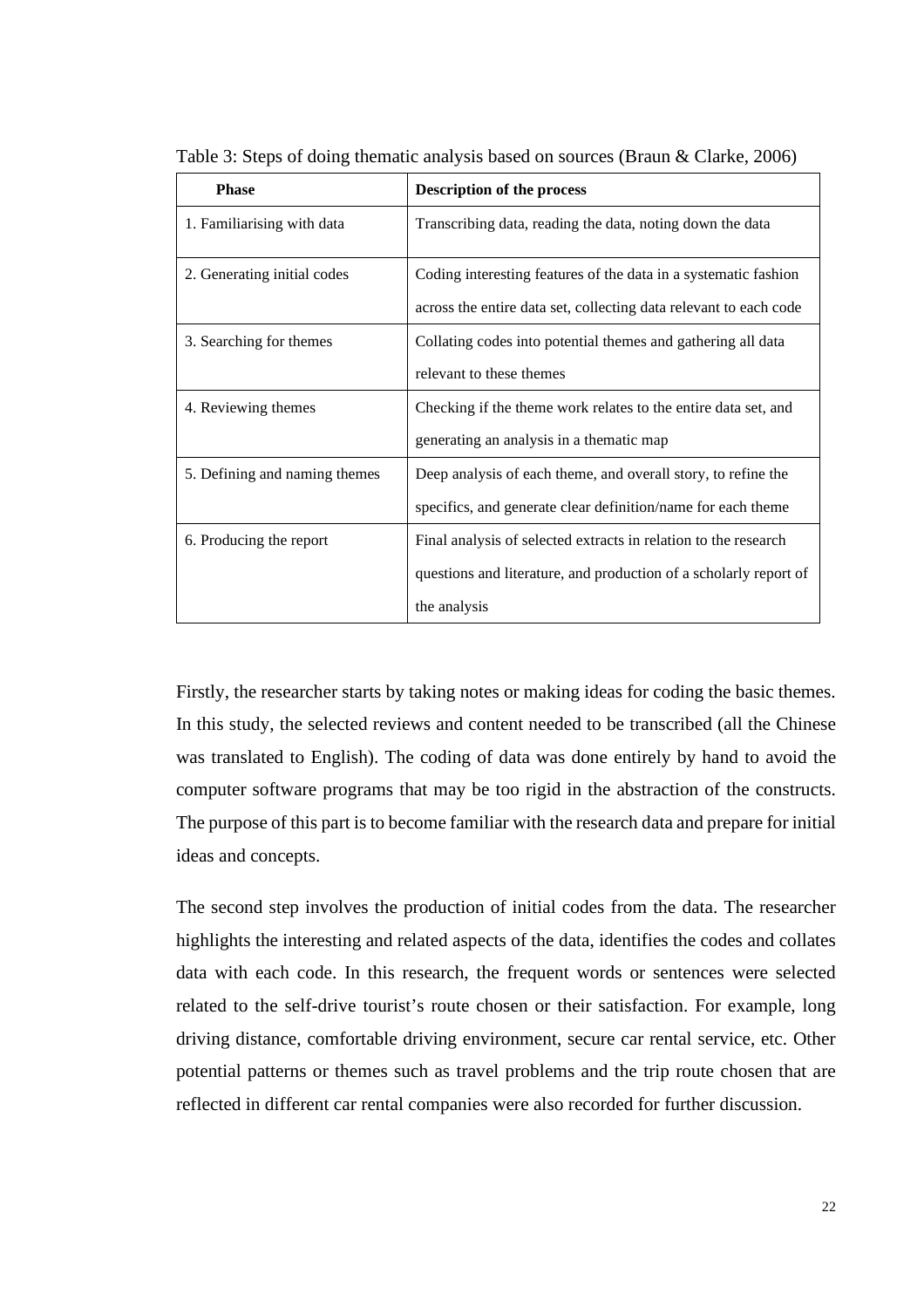The following two steps could be combined by using visual representations such as different charts to gather different sorts of codes into potential themes, and collecting the related codes out within the identified themes. According to Arsal, Woosnam, Baldwin and Backman (2010), themes could be identified into basic themes, organising themes and global themes. Basic themes are the lowest-order themes emerging from the textual data. Organising themes could be explained as putting the basic themes together into a group of similar concepts. Global themes were identified by Attride-Sterling (2001) as summaries that make sense of clusters of the lower-order themes abstracted from the data. For example, 'easy to park' and 'mobile service' could be defined as basic themes, and these two basic themes also could be identified into the organising theme of 'travelrelated facilities'. Then, the 'travel-related facilities' theme would be summarised into the global theme, 'the factors that affect Chinese self-drive tourists' satisfaction'.

The main task in step five is to conduct a detailed analysis of each individual theme and think about the names that need to be given to each theme in the final analysis, thereby organising them into a coherent and internally consistent account with an accompanying narrative. In other words, a detailed explanation of each theme needs to consider how it fits into the broader overall "story" and that the data collected in relation to the research question should not have too much overlap between themes. In other words, in this step researchers need to ensure each basic theme goes to the right organisational theme. In this research, road facilities and travel-related facilities are two organising themes with several similarities. Hence, the basic themes collected from the data require a research to think carefully about them, and make each basic theme fit their own organising theme well. For example, roadside facilities in this study belong to the organising theme 'travelrelated facilities' instead of the 'road facilities' theme. This is because the comments collected in the 'roadside facilities' theme are mainly about the visitors' parking space design at the lookout points along the road trip or the design of warning signs on the mountain roads being convenient for driving tourists on the way to their destinations. These codes are particularly related to driving tourists' experiences, hence to belongs to 'travel-related facilities' in this research.

The last step in this research analysis is producing the report. This step is based on a full set of worked-out themes, at which point researchers need to complete the final analysis and write up the report. The key part of this step is having sufficient evidence of the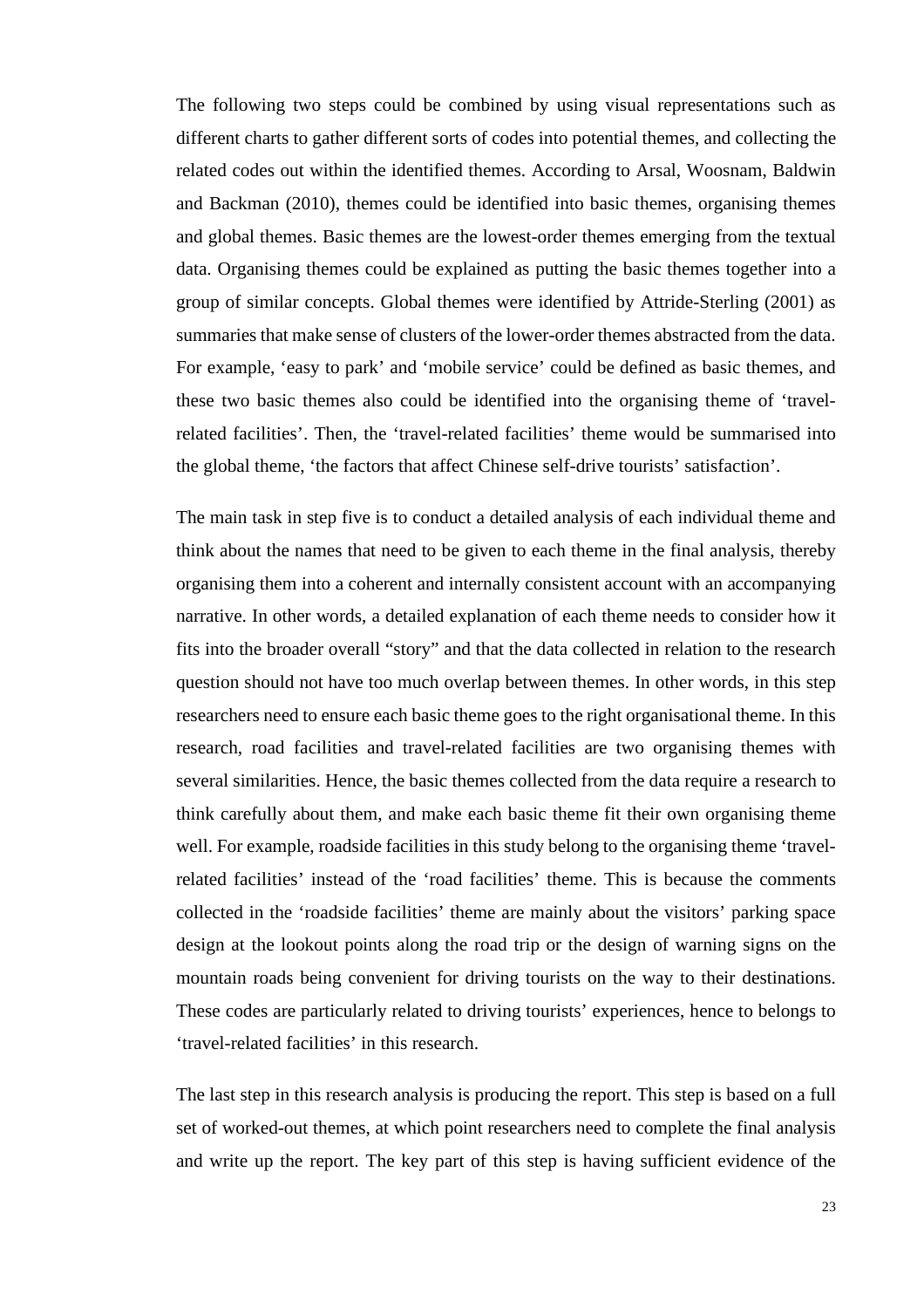themes within the data to support the global themes. Therefore, examples and other supporting ideas from the previous literature need to be analysed. For example, driving safety issues have been mentioned very often in online UGC by Chinese self-drive tourists, especially the problem of 'how to arrange Chinese self-drive tourists' touring route on the first two days in a country with the left-hand driving conditions', which influenced Chinese self-drive tourists' planning and travel experience. According to Wilks and Pendergast (2011), tourists changing their driving habits to drive on the left is considered as one of the major causes of international tourists' accidents. Therefore, Wilks and Pendergast's research support the results – being unfamiliar with the local traffic rules and rental vehicle condition creates safety hazards for Chinese self-drive tourists who drive in New Zealand, and this safety issue sometimes influences their touring route plan as well.

#### <span id="page-31-0"></span>**3.7 The trustworthiness of the research**

The quality of qualitative research is related to the validity and reliability of the research, and the idea of trustworthiness has been used to measure the reliability and validity of the research (Golafshani, 2003). Therefore, quality of the qualitative research is related to the generalisability of the results and the trustworthiness of the data collection and analysis processes. Trustworthiness includes four criteria: credibility, transferability, dependability, and confirmability (Lincoln & Guba, 1985). The following paragraphs explain how this study fits these criteria:

Credibility addresses the "fit" between respondents' views and the researcher's representation of them (Tobin & Begley, 2004). All the comments forming the data were posted on the ZUZUCHE online platform by self-drive tourists who hired rental cars, and their user experience evaluation is sufficiently credible and effective for the researcher to explore independent tourists' satisfaction.

Transferability refers to the generalisability of inquiry (Nowell, Norris, White, & Moules, 2017). The purpose of this concept is to ensure the findings are applicable to other contexts, such as similar situations, populations and phenomena. In this study, the database was not only adopted from several selected car rental companies and the comments written by their customers, the data collection was also extended with comments from the personal reflections published on the website's main page which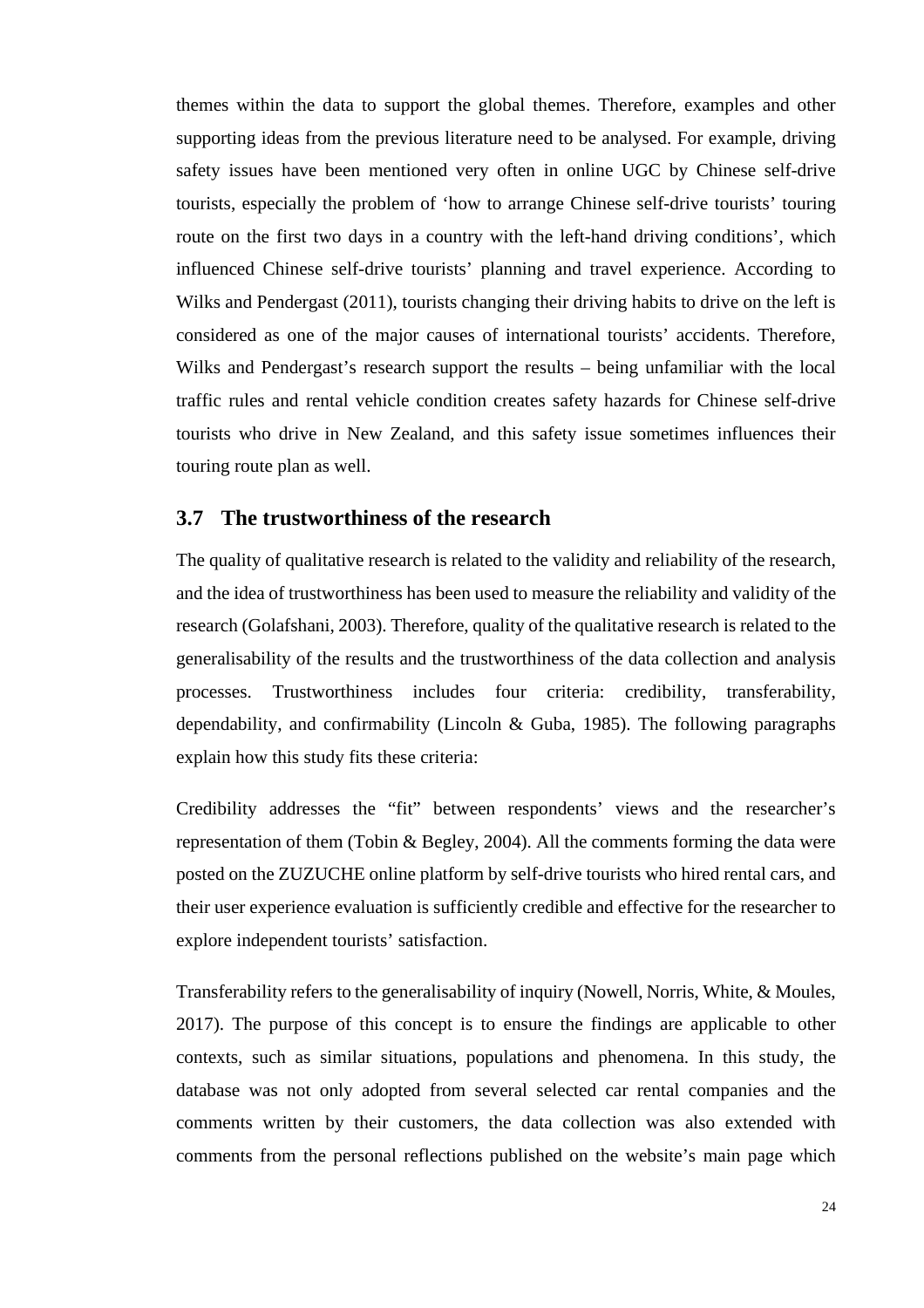related to travellers' experiences and suggestions about their road trip in New Zealand. On the other hand, data selected from different rental companies could enrich the transferability criterion because different car types and services selected from different companies could reflect different self-drive tourist travel plans. For example, the small car hirer and campervan hirer will have different travel motivations and behaviours in their trip planning. Furthermore, because the thematic analysis was not limited to a word or phrases in the dataset, the longer comments selected from tourists' personal reflections will contain multiple themes.

To achieve dependability, researchers need to ensure the research process is logical, traceable, and clearly documented (Tobin & Begley, 2004). In other words, the data analysis and results explained need to be supported by sufficient evidence from previous reports which obtained similar findings to the present study. The themes collected in this research refer to several summarised factors that influence self-drive tourists' trip plans and satisfaction that have been illustrated in other research. Also, dependability involves using several pieces of empirical evidence to support the findings in the discussion section.

Confirmability is concerned with establishing that the researcher's interpretations and findings are clearly derived from the data, requiring the researcher to demonstrate how conclusions and interpretations have been reached (Tobin & Begley, 2004). In this study, all the results are based on real customers' reviews and comments, not the personal motivations of the researcher. The findings chapter provides the completed steps of data analysis to show how the self-drive tourists' trip preferences and satisfaction factors were generated, using tables, figures and textual contents.

#### **3.8 Summary**

This chapter explained the methodology and methods used in this research. Generally speaking, the objectives of this study outlined in this section are answered by analysing data posted by real self-drive tourists and obtained from one of the biggest car rental platforms. Specifically, the second-hand data collection method was applied in the first stage to select customers' reviews from the ZUZUCHE platform to extract the popular self-drive touring routes and the content related to the self-drive tourists' satisfaction factors. Then, the thematic analysis method was used to identify, analyse and report themes relevant to the research questions, and these were confirmed in the next step of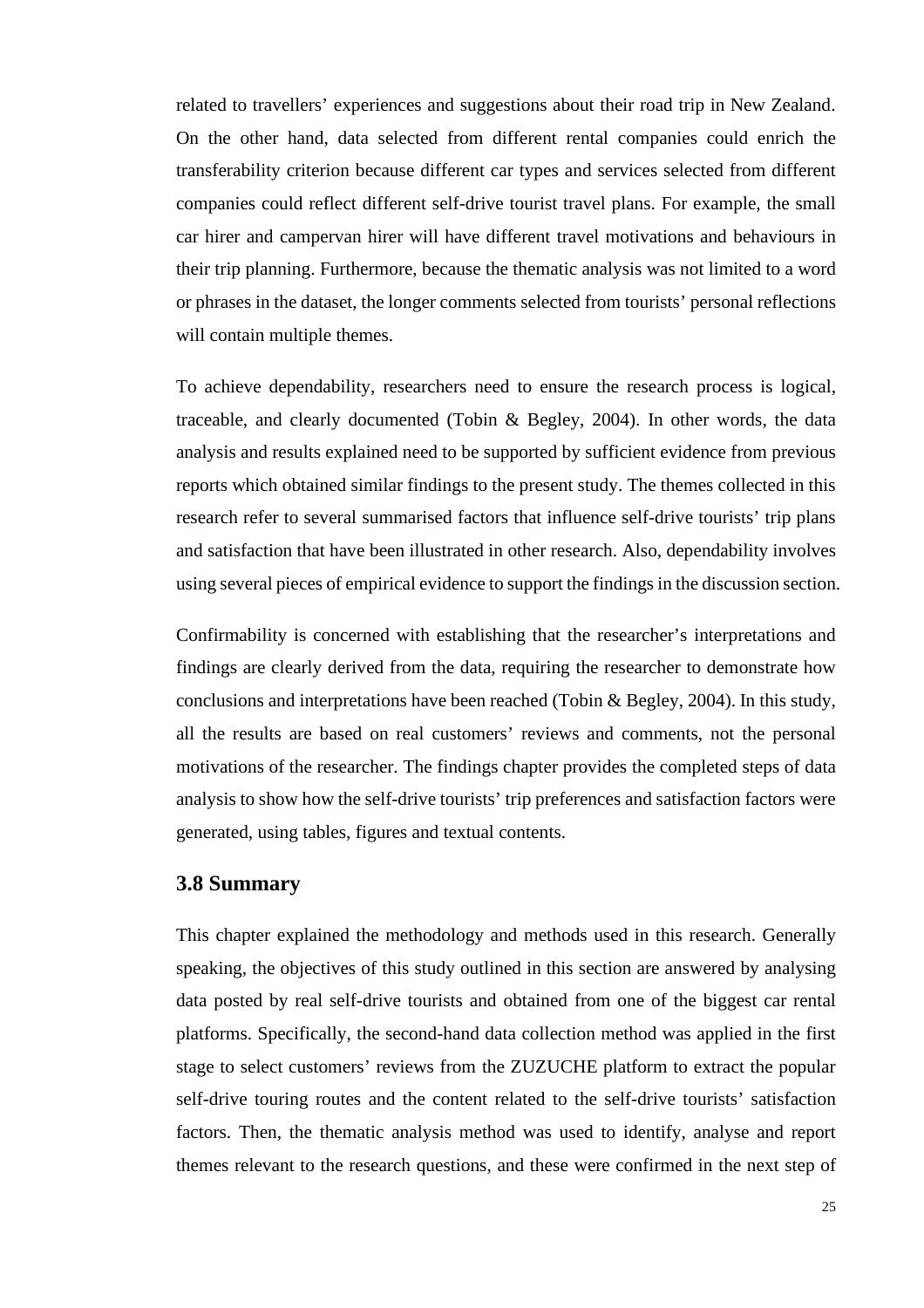the thematic analysis process. In addition, this chapter also illustrated five steps in using basic, organising and global themes to address the objectives related to factors affecting tourists' satisfaction. In the next chapter, the results are presented, these being the findings on self-drive tourists' trip route preferences and their satisfaction, based on their online comments.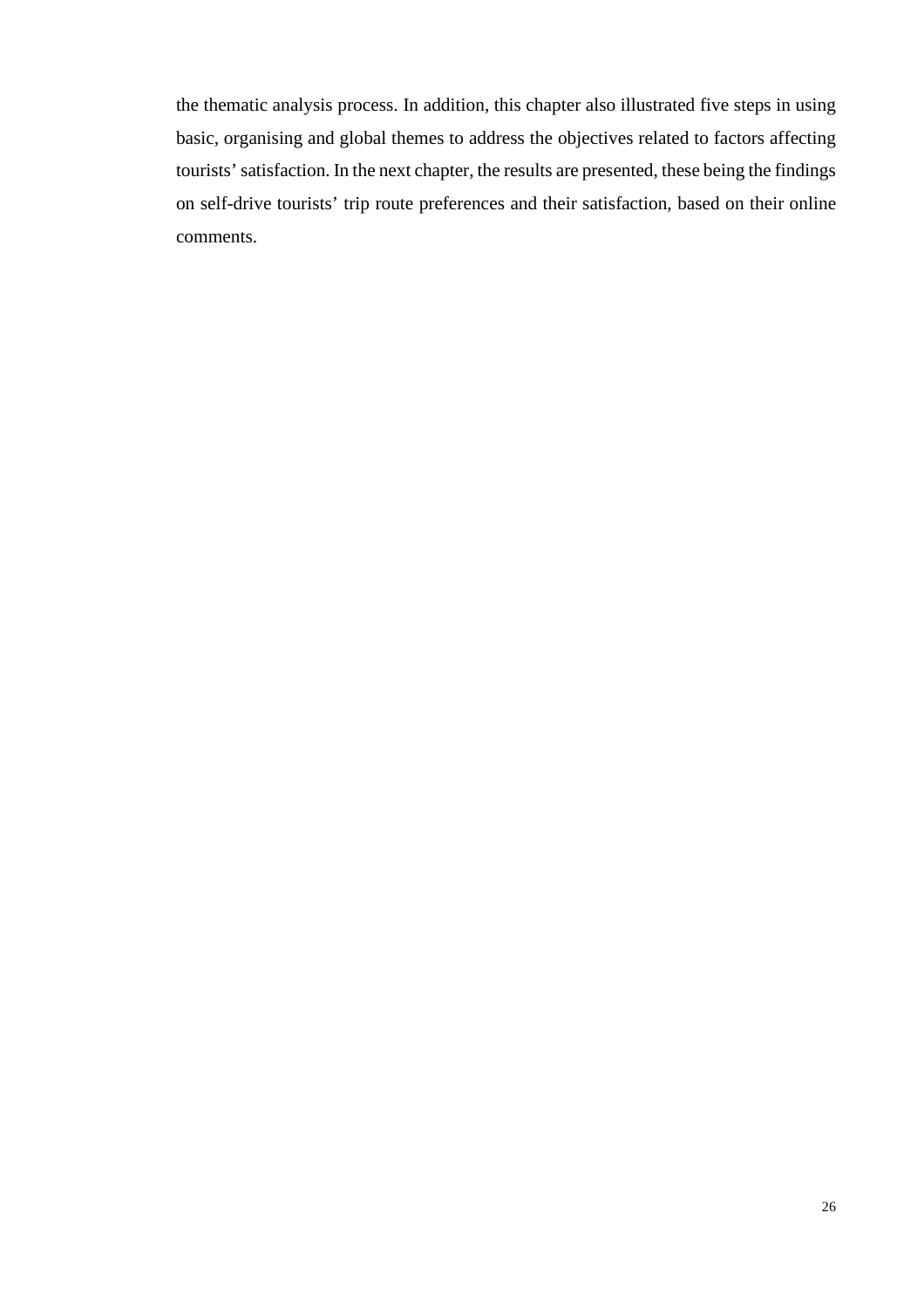# <span id="page-34-0"></span>**Chapter 4 Results**

#### <span id="page-34-1"></span>**4.1 Introduction**

In this study, the data used for analysing the most popular self-drive trip route and the factors influencing Chinese self-drive tourists' trip plan includes the latest 100 touring route comments from February 1, 2019, to May 1, 2019, posted on ZUZUCHE.com, and 100 selected reviews about users' travel experiences with their hiring vehicles from the Hertz, Apex and Discount rental car companies during the same period. The geographic distribution of the trip routes are collected in [Table 4,](#page-35-2) the characteristics of the rental car types is listed in Table 6, and the most commonly selected routes in New Zealand are presented in [Table .](#page-37-0) The purpose of these results is to find Chinese tourists' preferences in trip route planning.

The comments extracted from these 100 online UGC were sorted into seven organising themes based on the previous literature: itinerary arrangement, scenery, road facilities, travel-related facilities, driving safety, local community facilities, and cost. The basic themes under each organising theme are discussed in the following contents, and all these themes are referred in the discussion of the topic, the factors affecting visitors' perceived experience and satisfaction. The thematic network is represented in Figure 10. Moreover, visitors' overall satisfaction for their road trip in New Zealand is shown in Table 7 to discuss the impact level of these perceived experience factors on Chinese self-drive tourists' satisfaction with their travel experience. For convenience, some of the typical comments have been translated into English to better support these themes.

#### <span id="page-34-2"></span>**4.2 The travel routes**

#### <span id="page-34-3"></span>**4.2.1 Geographic distribution**

[Table 4](#page-35-2) shows the geographic distribution of Chinese tourists on their road trips in New Zealand. According to rental cars' pick up and return location, the journey distributions are classified into three categories: North Island, South Island and both North and South Island. As shown in the results, 60% of Chinese self-drive tourists visited the South Island and stayed around 15 days during this road trip. Next, 34% Chinese self-drive tourists took their road trip in the North Island, with an average of five days for the journey. Only 6% Chinese self-drive tourists choose spent average 20 days to visit both the North and South Islands with the same vehicle. However, this result does not indicate how many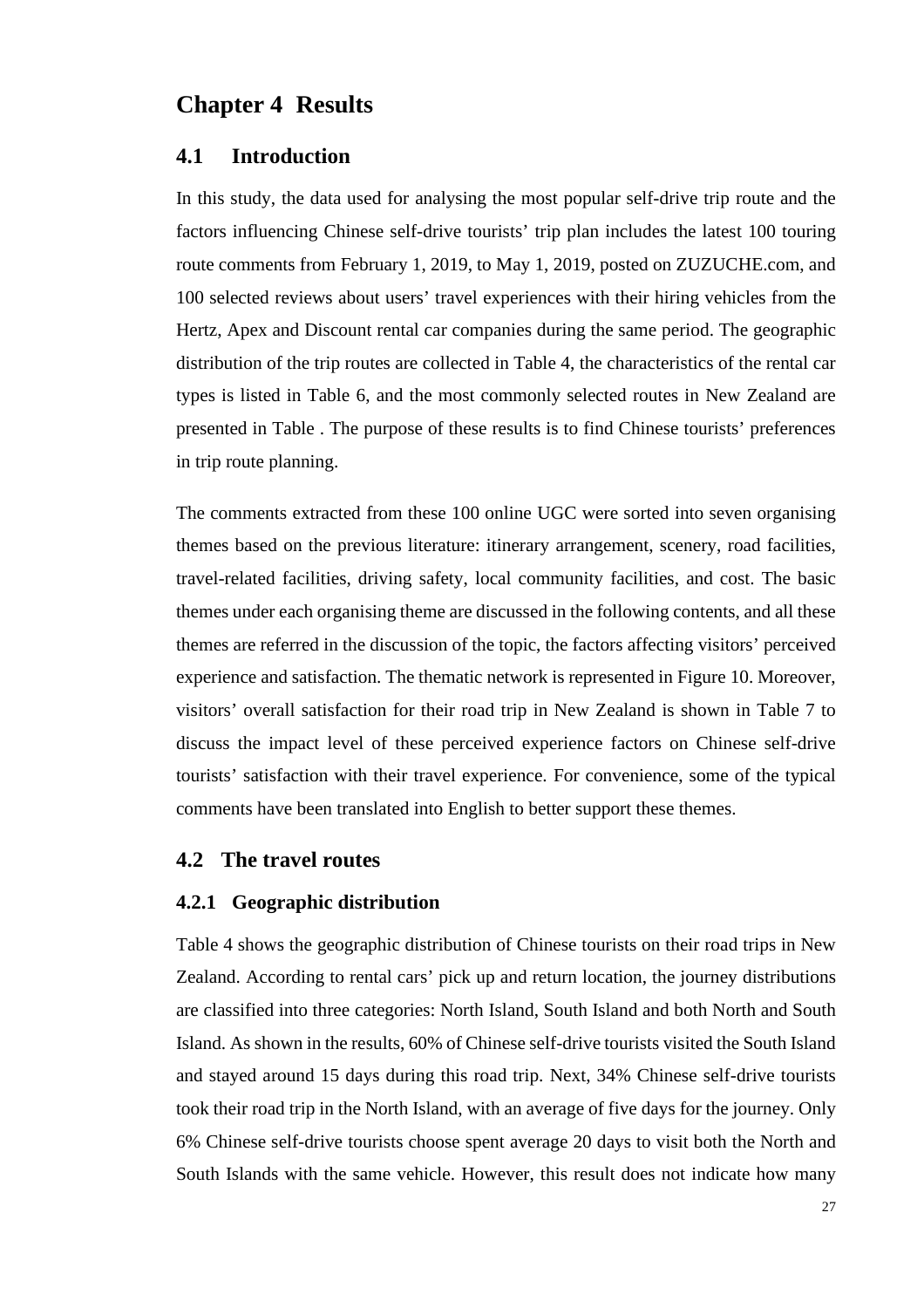tourists visited both North and South Islands in one journey but rented vehicle separately in these two islands, as these could not be recorded by this method.

| The regions       | Count $(N=100)$ | $\frac{0}{0}$ | <b>Average travel</b> |
|-------------------|-----------------|---------------|-----------------------|
|                   |                 |               | days                  |
| North Island trip | 34              | 34%           | 4.8                   |
| South Island trip | 60              | 60%           | 14.5                  |
| Both North and    | 6               | 6%            | 20                    |
| South Islands     |                 |               |                       |

<span id="page-35-2"></span>Table 4: The geographic distribution of Chinese tourists on road trips in New Zealand

#### <span id="page-35-0"></span>**4.2.2 Type of vehicle**

[Table 5](#page-35-3) illustrates the rental car types in the selected 100 reviews, and these are categorised into six main types: Toyota Rav4, Toyota Corolla, Toyota Highlander, MPV KIA Carnival, Mazda Demio, and others. The Toyota brand made up 51% of the all rental cars compared with other brands, with the Toyota Rav4 taking one-quarter of all rental car types. The second popular car type was the Toyota Corolla with 18% of the total. Seven-seat vehicles such as the Toyota Highlander and KIA MPV took another important role in rental car types with 8%.

<span id="page-35-3"></span>Table 5: The top 5 rental car types

| N <sub>0</sub> | Car type                    | <b>Car brand</b> | Percent (No=100) |
|----------------|-----------------------------|------------------|------------------|
|                | Toyota Rav4                 | Toyota           | 25%              |
| 2              | Toyota Corolla Hatch/Sedan  | Toyota           | 18%              |
| 3              | Toyota Highlander (7 seats) | Toyota           | 8%               |
| 4              | MPV KIA Carnival (7 seats)  | KIA.             | 8%               |
| 5              | Mazda Demio or Similar      | Mazda            | 6%               |
| 6              | Others                      | Others           | 35%              |

### <span id="page-35-1"></span>**4.2.3 The popular trip routes**

Table 6 describes the nine most popular trip routes selected by Chinese self-drive tourists in New Zealand. Travel routes mainly start from Auckland in the North Island, or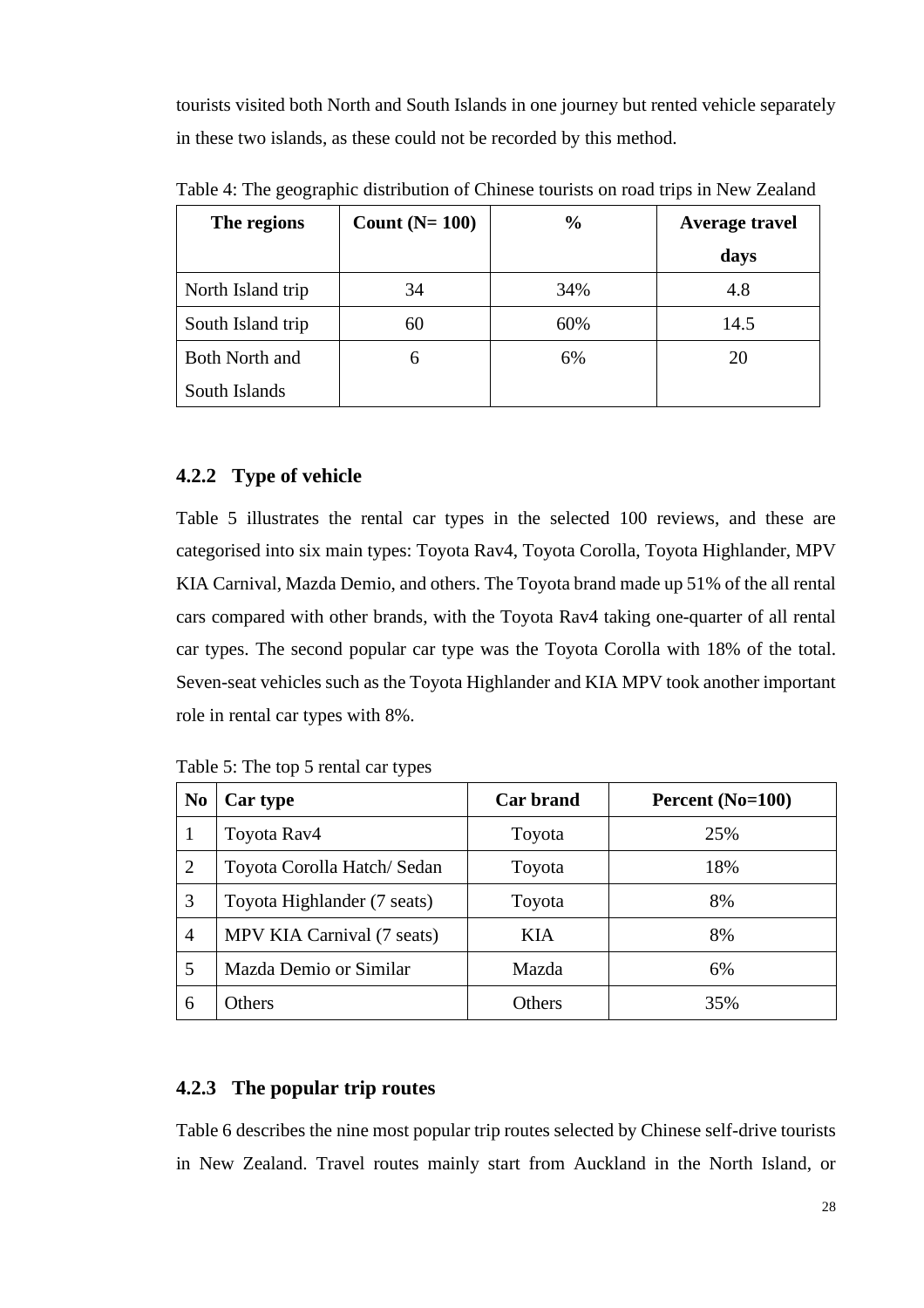Christchurch in the South Island. Most tourists chose a grand circular road trip, and dropped off the hire car at their departure point. For example, one of the most popular routes in the North Island is a circular trip, starting from Auckland, via Matamata, reaching Rotorua or Taupō, and then driving back to Auckland, via Waitomo caves (see [Figure 2\)](#page-38-0). On the other hand, some Chinese tourists also selected a long-distance linear route travel plan. It meant their origin and destination were not the same place. The advantage of choosing a linear trip is time-saving, as the self-drive tourists do not need to repeat their travel route; instead, they can visit attractions along a similar direction. For instance, tourists who travelled through both the North and South Islands chose this kind of trip route; they picked up rental cars in Auckland, and drove all the way down to Wellington, took the ferry to the South Island and picked up another car or bought a ferry ticket for the original vehicle, and continued their journey after reaching the South Island (see Figure 8 and [Figure 9\)](#page-42-0).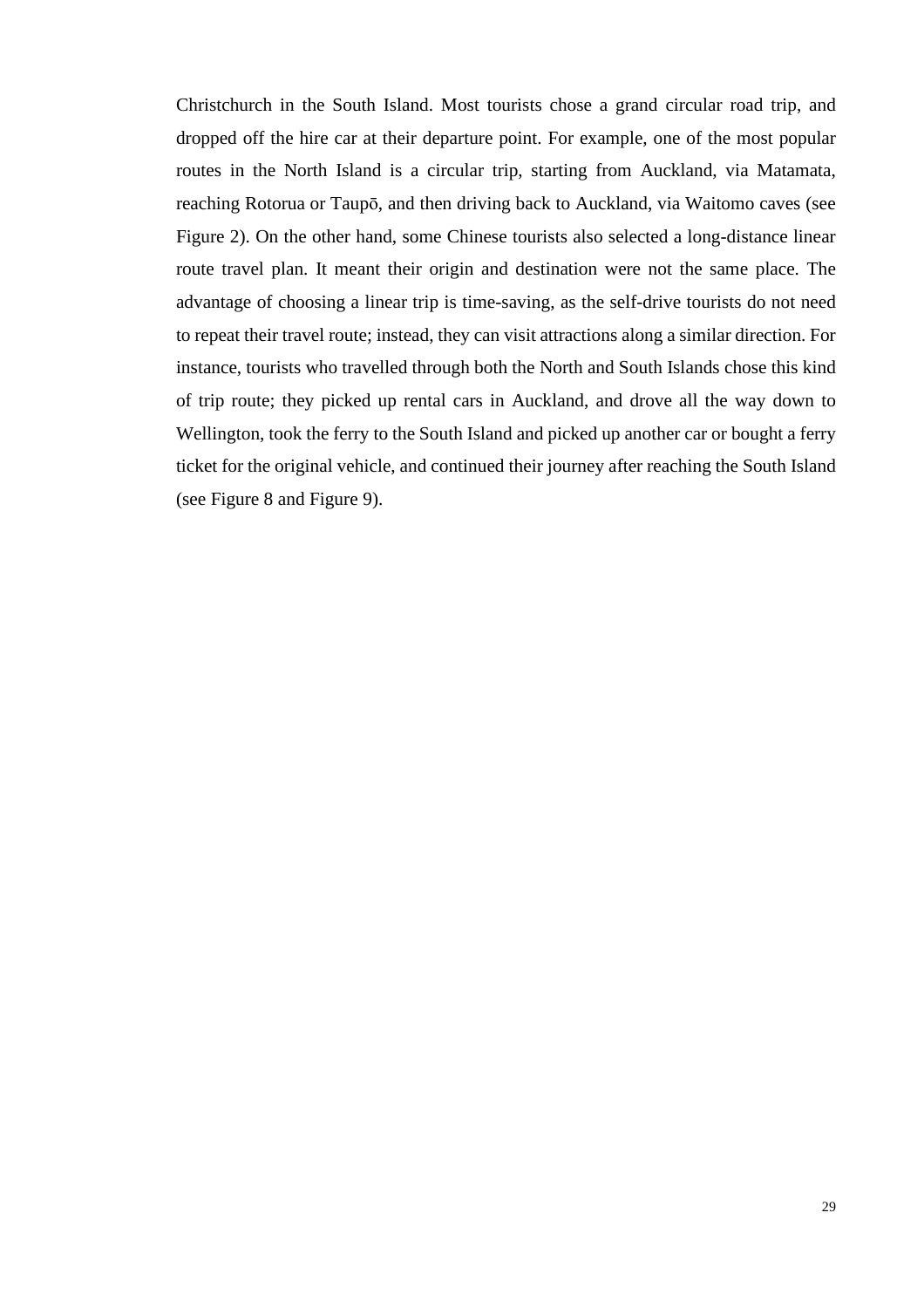Table 6 The most popular trip routes in New Zealand

|                | The popular North island trip routes |              |              |                                                                            |  |  |  |  |  |  |  |  |
|----------------|--------------------------------------|--------------|--------------|----------------------------------------------------------------------------|--|--|--|--|--|--|--|--|
| N <sub>0</sub> | Days(average)                        | Pick up      | Drop off     | The routes                                                                 |  |  |  |  |  |  |  |  |
| 1              | 3                                    | Auckland     | Auckland     | Auckland city and surroundings (Figure 1)                                  |  |  |  |  |  |  |  |  |
| $\overline{c}$ | 5                                    | Auckland     | Auckland     | Auckland-Matamata-Rotorua-Waitomo-Auckland                                 |  |  |  |  |  |  |  |  |
|                |                                      |              |              | (Figure 2)                                                                 |  |  |  |  |  |  |  |  |
| 3              | 3                                    | Auckland     | Rotorua      | Auckland-Waitomo-Hamilton-Matamata-Rotorua-                                |  |  |  |  |  |  |  |  |
|                |                                      |              |              | Taupō-Rotorua (Figure 3)                                                   |  |  |  |  |  |  |  |  |
|                | The popular South Island Trip routes |              |              |                                                                            |  |  |  |  |  |  |  |  |
| N <sub>0</sub> | <b>Days</b>                          | Pick up      | Drop off     | The routes                                                                 |  |  |  |  |  |  |  |  |
|                | (average)                            |              |              |                                                                            |  |  |  |  |  |  |  |  |
| 1              | 12                                   | Christchurch | Christchurch | Christchurch-Oamaru-Dunedin-Invercargill-Te Anau-                          |  |  |  |  |  |  |  |  |
|                |                                      |              |              | Milford Sound-Queenstown-Lake Tekapo-Christchurch                          |  |  |  |  |  |  |  |  |
|                |                                      |              |              | (Figure 4)                                                                 |  |  |  |  |  |  |  |  |
| $\overline{2}$ | $\,8\,$                              | Queenstown   | Christchurch | Queenstown-Milford Sound-Queenstown-Wanaka-Lake                            |  |  |  |  |  |  |  |  |
|                |                                      |              |              | Tekapo-Christchurch (Figure 5)                                             |  |  |  |  |  |  |  |  |
| 3              | $\tau$                               | Christchurch | Queenstown   | Christchurch-Lake Tekapo-Oamaru-Dunedin-                                   |  |  |  |  |  |  |  |  |
|                |                                      |              |              | Queenstown (Figure 6)                                                      |  |  |  |  |  |  |  |  |
| $\overline{4}$ | 18                                   | Christchurch | Christchurch | Christchurch-Oamaru-Dunedin-Invercargil-Te Anau-                           |  |  |  |  |  |  |  |  |
|                |                                      |              |              | Milford Sound-Queenstown-Lake Wanaka-Lake                                  |  |  |  |  |  |  |  |  |
|                |                                      |              |              | Tekapo- Fox Glacier-Christchurch-Kaikoura-                                 |  |  |  |  |  |  |  |  |
|                |                                      |              |              | Christchurch (Figure 7)                                                    |  |  |  |  |  |  |  |  |
|                |                                      |              |              | The popular trip route for the both North and South Islands in one journey |  |  |  |  |  |  |  |  |
| N <sub>0</sub> | <b>Days</b>                          | Pick up      | Drop off     | The route                                                                  |  |  |  |  |  |  |  |  |
|                | (average)                            |              |              |                                                                            |  |  |  |  |  |  |  |  |
| 1              | 20                                   | Auckland     | Dunedin      | Auckland-Waitomo-Matamata-Rotorua-Napier-                                  |  |  |  |  |  |  |  |  |
|                |                                      |              |              | Wellington-Nelson-Kaikoura-Christchurch-Lake                               |  |  |  |  |  |  |  |  |
|                |                                      |              |              | Tekapo- Wanaka-Queenstown-Milford Sound-Dunedin                            |  |  |  |  |  |  |  |  |
|                |                                      |              |              | (Figure 8)                                                                 |  |  |  |  |  |  |  |  |
| 2              | 25                                   | Auckland     | Christchurch | Auckland-Waitomo-Matamata-Rotorua-Wellington-                              |  |  |  |  |  |  |  |  |
|                |                                      |              |              | Nelson-Christchurch-Dunedin-Invercargill-Bluff-Lake                        |  |  |  |  |  |  |  |  |
|                |                                      |              |              | Te Anau-Milford Sound-Queenstown-Wanaka-Lake                               |  |  |  |  |  |  |  |  |
|                |                                      |              |              | Tekapo- Christchurch (Figure 9)                                            |  |  |  |  |  |  |  |  |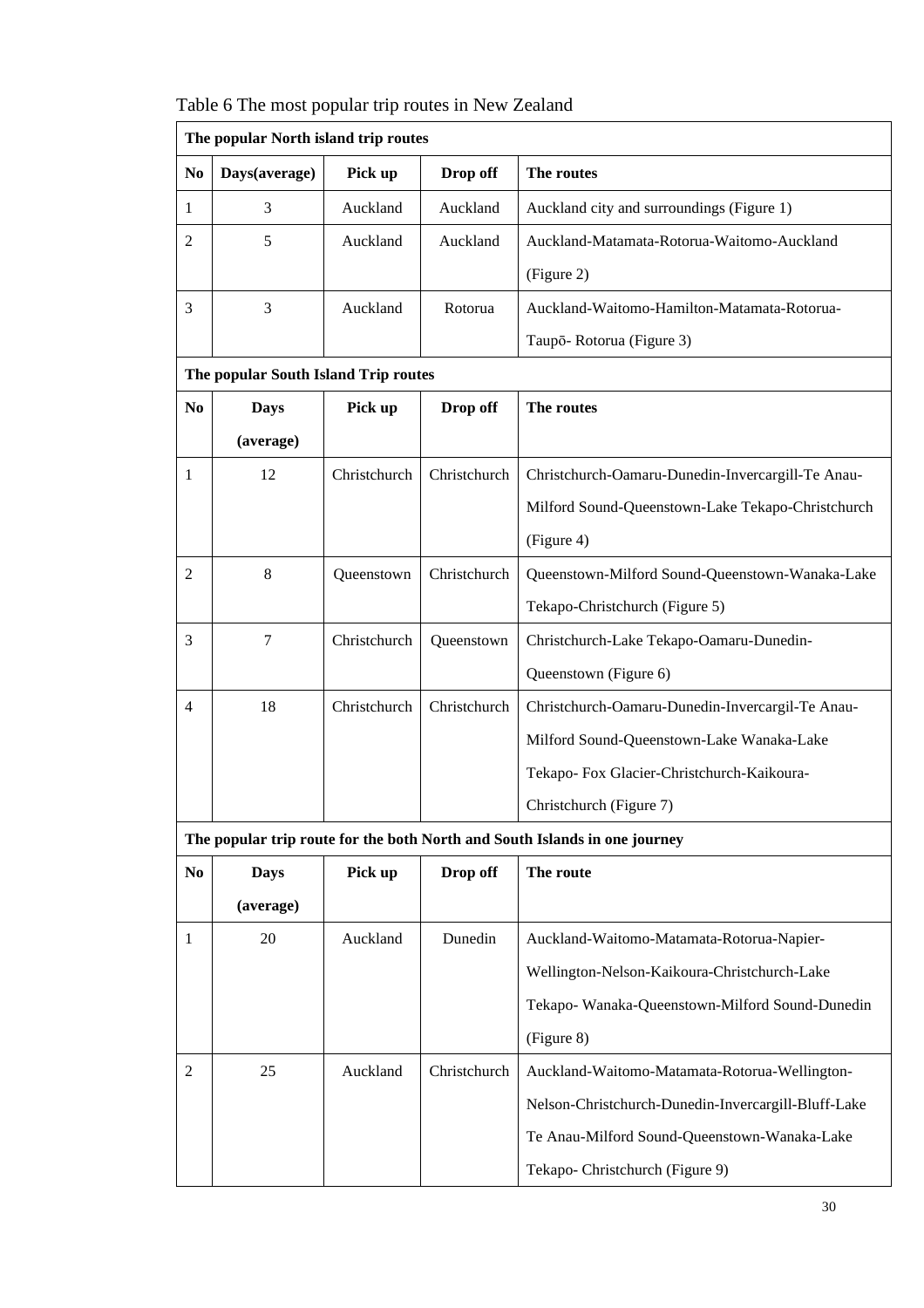

Figure 1: The first popular touring route



<span id="page-38-0"></span>Figure 2: The second popular touring route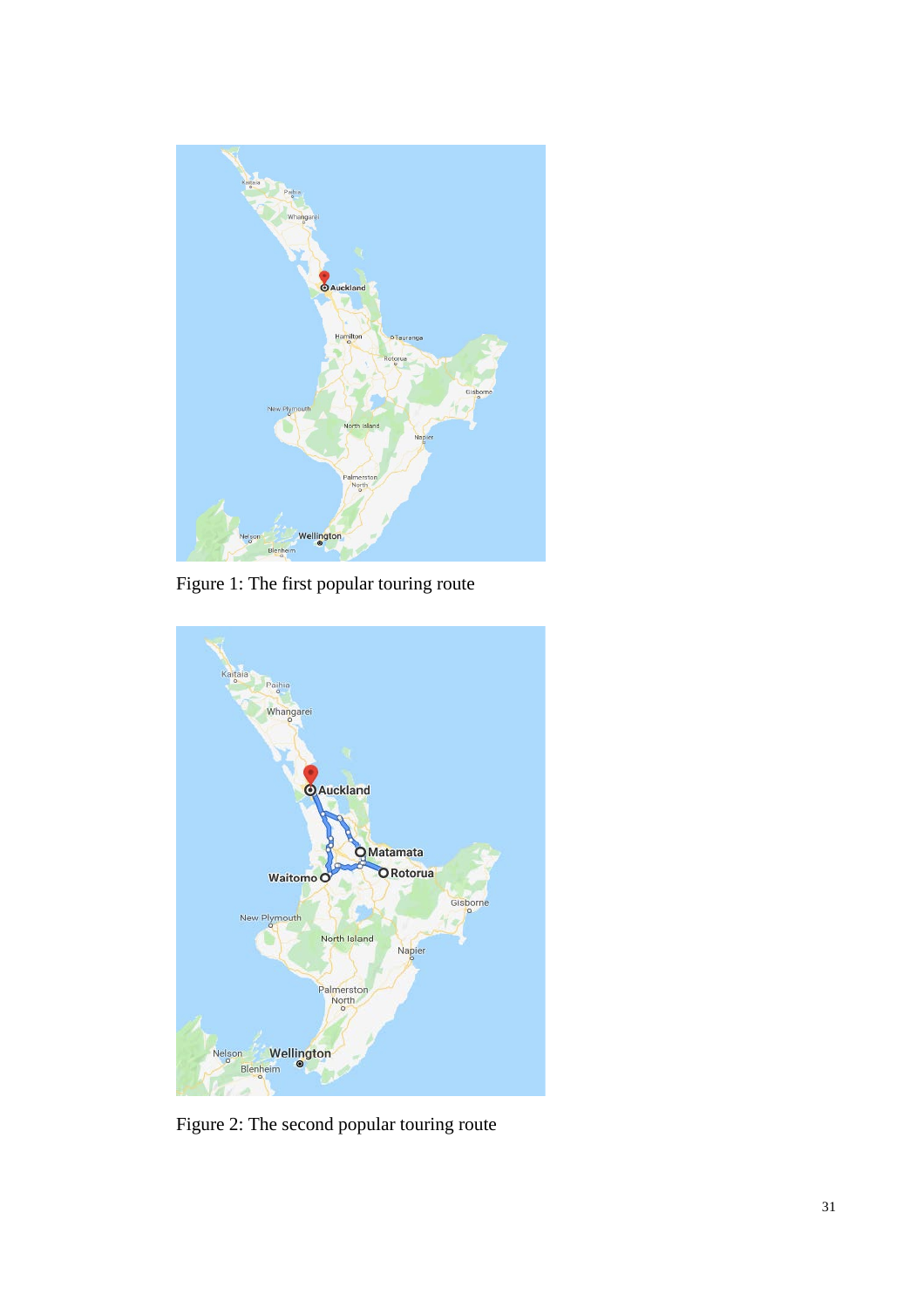

Figure 3: The third popular touring route



Figure 4: The fourth popular touring route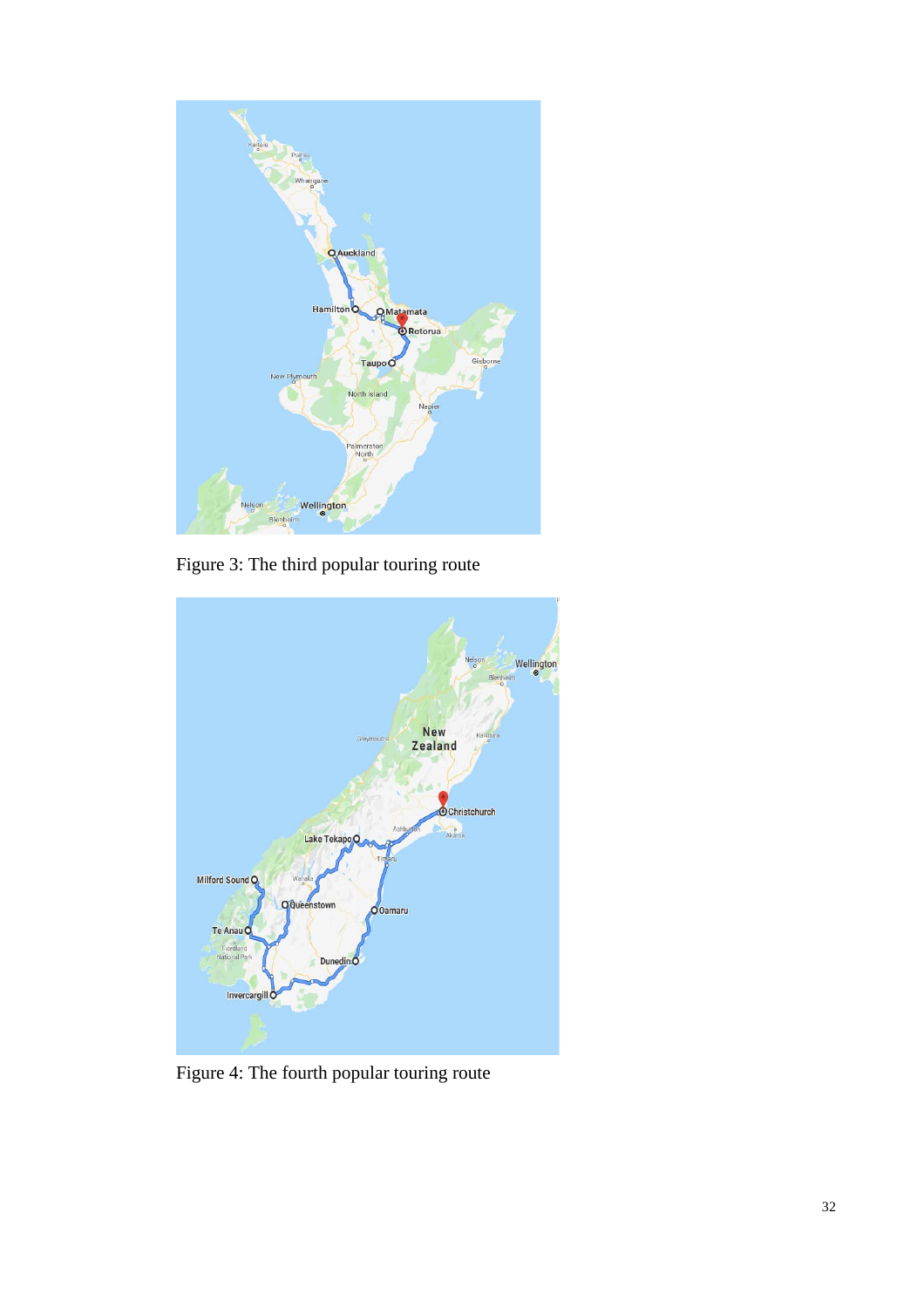

Figure 5: The fifth popular touring route



Figure 6: The sixth popular touring route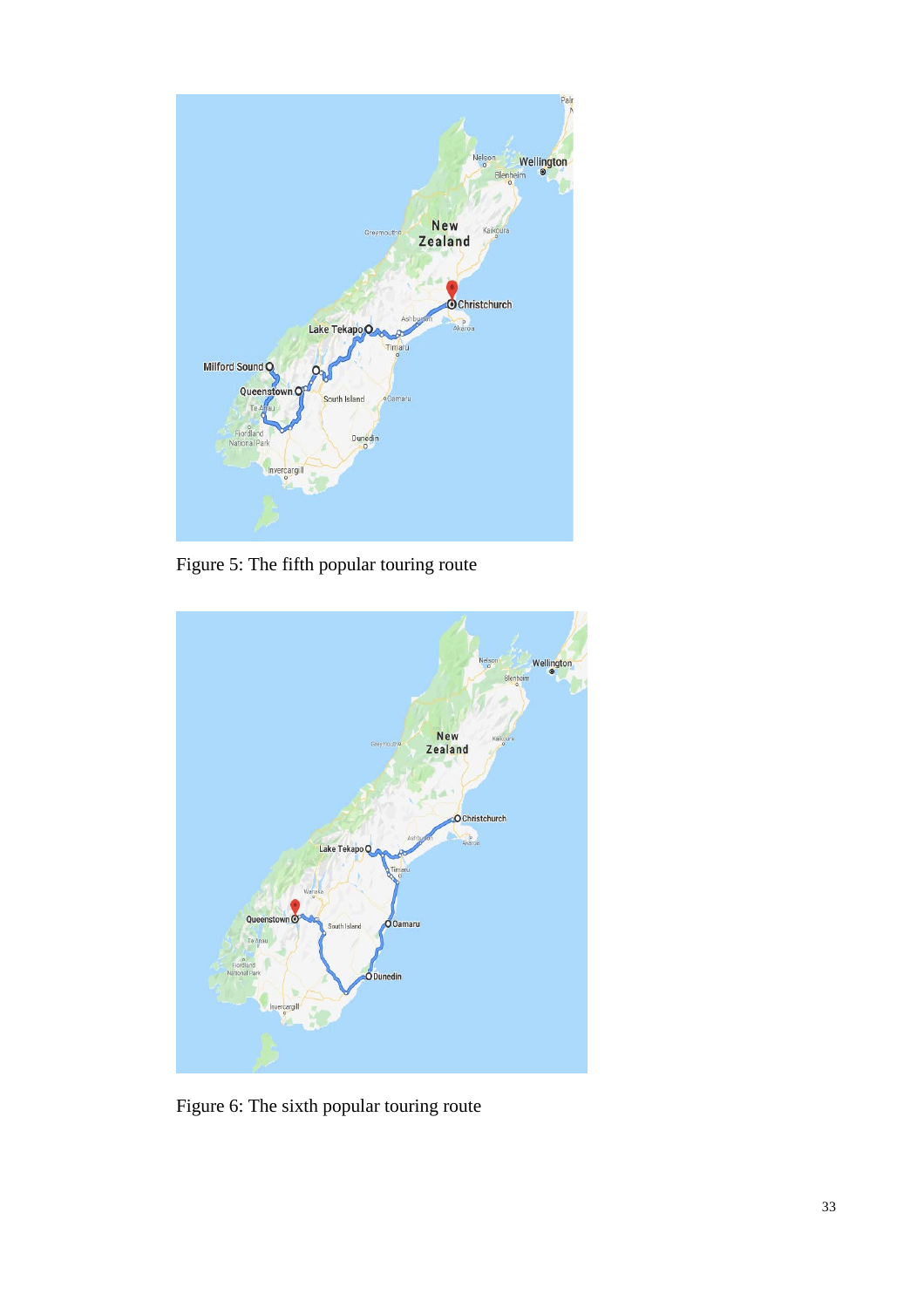

Figure 7: The seventh popular touring route



Figure 8: The eighth popular touring route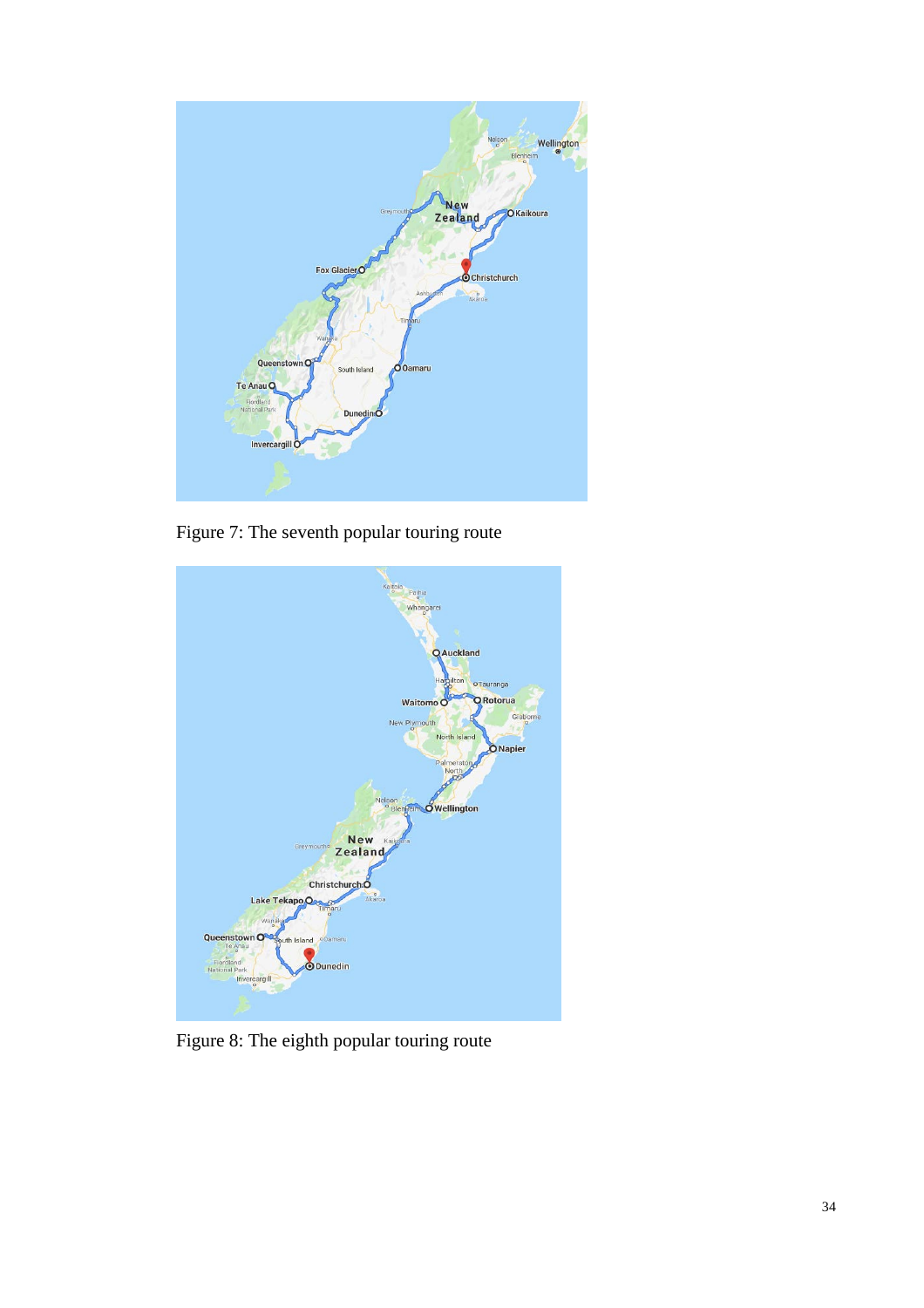

Figure 9: The ninth popular touring route

#### <span id="page-42-0"></span>**4.2.4 The characteristics of the Chinese touring route**

It can be seen from these routes that the impact of rental car types, the choice of the origin and destination locations, the relation between the travel days and destination, and the type of attractions visited are clear. The impact of each factor is an important element of itinerary making for Chinese tourists' road trips. These factors have been analysed in the following subsections.

Firstly, Japanese car brands are the first choice of Chinese tourists, and the car types mainly selected are economy cars or SUVs. The following example from one of the selected comments describes this phenomenon:

*Selecting a good car is very important for long-distance self-driving. There are two key things for car selection, one is the brand, the car is your fortress and a security guarantee. I recommend Toyota because the overall reliability is very high. Another thing is picking a right model. SUV is highly recommended for a long road trip, RV is a comfortable and multipurpose vehicle. A good car can greatly enhance the happiness of the journey.*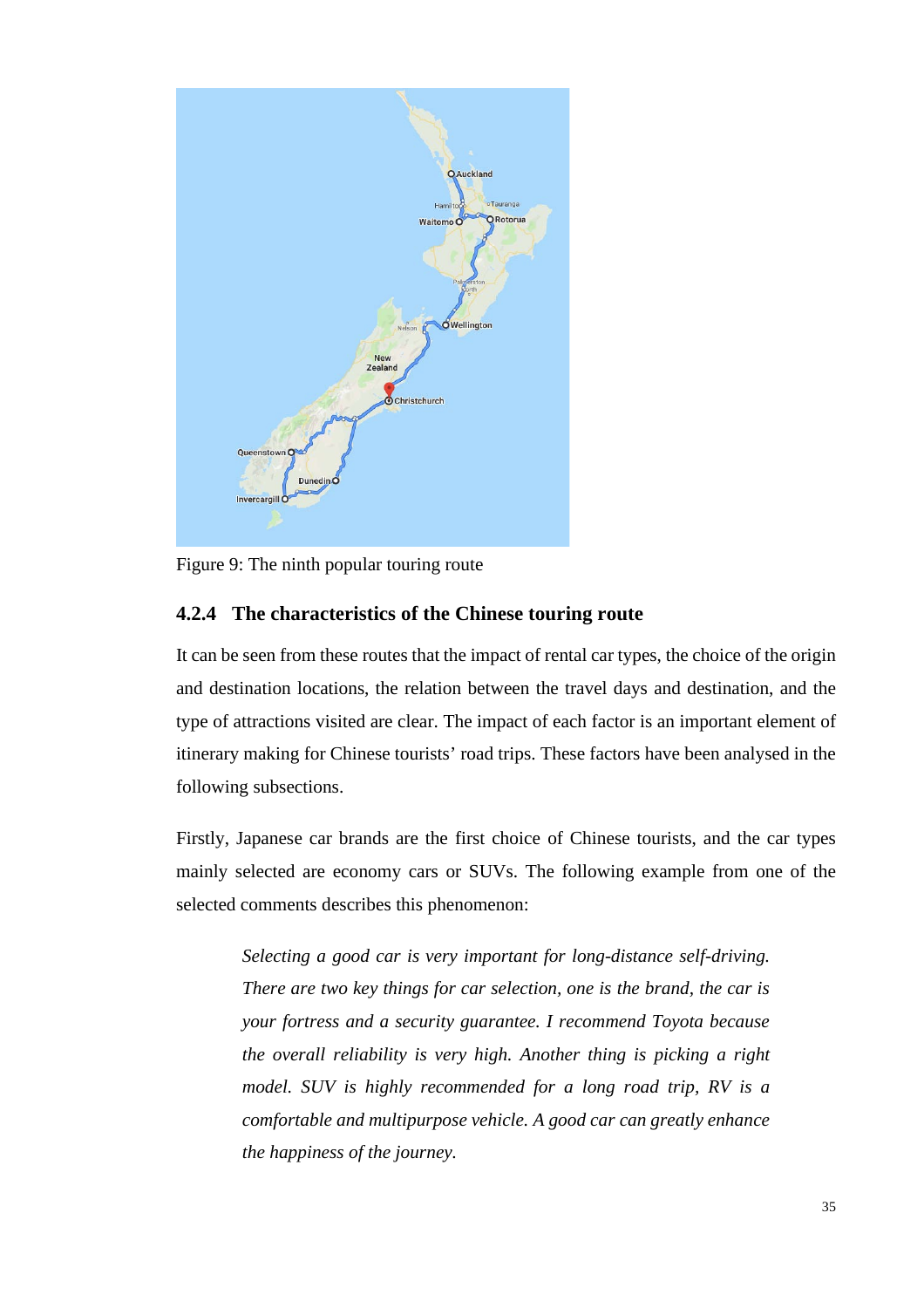For those who travel with extended family or friends, a multipurpose vehicle such as the KIA MPV, which accommodates more people than the usual car, was a preferred choice. Meanwhile, Chinese tourists liked to hire the classic car types such as the Toyota Corolla Sedan, because they trust a car they are familiar with and consider the vehicle's comfort and safety aspects to ensure the quality of the road trip.

Secondly, the origin and destinations of Chinese self-drive tourists are concentrated on three locations: Auckland, Christchurch and Queenstown. This is because Auckland and Christchurch are destinations with direct air links between China and New Zealand, and also the origins and destinations of Chinese tourists' road trips are restricted by their rental car's pick up and return locations. Hence, Chinese tourists consider starting and finishing their trip in these two destinations after getting their rental vehicles upon arrival and plan their travel route around these two cities. In addition, the convenience of domestic air links and strong tourist attractions brings self-drive tourists' other options such as starting their trip from Queenstown. However, Auckland was the only origin point from which Chinese tourists chose to start their road trips in the North Island.

Another outcome is that Chinese tourists' road trips focused on several cities, and the attraction types are clear. As shown in the trip route table 6, the North Island travel route is particularly monotonous, only one circle trip route that is often selected by tourists from Auckland to Rotorua and return to Auckland. Most tourists continue their trip to the South Island after coming back Auckland. Visiting the Hobbiton movie set, discovering the Waitomo Caves and exploring geothermal activities and Māori culture in Rotorua are the main attractions in their touring routes. Another example of a trip route in the North island is exploring Auckland city and the surrounding areas. The main activities are shopping and enjoying the local life, such as going sightseeing on the West Coast beaches and visiting the Auckland War Memorial Museum in the Domain.

In the South Island, the tourist route is characterised by natural scenery. The attractions include lakes, mountains, glaciers and some historic towns. To be more specific, the central and eastern roads are the popular routes picked by Chinese tourists (Figure 5 and Figure 6). Some of the tourists combined these two trip routes as a circle route, making the start and finish points at the same place (Figure 4 and Figure 7). For example, the trip might start from Christchurch, going via Oamaru to see the penguin colony, and driving down to Dunedin which is famous for its cultural heritage and typical local architecture.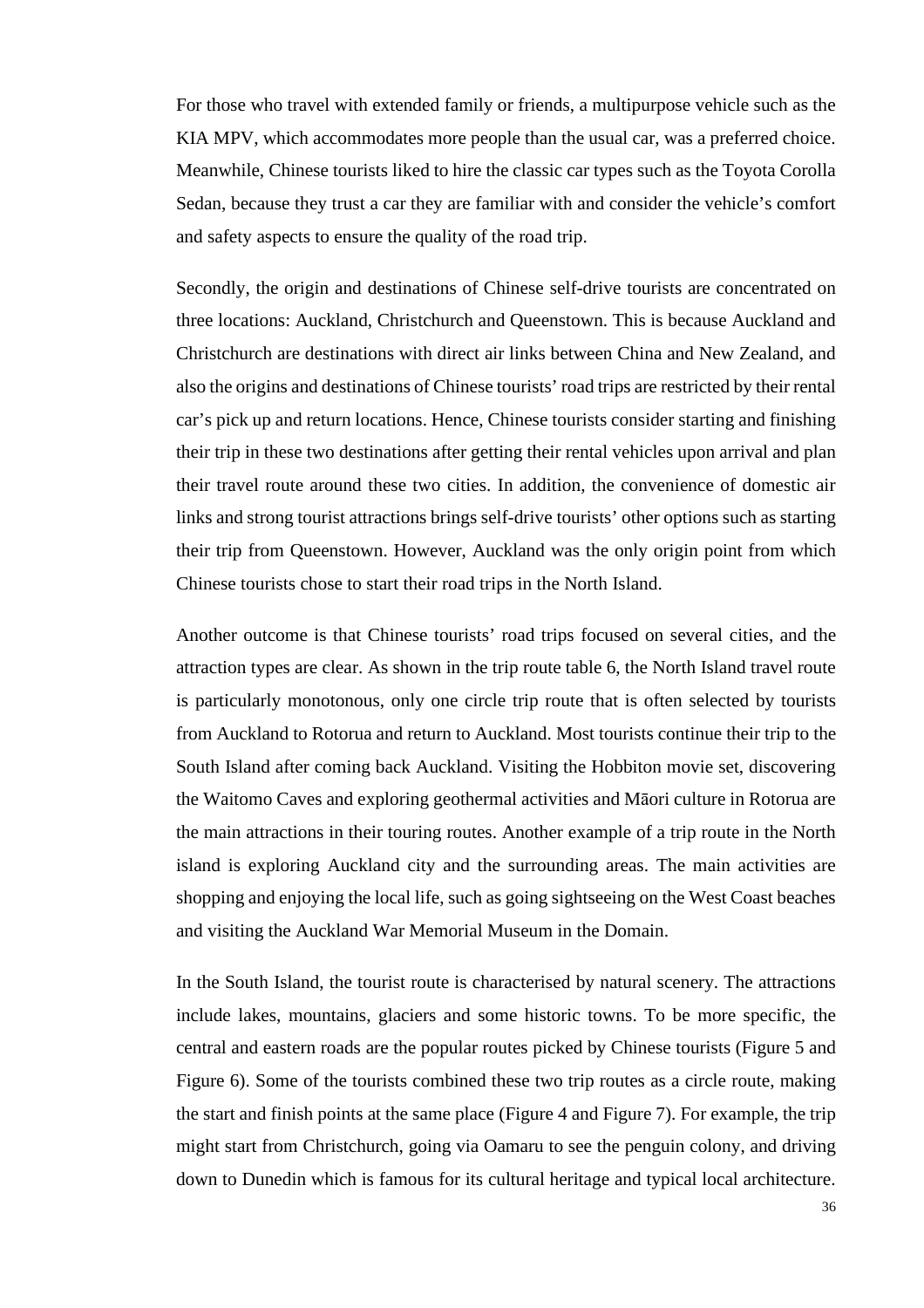Then, after heading northwest to Queenstown, visiting attractions nearby and stopping in Queenstown, the trip continues north, via Lake Tekapo and Aoraki/Mt Cook, finally returning back to Christchurch.

Lastly, the itinerary decision making was also closely related to the length of travel. In this study, there is a clear tendency found in the selected sample: Chinese tourists spend more time on their road trip in the South Island than the North Island. Some of them only pick Auckland as their transit city, not a travel destination. They plan to fly direct to the South Island to start their journey as soon as they arrive in New Zealand. One of the tourists in ZUZUCHE.com who posted comments with his trip route said:

*We hired a car in North Island from Auckland to Rotorua for three days, then we went to South Island for a week from Christchurch to Queenstown, I feel that the North Island has more traffic and too much uphill and downhill than the South Island. Besides, I would say it is totally "100% pure" feeling in South Island and the natural scenery there is so incredible! I could not wait to travel in the South Island again on my next time.*

It was found that Chinese self-drive tourists' average length of stay in the South Island is longer then in the North Island, and the travel attractions on the South Island trip routes are more varied than in the North Island. Experiencing different natural landscapes is the main focus of their road trip in the South Island. Furthermore, only a few tourists drove across the entire North Island, from Auckland to Wellington, took the ferry to the South Island with their rental car, started their exploration from the northernmost city of the South Island and drove to Queenstown or even further south. The relation between travel time and destinations shown in these popular trip routes is that Chinese tourists were more likely to choose the South Island as their travel destination, because of the perceived superior natural scenery in the South Island which could be more representative of Chinese self-driving travel motivation in New Zealand.

#### **4.3 Themes influencing Chinese self-drive tourist's road trip**

The analysis resulted in 23 basic themes or topic areas, seven organising themes and two global themes, and all these results are presented in [Figure 10.](#page-45-0) The subsections which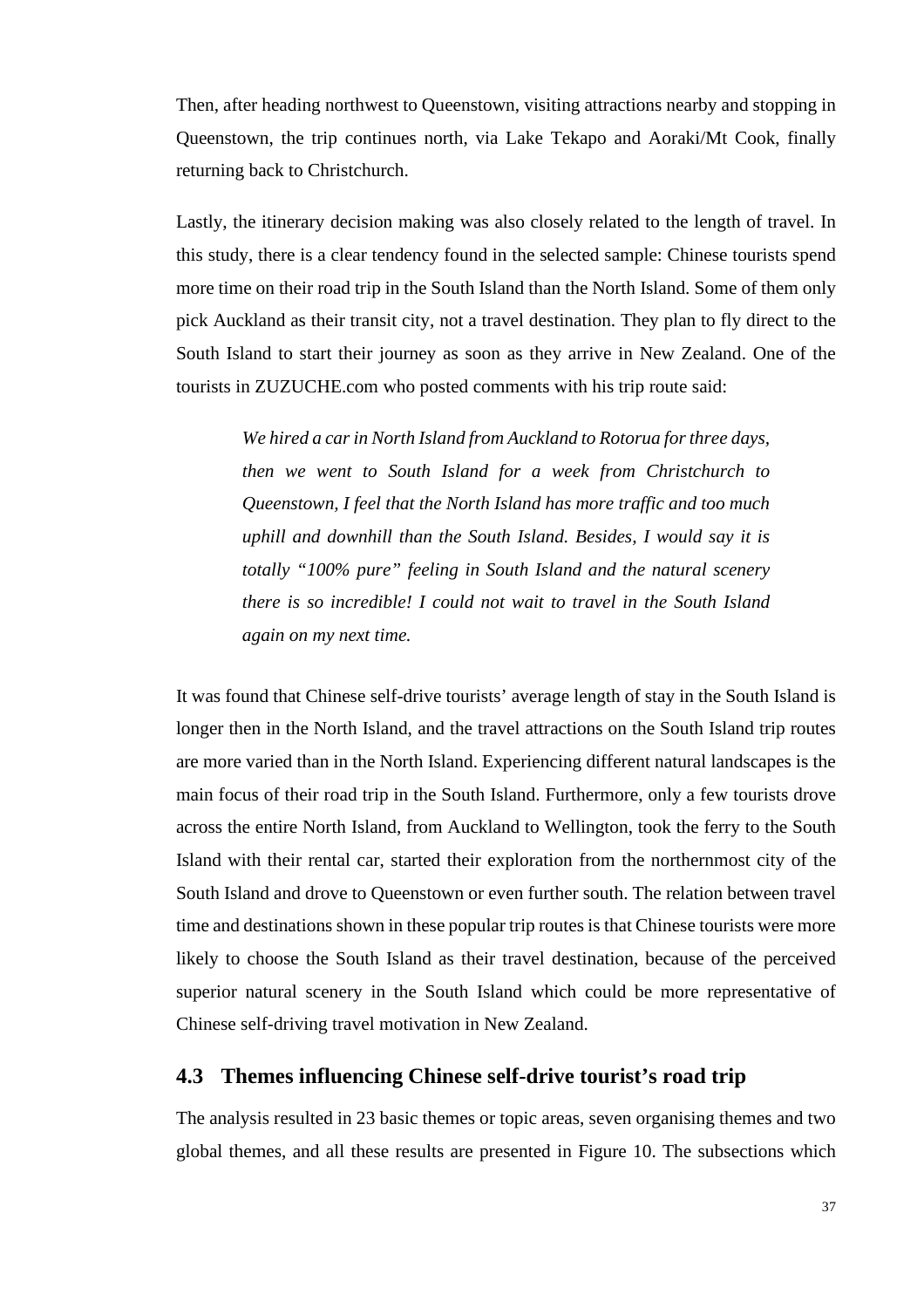follow describe each organising theme in detail, in order to justify the global themes related to the research questions.

#### **Basic Themes**

Travel destination (1), Accommodation (1), Driving distance (1), Weather (1), Good natural environment (2), Diversity of views (2), Road design (3), Access to the travel destination (3), Clear road sign (3), Ease of parking (4), Mobile service (4), Roadside facilities (4), Driving skills (5), The quality of rental cars (5), Local driver habits (5), Theft (5), Language (6), Helpful service (6), Good local drivers (6), Car insurance access (7), Fuel (7), Toll (7), Fine ticket (7).



<span id="page-45-0"></span>Figure 10: Themes identified in thematic networks

*Note*: Numbers next to the basic themes indicate which organising theme they belong to.

#### **4.3.1 Itinerary arrangement**

The reviews mentioned several issues caused by adjusting tourists' travel itinerary during the route trip. The basic themes under this topic were which destination to go to, accommodation, drive distance, and weather. Driving in an unfamiliar country, self-drive tourists arrange their attractions and places to stay in advance. However, the unpredictable factors such as flight delays, bad weather conditions, road construction, even terrorist attacks, could upset their itinerary and also result in extra costs, such as accommodation and attraction tickets, due to the itinerary adjustment. Moreover, the best length of time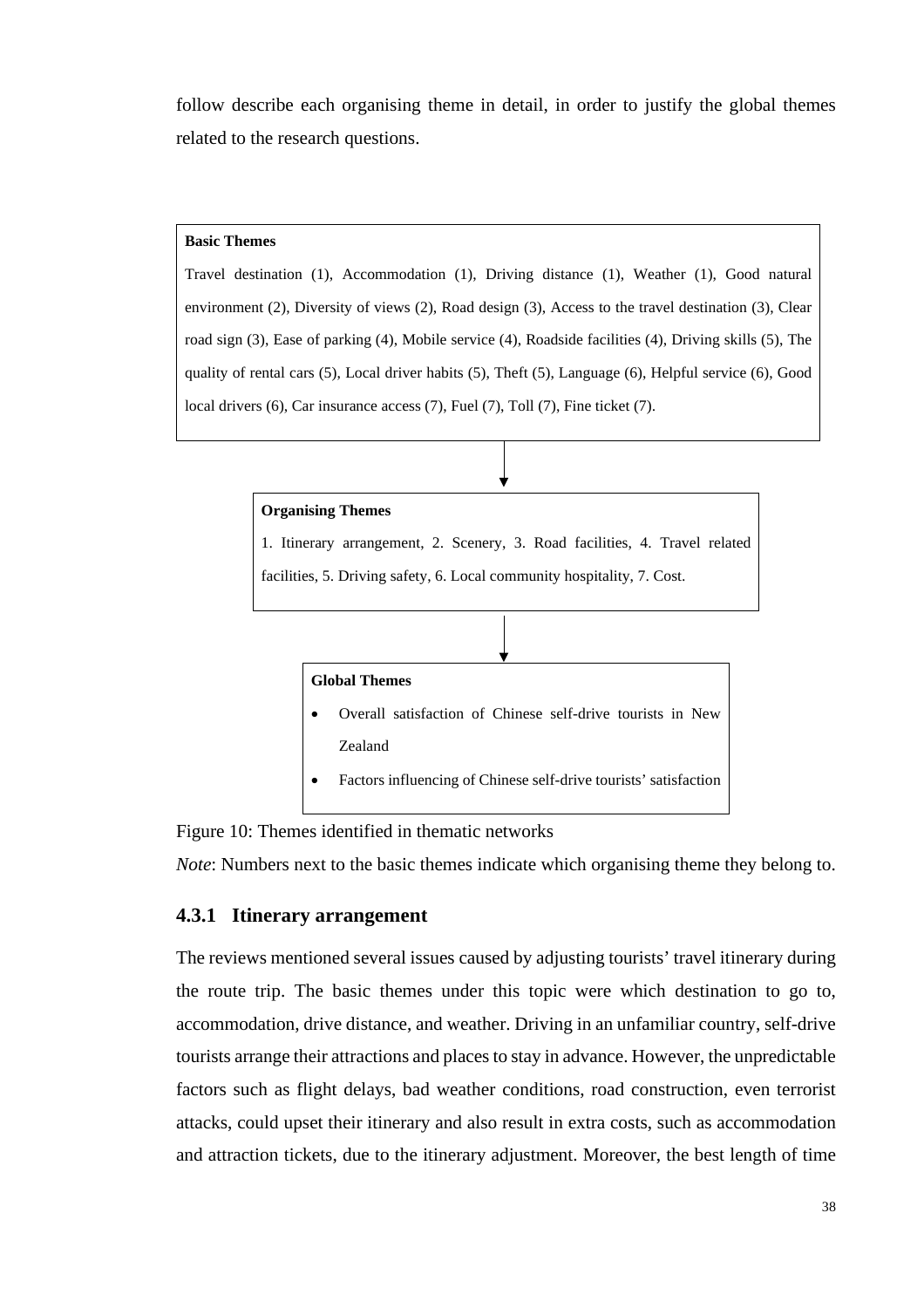to drive, according to the reviews, averages three to five hours per day. The following typical comment gives the reason for the suggestion:

*New Zealand's scenic spots are scattered, and many are uphill and downhill. If driving too long per day, you will be very tired and miss out lots of beautiful roadside sceneries, because you have to always focus on driving, or could not reach the next accommodation place at night. On the other hand, a mountain road is so difficult to drive, 4 hours maximum per day is a perfectly safety number of driving hours.* 

Furthermore, experienced tourists also suggested that first-time drivers should arrange their itinerary in a place where there are few people for the first one or two days, and put city sightseeing at the end of the trip. For example, one tourist commented:

*When I first came to New Zealand, I chose the short-distance travel route in the first two days, because I am a bit confused about the local traffic rules and unfamiliar with driving on the left-hand side. The distance from Auckland to Hamilton, then from Hamilton to Rotorua is perfect for the drivers who drive for the first time here. Every driving distance is within 2 hours. After practicing driving in the North island, I feel more confidence and safety driving in the South Island.* 

Chinese tourists are more sensitive to road conditions than driving distance in their itinerary arrangement. One of the examples is repeat tourists who advise new tourists to choose State Highway 6 from Queenstown to Wanaka, instead of the short distance drive over the Crown Range road to reach Wanaka. They suggested:

*Do not take Crown Range road to Wanaka, although the roadside scenery is magnificent, but the road condition is too bad for the new drivers here, there are a lot of sharp turns on this mountain road*.

### **4.3.2 Scenery**

Scenery is the key factor influencing the touring route's success (Denstadli & Jacobsen, 2011). The compliments about high quality scenery were highlighted by the majority of Chinese tourists after their road trip in New Zealand. This topic includes two basic themes: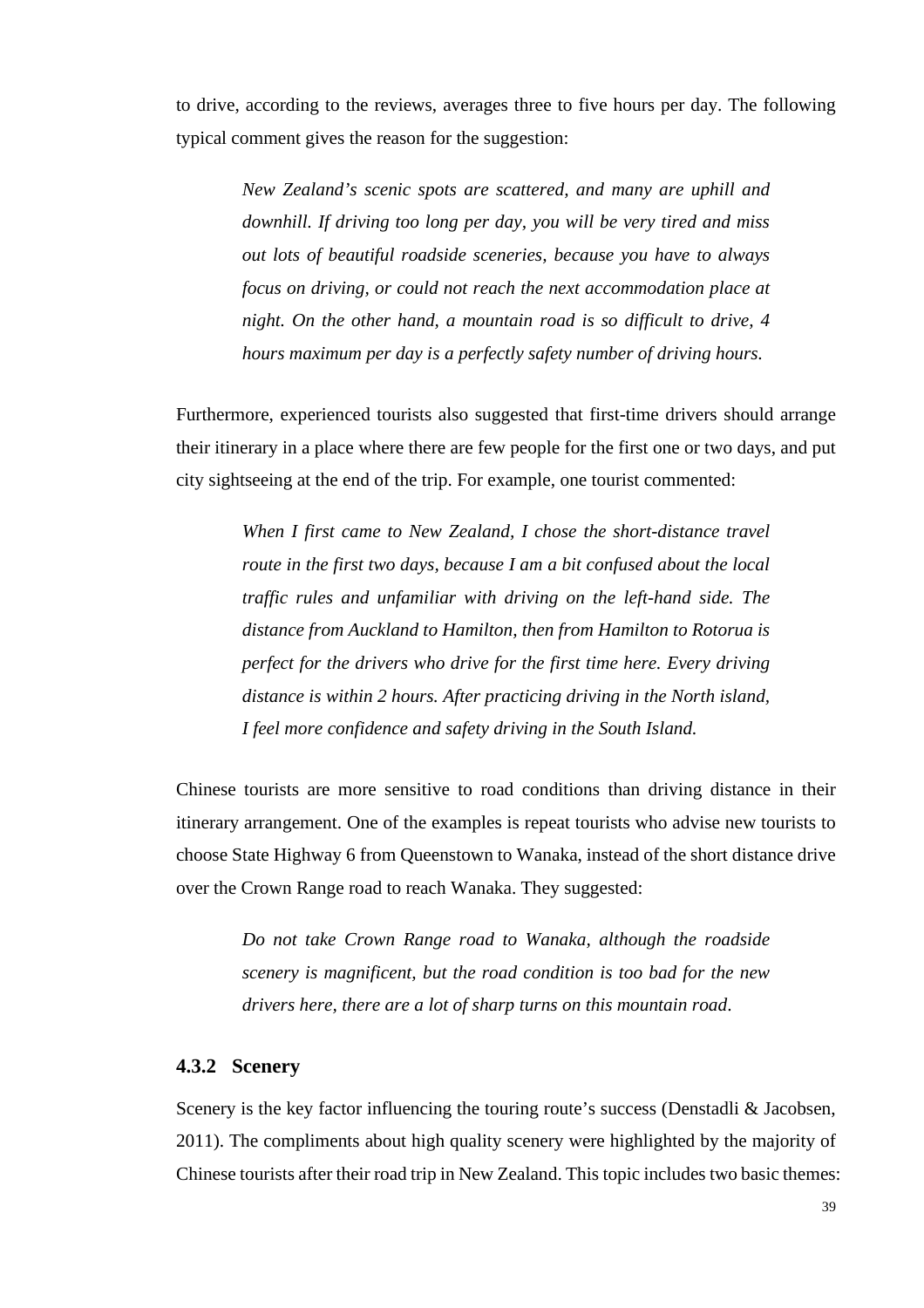The good natural environment and the diversity of views. The beautiful environment regarded as 100% pure nature is in every part of New Zealand. Because of the bad air conditions and crowded population currently in China, Chinese tourists are more likely to enjoy the natural environment with blue sky, white clouds, green trees and grass during their trip. Hence, nearly two-thirds of the comments mentioned the topic of the beautiful natural environments, and all the reviews related to the natural environment are positive.

Furthermore, Chinese tourists also enjoy the diverse views during their trip, For example, changes in ocean, coastal and mountain views, or a mix of open land and villages and towns. Motor tourists enjoy the lookouts on the roadside, so that they can park their car off the road and enjoy the combination of natural attractions and exotic views during the trip. The comments also mentioned that the diversity of landscapes in New Zealand was pleasing on their long-distance drive. One of the typical reviews from a self-drive tourist observed that:

*New Zealand have lots of distinctive sights to see during the road drive. In the South Island, you can see the snowy mountain, grasslands, beautiful lakes combination with the blue skies and white clouds just within 4 hours' drive, and the diversity of landscapes changes made me forget the exhaustion of driving. I would say self-driving is a best option for traveling here.* 

#### **4.3.3 Road facilities**

Road facilities are importance to all types of road users, especially to the leisure travellers who are more exposed to facility strengths and weaknesses (Denstadli & Jacobsen, 2011). The design of the road, sign facilities and easy accessibility are three basic themes mentioned frequently in the review data. Poor road conditions have brought many problems to new tourists during their road trips in New Zealand. For instance, tourists have had to modify their trip route to reach their next destination before night because they realised there are no street lamps on the mountain roads in the majority of New Zealand regions. It is a challenge for them to drive on unfamiliar and dark roads with lots of sharp turns at night. In the South Island, there is normally only one route to reach the next attraction, which clearly increases the risk of tourists' being unable to complete their route plan. Here is an example comment related to this situation: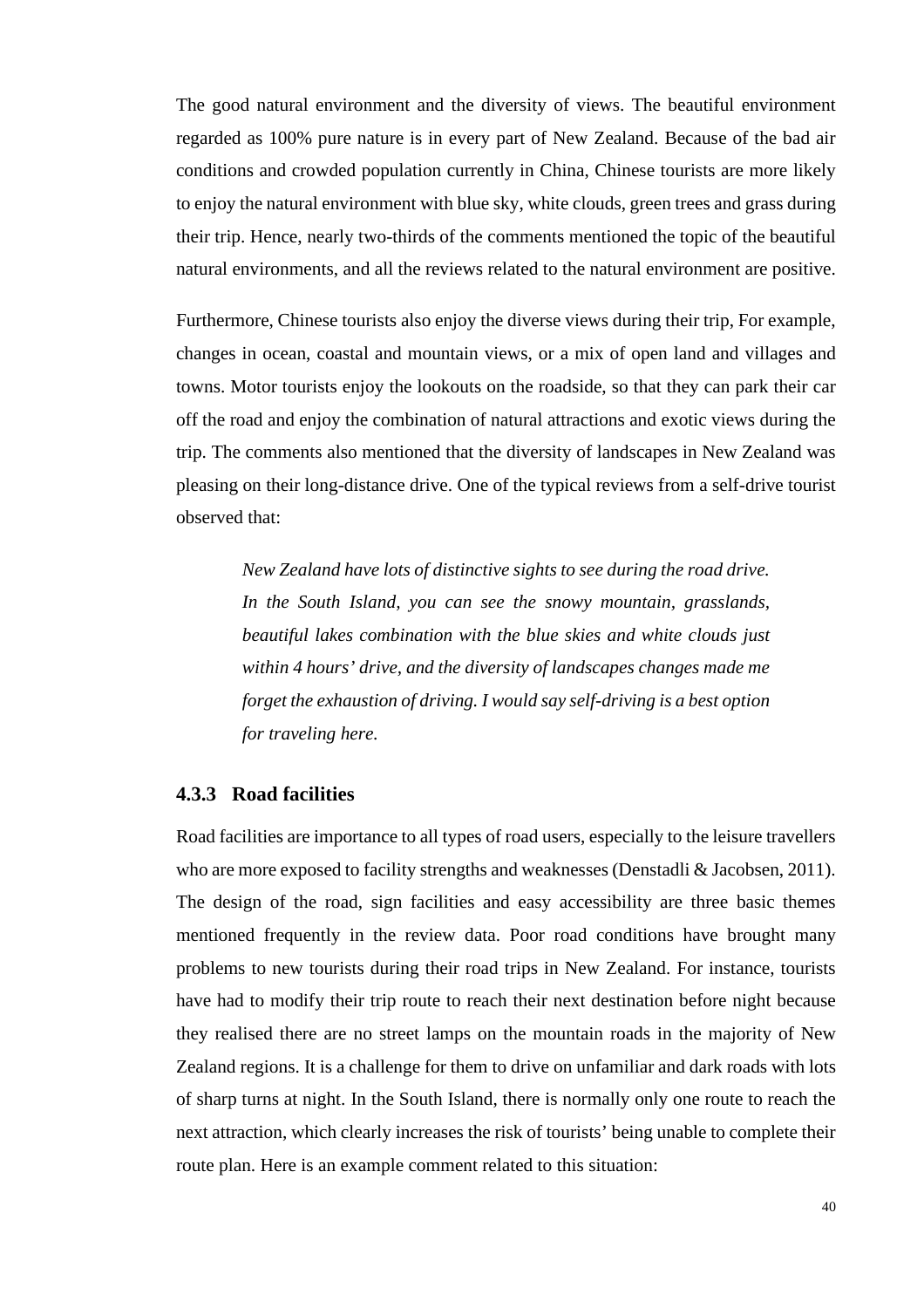*New Zealand travel route don't have many alternative roads to choose like China, especially in the South Island, lots of roads only have one way leading to your next destination. We so regret that we lost the chance to Fox Glacier due to the road being broken down at that time, and our schedules are disrupted because of this bad experience.* 

However, the road signs facilities received positive comments in selected comments, as they are easy to understand and helpful. For example:

*New Zealand warning signs are clear and easily understanding, especially when driving in the mountain highway, you can always see a sign ahead to advise the best turning speed to help us find out how sharp it is.* 

#### **4.3.4 Travel-related facilities**

Self-drive tourists need high quality of facilities along the route when compared to everyday road users, particularly for first-time visitors with a long-distance drive planned (Denstadli & Jacobsen, 2011). Chinese tourists, in this study, emphasised their needs in terms of the ease of parking, mobile services and roadside facilities. Generally speaking, Chinese tourists were dissatisfied with the convenience of the public infrastructure such as the difficulty to find a car park downtown, bad mobile service coverage and poor WIFI signals. However, tourists were very pleased that they have a good experience with the roadside facilities such as the access to petrol stations, the quality of lookout facilities and rest areas. Some of the typical comments were:

*It is very difficult to find a parking space that you can park over 2 hours in Queenstown downtown.*

*New Zealand's communication network is very poor. Basically, there is no signal if you drive out of the town. It is necessary to download the navigation in advance, otherwise it will waste lots of time to get a GPS signal.*

*You do not need to worry about missing out on the scenery along the road (in any scenic route in New Zealand), because New Zealand*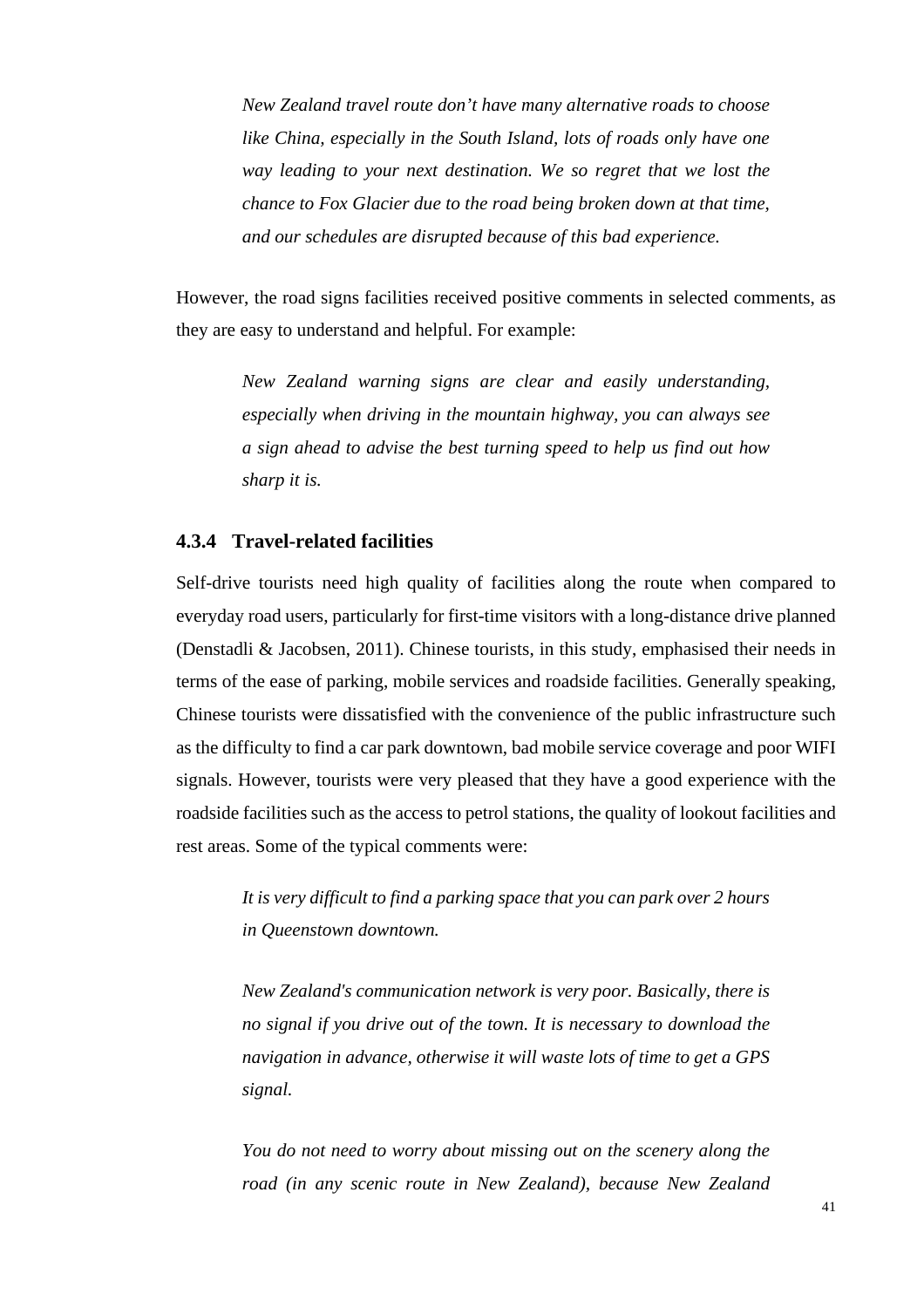*always offer a secure parking area near the lookouts where you can stop to take photos or walk for a while.*

#### **4.3.5 Driving safety**

Self-drive tourists were especially concerned about driving safety issues. A perfect road trip needs safe driving conditions and good car quality. Basic themes in this topic including driving skills, the quality of rental cars and local driver habits. Being proficient in local traffic rules was a challenge for Chinese self-drive tourists starting driving in New Zealand, especially driving on the opposite side to what they are used to. The high driving speed of local drivers was also a big issue for Chinese tourists whose first time it is driving in an unfamiliar country. A few reviews also mentioned thieves breaking rental vehicle's window and stealing visitors' belongings had occurred during their road trip. Furthermore, hiring a suitable car and the rental car's quality were other factors that influenced the tourists' road trip quality and safety, because any car damage or accident will spoil the whole trip plan.

*I needed one or two days to adapt to drive on the left- hand side, I have turned to the opposite lane twice, it is really scary. Besides, because the locals' driving speed is relatively faster than Chinese, I was reminded by locals two times due to driving too slowly. I suggest Chinese drivers could arrange the route to the countryside on the first two days and then you could be more confident and safer to start the long-distance trip.*

*Our rental car was broken down on our way from Lake Tekapo to Queenstown, it took nearly a day for us to contact the rental car company and exchange the car, which reduced our time stay in Queenstown. We are very upset because of that.*

#### **4.3.6 Local community hospitality**

Hospitality has the power to shape consumer satisfaction and delight. This organising theme is collected into three basic themes: Language, helpful call centre and good local drivers. About two-thirds of the selected content commented on the community groups that they observed and interacted with during their self-drive tour. The majority of them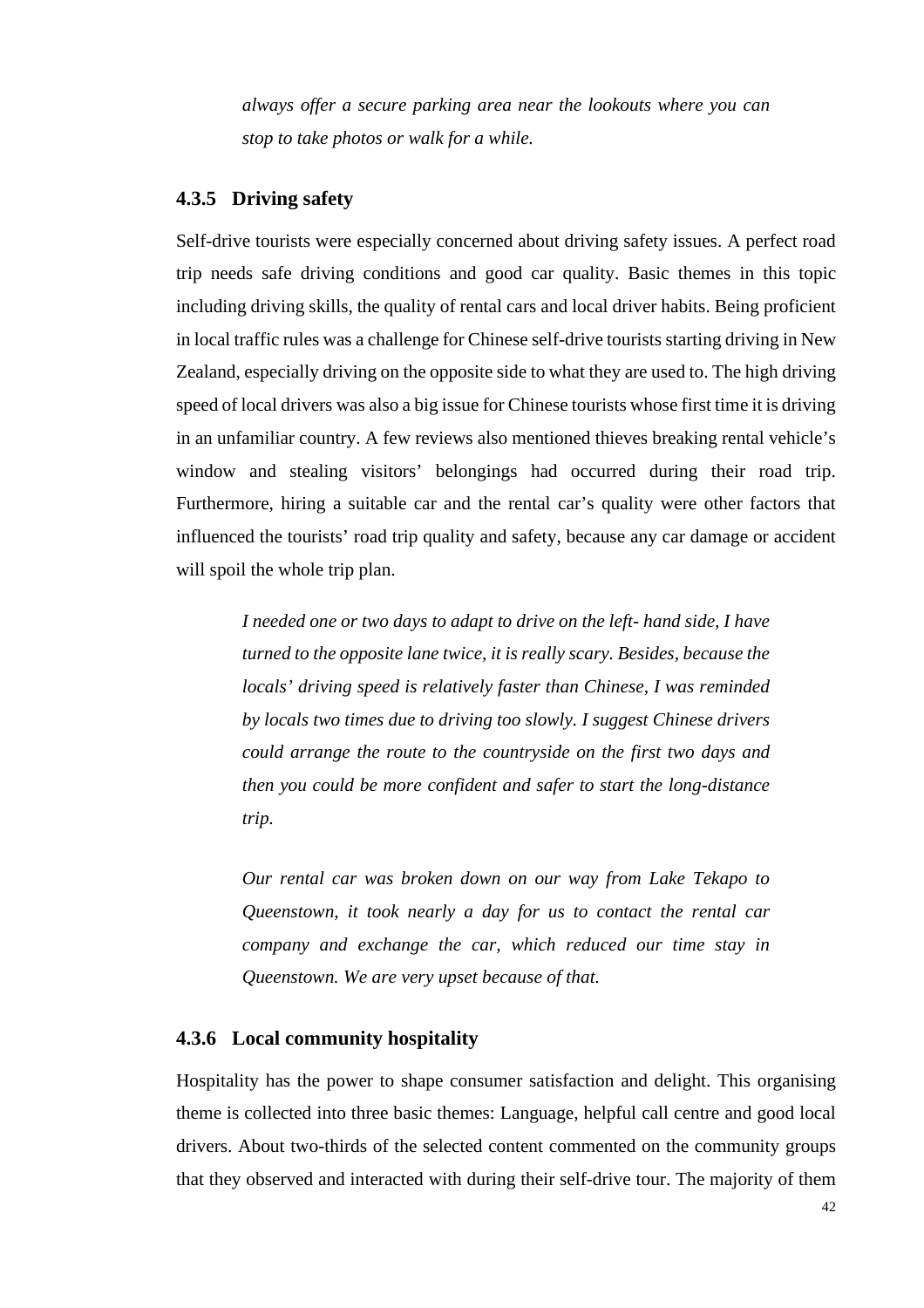appreciated the service and assist are they received. Easy communication in Mandarin, helpful and effective I-site receptionists, hospitable and good local drivers are the frequent themes in these comments. General impressions are recorded:

*I am glad that I met a Chinese receptionist in the rental car company. He gave us a lot of information, including traffic rules, car conditions, and how to fuel the car, which made me less afraid when I started driving.* 

*I am impressed with the local drivers in New Zealand and I feel very relax to drive here. They are polite and gentle. All of them obey the local traffic rules very well, no pressing the horns, always stop the car and give way to pedestrians.* 

#### **4.3.7 Cost**

The information found in this topic is related to the extra costs incurred during the trip and the prices at the destination. The basic themes included rental car damage, fuel, tolls, and ticket cost. In the context of hire car users, the financial cost for car damage was higher them expected. More than half of the complaints were related to the car repair fees charged by the car rental companies, especially for the small damage such as stone chips on the windscreen or the scratches on the car surface. Furthermore, the comments also recorded the warnings and tickets tourists received from the local police due to breaking the local traffic rules, such as parking over the time limit or speeding. These extra expenses were annoying. However, there were also several positive comments about costs during their trip in New Zealand, the biggest surprises being that there was no toll to pay after using the highways, and the petrol was cheaper than expected. These factors reduced their spending expectations. For example, one young couple commented:

*New Zealand self-driving travel is freedom and money saving. To our surprise, the total cost for this trip is a similar price to the cost of booking a group tour. I would highly recommend the self-drive trip here.*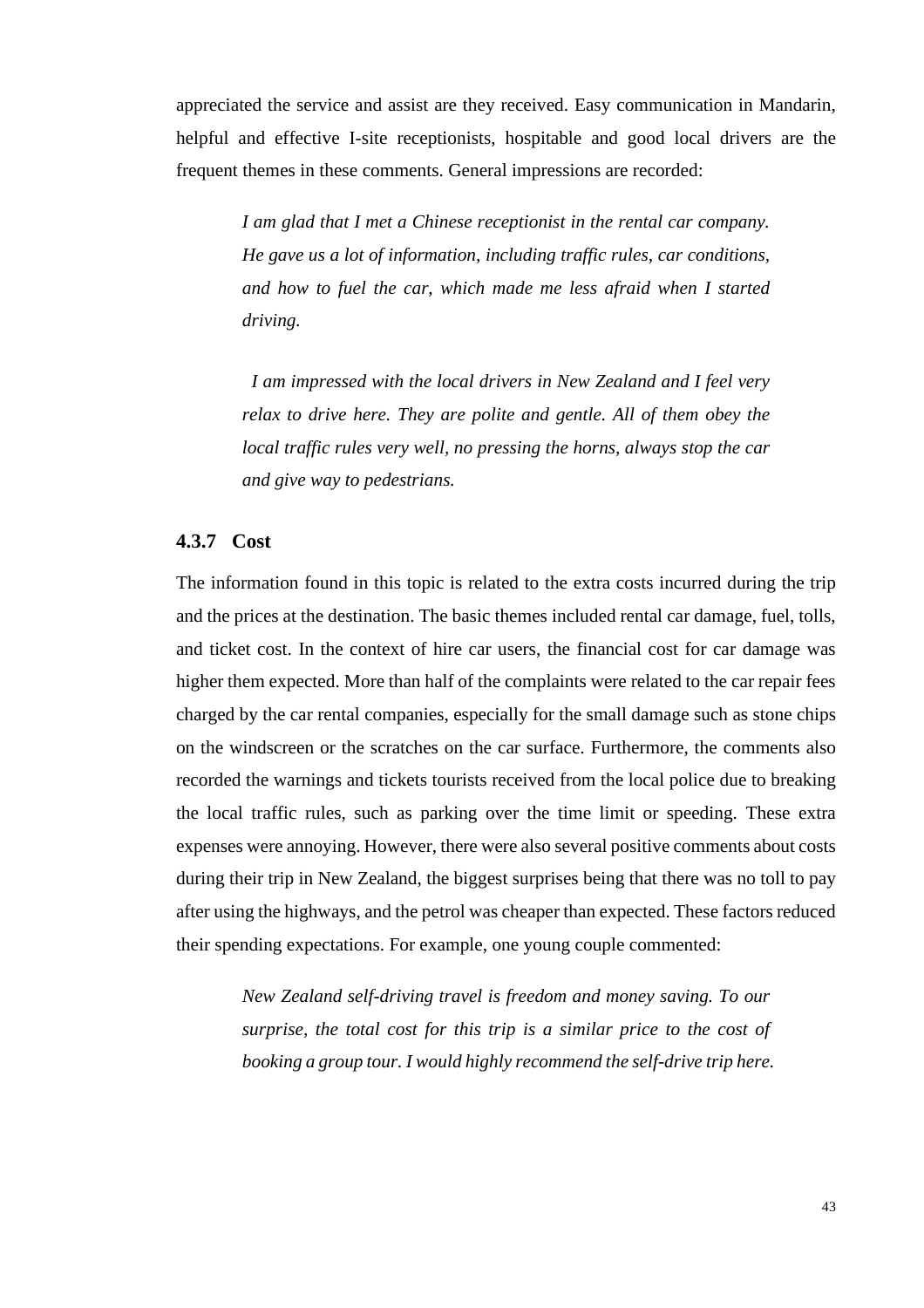#### **4.3.8 Summary**

The seven organising themes on the effects of itinerary arrangement, scenery, road facilities, travel-related facilities, safety, local community hospitality and cost have been presented in this chapter. Itinerary arrangement, driving safety and scenery are the topics most commented upon, and these three important organising themes also correspond to Chinese tourists' trip route characteristics which are summarised in this chapter as well. For example, the quality of rental cars proposed in the safety theme reflected the popular car type selected by Chinese tourists. Chinese tourists' expectations of the natural environment represented the distribution of the length of travel in the North and South Islands and the trip route selection – they would rather spend more time in the South Island with the diverse natural scenery than in the North Island with more cultural and historical attractions.

# **4.4 The overall satisfaction of Chinese self-drive tourists in New Zealand**

[Table 6](#page-51-0) sets out Chinese self-drive tourists' satisfaction levels with their travel experience in New Zealand. The majority of ZUZUCHE's users are satisfied with their experience in New Zealand (97%), only a few tourists did not enjoy their trip (2%). None suffered a bad self-driving experience in New Zealand. This illustrates that although there are several factors complicating self-drivers' trip plans, Chinese tourists still enjoyed their experience in New Zealand and would recommend New Zealand self-drive travel to potential tourists.

<span id="page-51-0"></span>Table 6: The overall level of satisfaction of Chinese self-drive tourists in New Zealand (No=100)

|                     | Very satisfied |               | <b>Satisfied</b> |      | <b>Neutral</b> |      | <b>Unsatisfied</b> |      |
|---------------------|----------------|---------------|------------------|------|----------------|------|--------------------|------|
| of<br>Level         | Count          | $\frac{6}{9}$ | Count            | $\%$ | Count          | $\%$ | Count              | $\%$ |
| <b>Satisfaction</b> |                |               |                  |      |                |      |                    |      |
|                     | 60             | 60            | 38               | 38   |                |      | $\theta$           | 0    |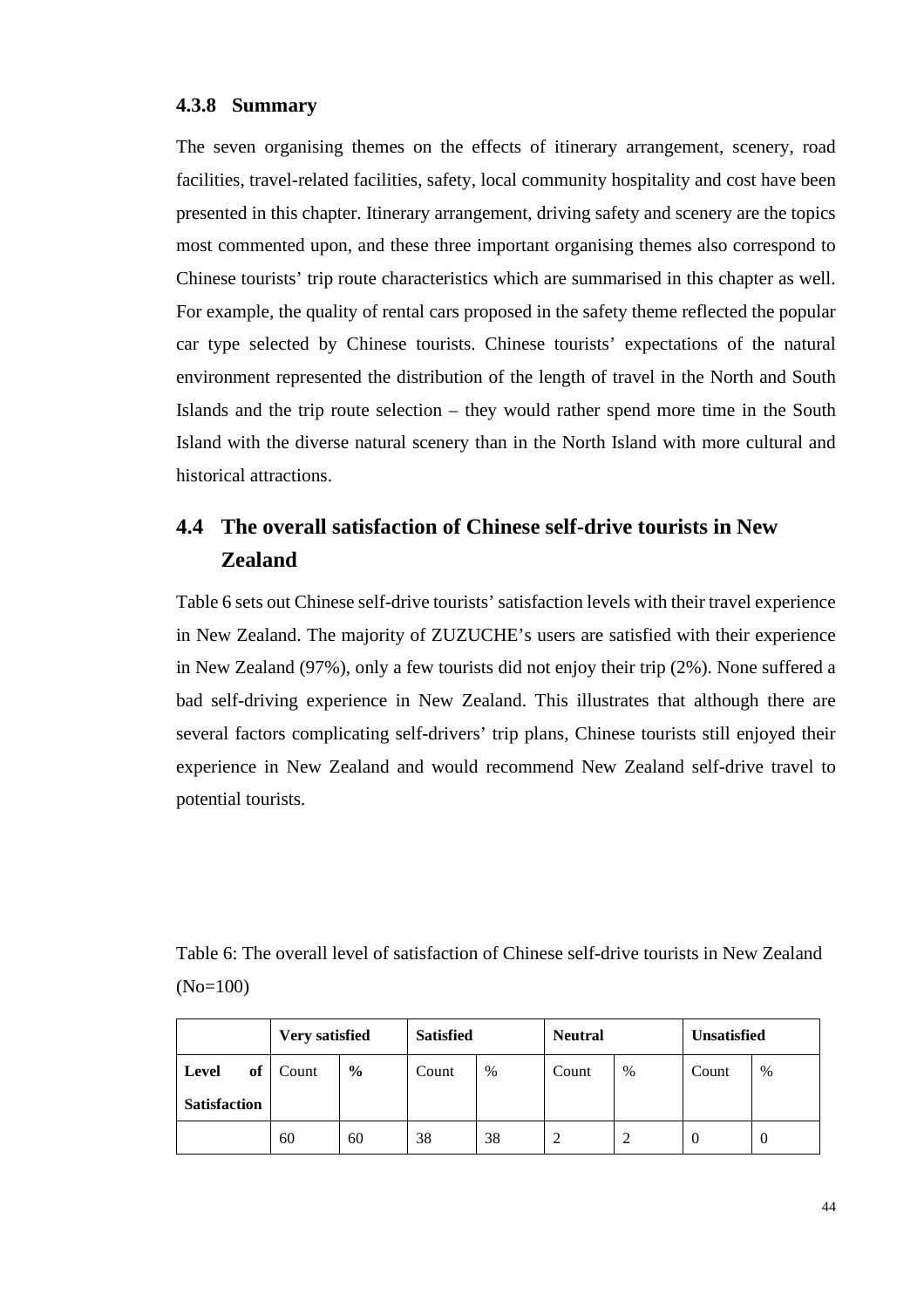## **4.5 Conclusion**

Generally speaking, the results of the analysis of the selected online UGC have shown that rental car types, pick-up and return location, attraction types and the relation between the travel days and travel destination selection are the four key characteristics that reflect Chinese self-drivers' route arrangements. Furthermore, there are seven organising themes that reflect Chinese self-drive tourists' trip planning which have been observed based on their comments. Tourists are very satisfied with local community hospitality and scenery, which are significant determinants for their overall satisfaction with the driving route. On the other hand, the travel-related facilities such as few car parks, bad mobile phone connection, extra cost due to car damage, speeding tickets and some unpredictable events that delayed their itinerary are the dissatisfaction factors which have negative impacts on their travel experience. However, the overall satisfaction with their travel experience in New Zealand is still positive; the complaints and dissatisfaction factors may have affected the tourists' trip plans, but did not influence their general expectation of travelling in New Zealand. In addition, the research questions can be answered and research objectives achieved based on the findings. In the following discussion chapter, the literature is employed to make comparisons with and offer support for the findings and provide a deeper explanation of the results.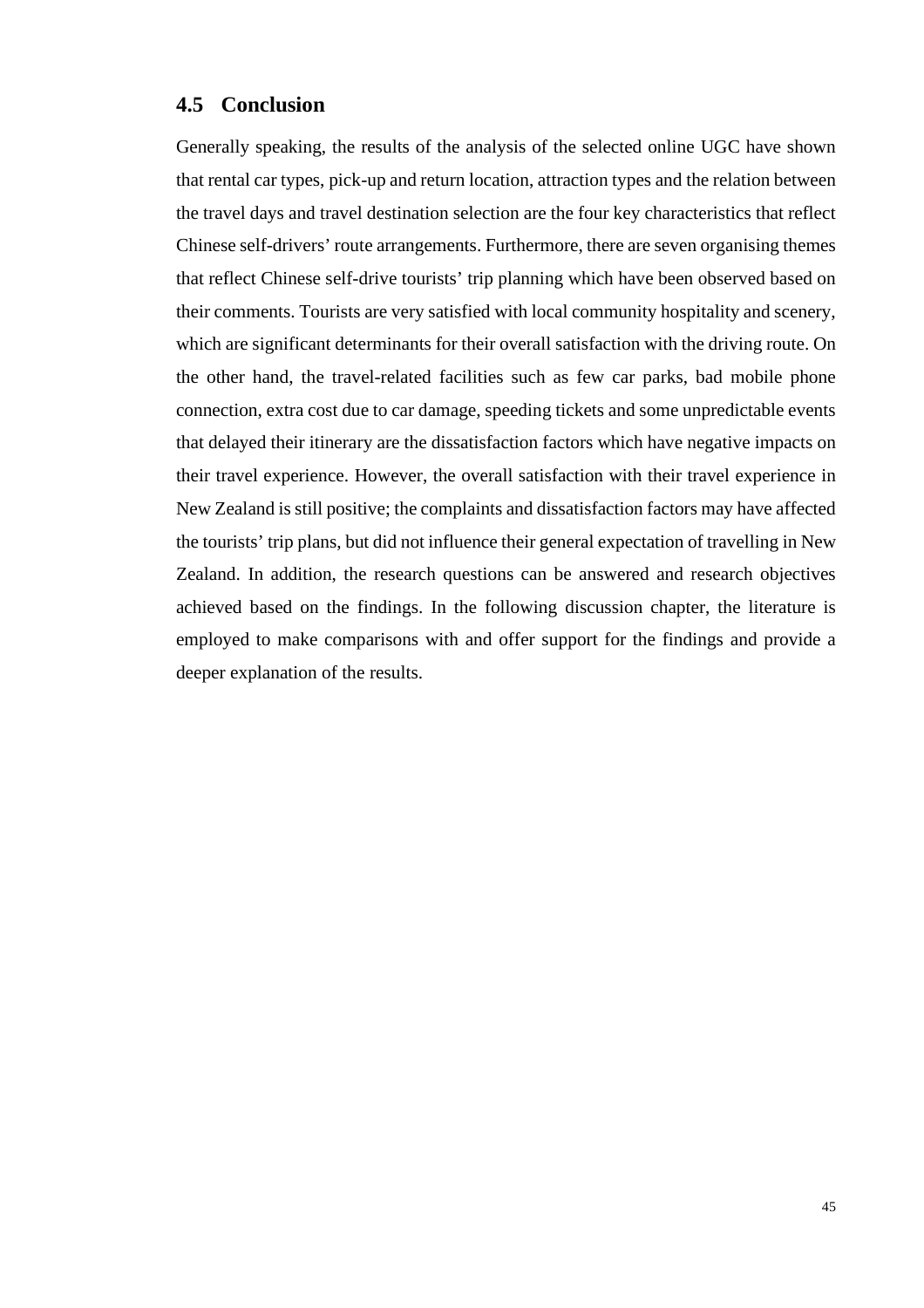# **Chapter 5 Discussion**

#### **5.1 Introduction**

This discussion chapter first discusses the general characteristics of Chinese self-drive tourists' trip route preference in New Zealand, and then focuses on the perceived factors that were found to be influential for Chinese self-drive tourists' satisfaction based on the findings presented in Chapter 4. Finally, how important these factors are in affecting tourists' satisfaction based on their motivation is discussed. Furthermore, the influence of online UGC is observed and discussed based on the similarities and differences of the findings to previous literature.

# **5.2 Overview of Chinese self-drive tourists' trip route selection in New Zealand**

The results in this study show Chinese self-drivers are focused on the natural landscape as the attraction, and would like to choose the same location as their origin and destination during their journey. These results represent travel route planning, design, and development relying on how visitors perceive attractions, their environments and travel related services (Hallo & Manning, 2009).

Firstly, Chinese self-drive tourists spent over two-thirds of their holiday periods in the South Island to explore a '100% pure' natural environment. Furthermore, the beautiful 'scenic routes' and uncrowded road conditions in the South Island are more attractive than self-driving in the North Island. According to Weiler and Yu (2006), the scenic beauty and natural wonders of the destinations they visit are key destination attributes for Chinese travellers' experiences. This tendency could be explained perhaps because the majority of the Chinese self-drive tourists came from densely populated and over-polluted cities, the power of the '100% pure' nature brand, and the predisposition of Chinese tourists to escape the modern city to seek rural landscapes strongly motivated them to choose this kind of trip. Sun et al. (2015) supported the view that because New Zealand's pure natural environment has a distinct advantage compared with China, Chinese selfdrive tourists have more emotional preferences for visiting New Zealand's natural landscape during their trip planning.

Secondly, travel destination image preferences reflect the limitations of visitors' understanding of local culture. For example, Chinese tourists would like to shorten the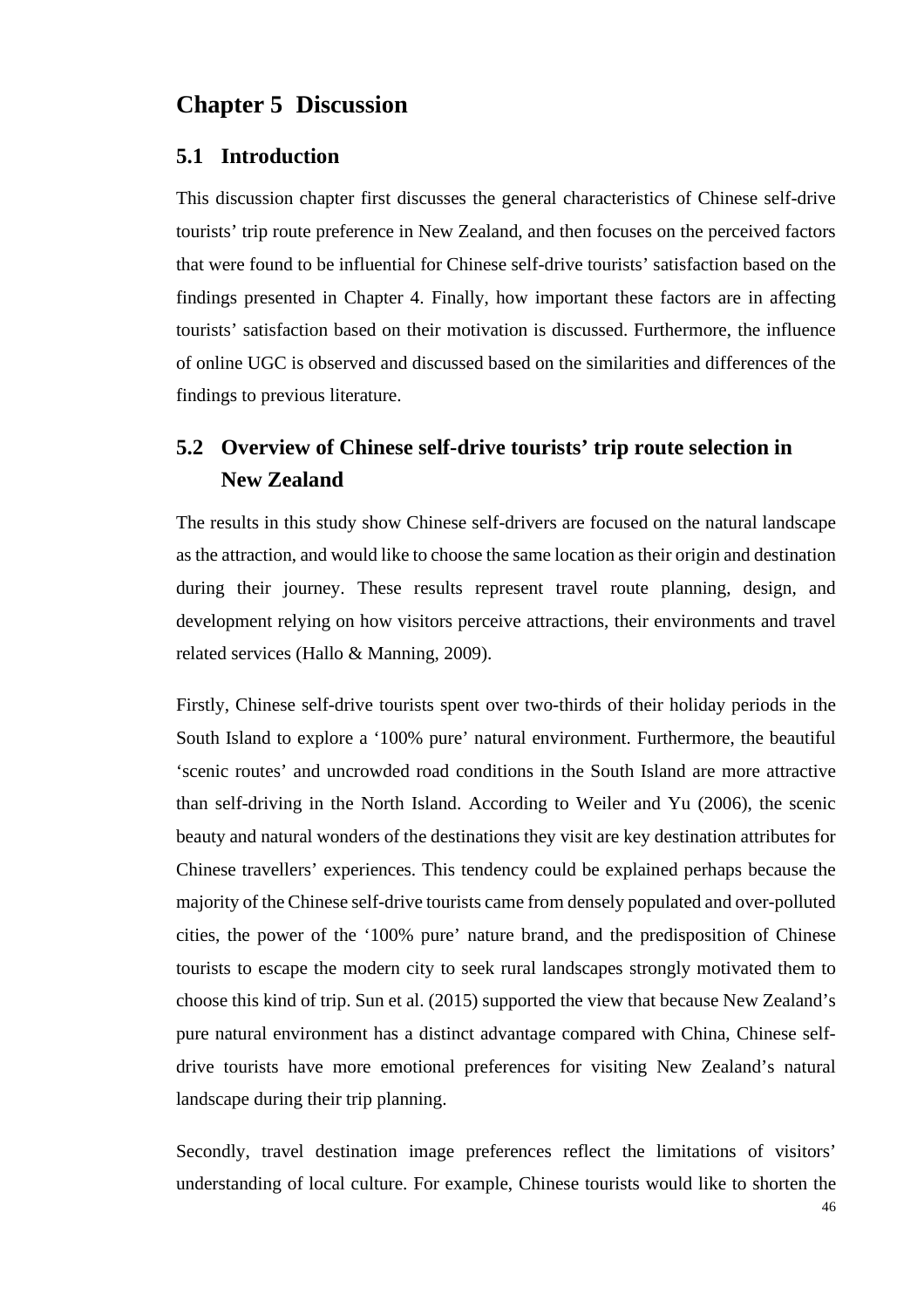typical trip route from Auckland to Rotorua to only two or three days and squeeze in more time to travel the South Island and explore the natural landscape there instead. In Rotorua, based on reviewers' comments, few activities associated with Māori culture appeared in the list of travel attributes for Chinese tourists. On the one hand, Māori cultural performances are mainly night-time cultural activities that may be not very convenient for Chinese self-drive tourists who shorten their road trip in the North island to a few days' visit only. On the other hand, self-drive tourists from China tend towards the younger age group compared with the group tour tourists, they lack interest in cultural exploration as opposed to land-based sightseeing. According to results from Fountain et al. (2010), what Chinese tourists are offered may lack a connection between the 'nature' they are experiencing and the 'culture' they expect. Therefore, culture-scape activities interacting with these natural resources areas may add greater appeal for the Chinese selfdriving market.

In terms of the environment and travel-related services, this study found that Chinese selfdrive tourists would like to pick typical tourist routes rather than a more adventurous trip, such as a South Island circle tour or the mid-line trip route from Christchurch to Queenstown. These scenic byways have been established and developed well, and have good tourism-related facilities and services. According to Denstadli and Jacobsen (2011), tourism route planning needs to not only consider the road itself and its vicinities (landscapes and other attractions), but also travel-related facilities including rest areas, toilets, access to and parking at lookouts, as well as adjacent hospitality industry services such as eating-places and overnight accommodation. P. Murphy, Pritchard and Smith (2000) also noted that a travel destination is regarded as a mix of attractions and services that make up the total tourism experience. In this study, self-drive tourists chose Auckland and Christchurch as their main origin and destination locations because these two biggest cities in the North and South Island provide more convenience before or after travelling, such as vehicle pick-up/return, accommodation and restaurants. Furthermore, Chinese tourists chose Queenstown as an important stopover city because this famous town provides a range of travel-related services, such as accommodation, restaurants, and activities. Most importantly, tourists can take a day trip from Queenstown to surrounding attractions and drive back at night. Hence, the classic tourist route has better travel environment and service facilities to ensure the smooth progress of their travel plans.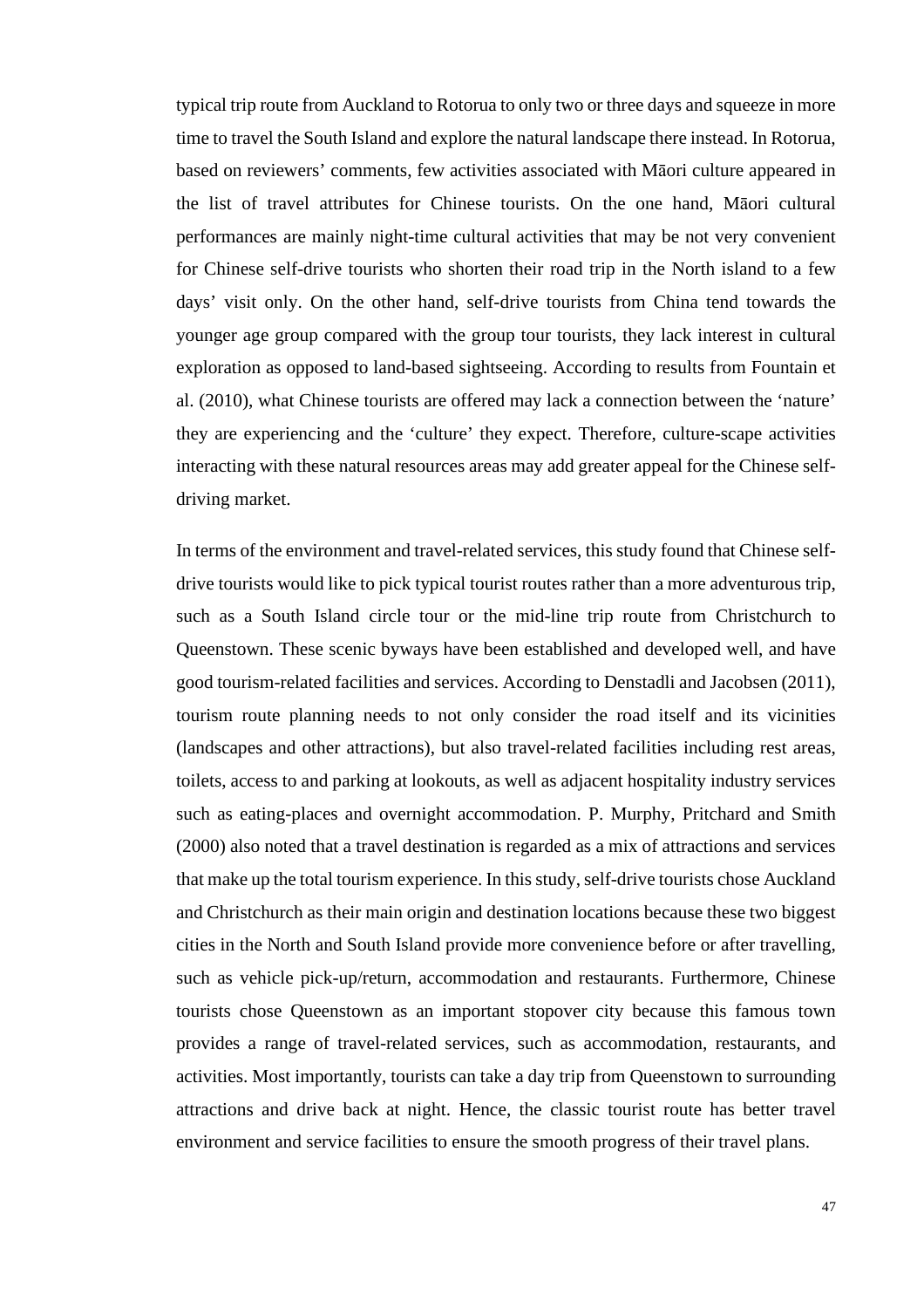# **5.3 Identifying the factors which influence Chinese self-drive tourists' experience in New Zealand**

In regard to itinerary planning, the results illustrated that a tourists' itinerary can increase their satisfaction. Itinerary making is the 'core decision' to be made before starting selfdrive travel. Accommodation, activities, attractions, car rental information, flights, etc., are key factors of the tourists' itinerary plan, and each element is linked to their travel experience (Jun, Vogt & Mackay, 2007). The itinerary theme in this study shows that any challenge that happened during their trip might affect the tourists' itinerary and finally cause a lower quality experience. Examples include the lost opportunity to visit the next attraction due to weather conditions, or time lost in picking up the rental car booked in advance which meant tourists could not reach their hotel. Tourists are under great temporal constraints while travelling so they must adhere to a tight schedule and find it hard to deviate from such a schedule that is established prior to visiting and when they are on-site (Wall & Mathieson, 2006). That is to say, a self-drive tourists' trip is more easily disrupted by uncontrollable factors and may eventually reduce their sense of a highquality experience.

The second theme is the importance of the reaction to the natural scenery of the Chinese self-drive tourists. It is apparent from the reviews that Chinese tourists were very satisfied with the natural landscape and the diversity of views during their road trips in New Zealand. Research by Sun, Ryan and Pan (2015) found that Chinese self-drive bloggers believe that self-drive tourists have greater access to the various natural resources then other types of travelling. The results in this study indicated that the colour of green hills, the blue of the ocean and skies, the symbolic orientation of landforms in relation to the sun and the road route have a positive influence on Chinese self-drive tourists in New Zealand. In other words, a beautiful natural environment motivates tourists to select New Zealand as a destination, and self-driving is the best way to meet this expectation. Wu et al. (2018) have a similar opinion, as they noted that clear air and a pure natural environment at the destination can serve as a strong pull factor and enhance tourists' experience.

Issues with road conditions and drive-related facilities also emerged from the results. According to Qiu, Hsu, Li and Shu (2018), the good condition of the road will shorten tourists' driving time and increase the quality of the driving experience. After the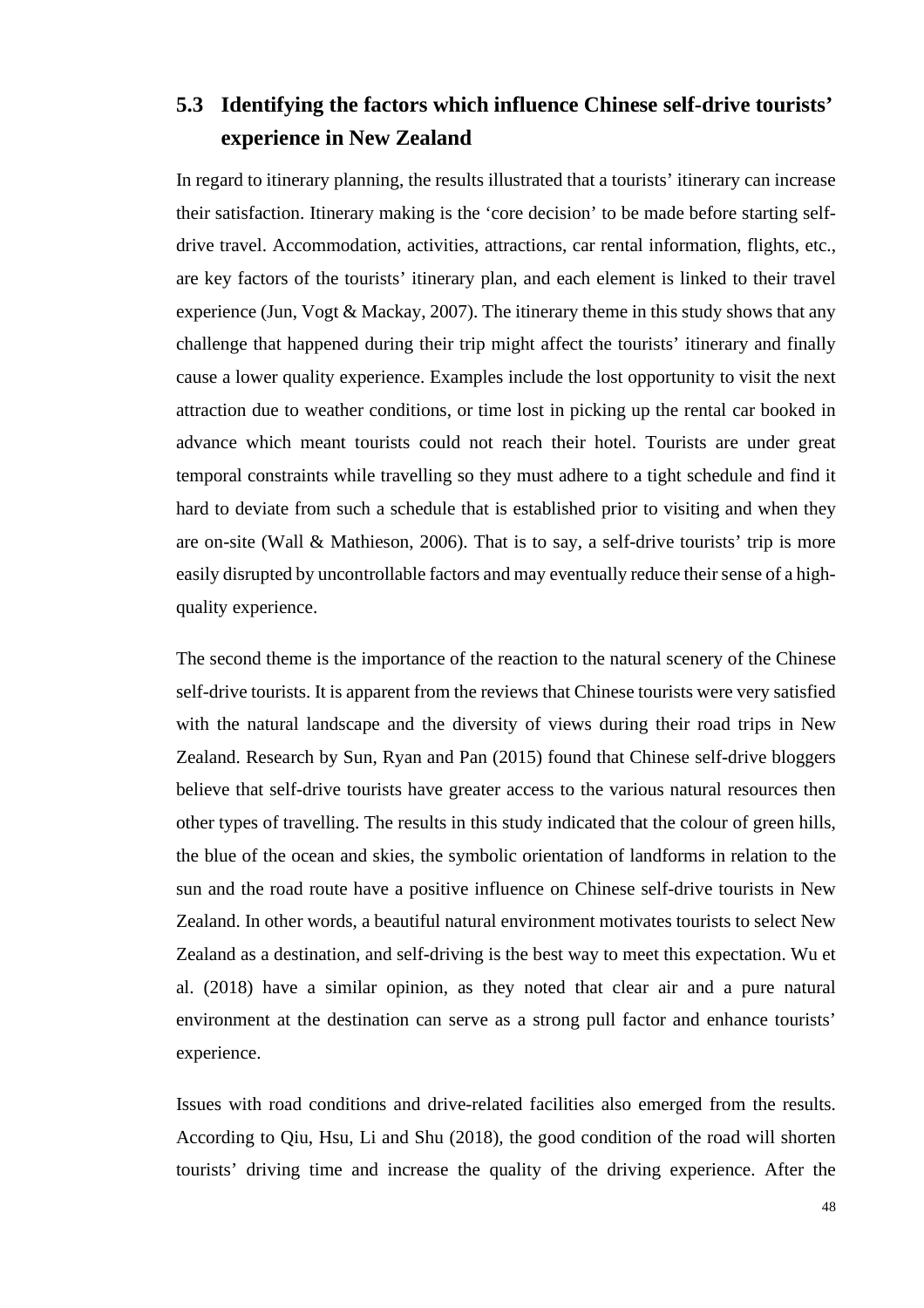experience of self-driving in New Zealand, Chinese tourists were very satisfied with the smoothness of traffic flow during the trip. However, driving a long distance, mountainous roads, lack of lighting as well as the bad internet connection caused trouble during their road trips. Scholars have mentioned these road condition factors as influencing the mood and experience of self-drive tourists in their research (Becken & Wilson, 2007; Hallo & Manning, 2009). Furthermore, based on the results from Denstadli and Jacobsen (2011), roadside facilities play a crucial role in achieving overall satisfaction among motor tourists, especially on the longer routes with many first-timers and visitors on longer stays. Therefore, road conditions and drive-related facilities and services are important influences on self-drive tourists' satisfaction with their travel experience. Because the self-drive tourists spend the majority of the time driving, road condition and related facilities will influence their perceived experience and trip quality. Thus, road condition and drive-related facilities need to be improved by tourism destinations and public service sectors in the future to encourage self-drive tourist trips in New Zealand.

The Chinese self-drive tourists identified a positive relationship with the local community based on the results. Chinese self-drivers believe that the locals are good drivers and people are helpful and honest. This study adds evidence to the sentiment that wideranging and positive host–guest social interaction enhances tourists' experience (Xi, Sheng, & Dong, 2011; Yu & Lee, 2014). Pizam, Uriely and Reichel (2000) argued that closer relationships between international tourists and local residents make the tourists feel more favourably toward local residents and thus leads to more positive attitudes towards them and the destination. In the present study, the way the local community and fellow drivers responded to overseas driving tourists was a positive highlight for many tourists and this is a new aspect which has not appeared in previous work. The results in this study show that Chinese tourists feel safe driving in an unfamiliar country with good driving conditions and communication environment. Chinese self-drive tourists feel confident about their road trip when they trust the local communities and drivers.

In addition, another important theme identified in this study is driving safety issues. Although Chinese self-drive tourists enjoyed their road trips and self-drive trip patterns, safety concerns related to unfamiliar roads, unfamiliar driving rules and personal driving factors were mentioned extensively in the reviews and influenced their travel experiences. Firstly, narrow roads, too many roundabouts, sharp turns, and uphill/downhill routes on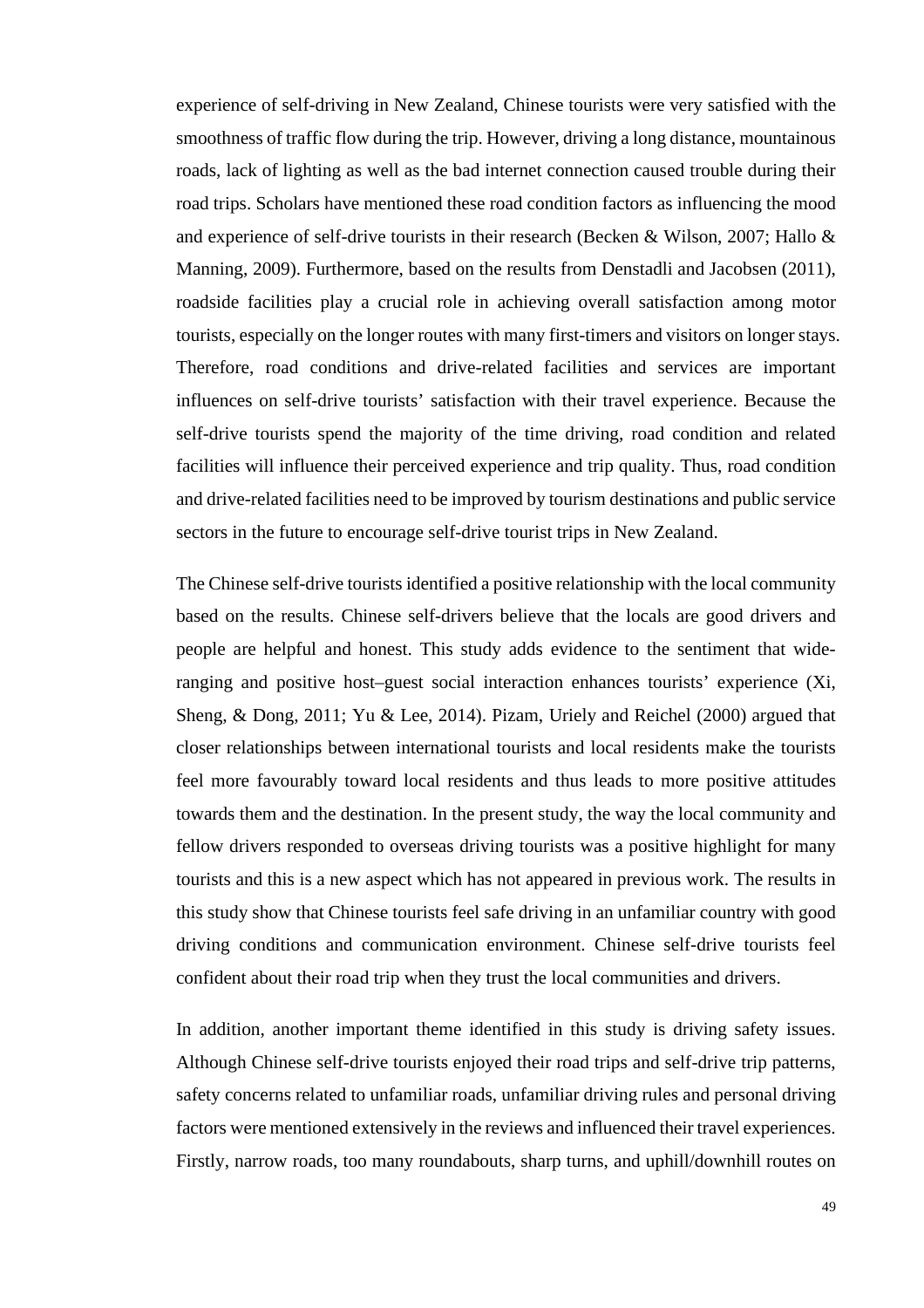the mountainous roads caused a lot of pressure for Chinese self-drivers. Furthermore, coming from a country where driving is on the right-hand side of the road, Chinese tourists found the New Zealand driving rules to be very different and they needed to be mindful and cautious (Wu, 2015). According to Wilks and Pendergast (2011), International tourists' accidents are mainly caused by changing their drive habits to drive on the left-hand side. Thus, learning and obeying local traffic rules has been highlighted by most online posters. In terms of the personal factors, tourists travel experiences could also be affected by receiving fines frequently due to speeding or incorrect parking. Bad hiring experiences with the rental car also caused trouble, such as car breaking down during their trip or life-threatening accidents. Therefore, speed and a lack of familiarity with rental vehicles were also reported as frequent causes of international tourist accidents (Wu, 2015). Moreover, although the theft of self-drive tourists' luggage by thieves breaking into the rental car directly caused tourist to lose their property, this kind of incident also brought to attention a hidden danger to the personal safety of self-driving tourists in New Zealand, which eventually affected their journey. However, these personal safety factors related to road trip satisfaction have rarely been discussed in the previous literature. The findings from this study indicated that tourists consider highquality, reasonably sized cars, familiarity with the local traffic rules, and driving in a country with a safe condition can improve the pleasure of their journey and reduce safety hazards. In addition, in order to maximise the safety of their road trips, Chinese self-drive tourists also highly recommend full cover insurance to avoid distress during their holidays overseas.

One further noteworthy theme  $-\cos t - \cos t$  found to be influential in contributing to Chinese tourists' satisfaction. Financial costs are unavoidable for self-drive tourists, which reflects the attributes of self-drive tours and may have an impact on tourists' experiences (Mmopelwa, Kgathi & Kgathi, 2007). Schiff and Becken (2011) found that Asian market segments appear more price sensitive than other origins, especially the Japanese free and independent tourists (FIT) and Chinese FIT. Furthermore, Lin, Liu and Song (2015) also indicated that the cost of a stay at a destination is an important factor that affects Chinese residents' travelling abroad. The result from this theme in the present study mentioned several elements related to the travel financial cost, such as paying tolls, petrol charges. However, these aspects represented positive attributes according to the advice given by online posters. According to the results from Schiff and Becken (2010),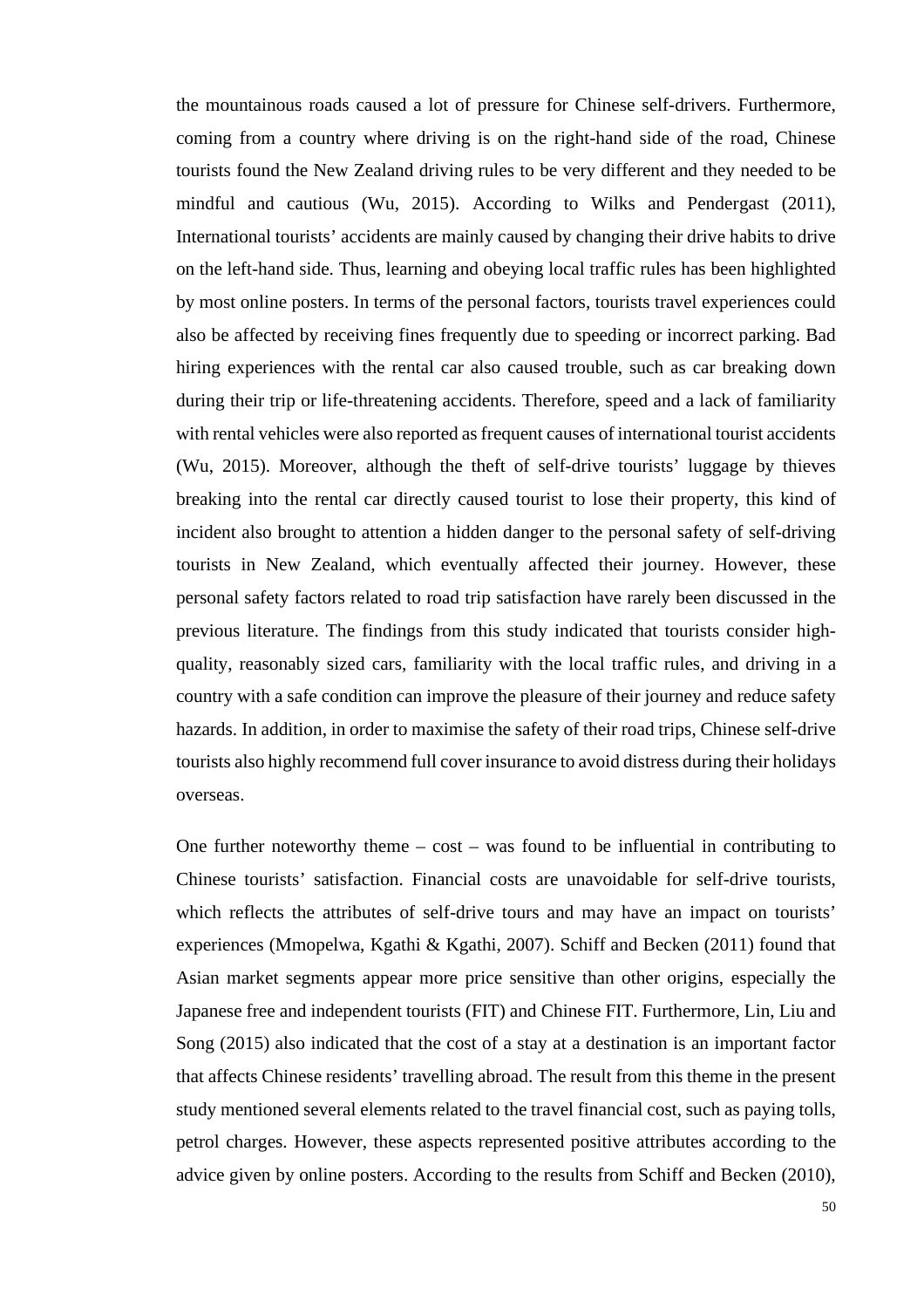tourists are not sensitive to petrol prices because petrol costs belong to the road trip. Transport costs on road trip are part of Chinese self-drive tourists' planned travel costs, and the small fluctuations in this aspect of cost had little impact on self-driving travellers' satisfaction. On the contrary, the big unplanned costs, especially the unpredictable spending such as the excess paid for rental car damage, or fines, are factors that did influence Chinese self-drive tourists' satisfaction during the trip. However, this factor has not been mentioned in previous research. A deeper exploration of the impact of different charging factors on Chinese self-drive tourists' experience is needed in future research.

## **5.4 Travel motivation, tourist satisfaction and the influence of the user-generated reviews**

The selection of rental car types and popular trip routes represent the influence of the online UGC for tourists' planning and decision making. The Toyota RAV4 is the most popular car type and received a lot of positive online UGC comments to guide new customers in selecting vehicles for their road trip. The classic trip routes that were most recommended by posters also influenced new tourists' planning. Thus, UGC sites are mainly used when a destination has already been chosen and the traveller is searching for accommodation options or when deciding where to go, both of which relate to the information search stage of travel planning (Cox, Burgess, Sellitto & Buultjens, 2009). Moreover, the characteristics of Chinese self-drive tourists' route selection show that they would like to spend more time in the natural landscape of the South Island, and also reflect the high levels of satisfaction with New Zealand's natural scenery. Tourists' positive experiences of nature in the South Island brings good online UGC for making recommendations to others and eventually guiding potential tourists to make the best decision in a complex travel plan. Jeng and Fesenmaier (2002) pointed out that travelers would like to minimise the risk of making a poor decision making or trip plan through collecting and reviewing various of travel information early in the travel decision-making process. Potential self-drive tourists would like to find the best travel route to maximise their travel satisfaction during the trip, and achieve what they are looking forward to in their trip through the reviews and suggestions from experienced travellers. The results in this study show that the popular touring routes with diverse natural landscape attractions have positive effects on potential tourists through online UGC.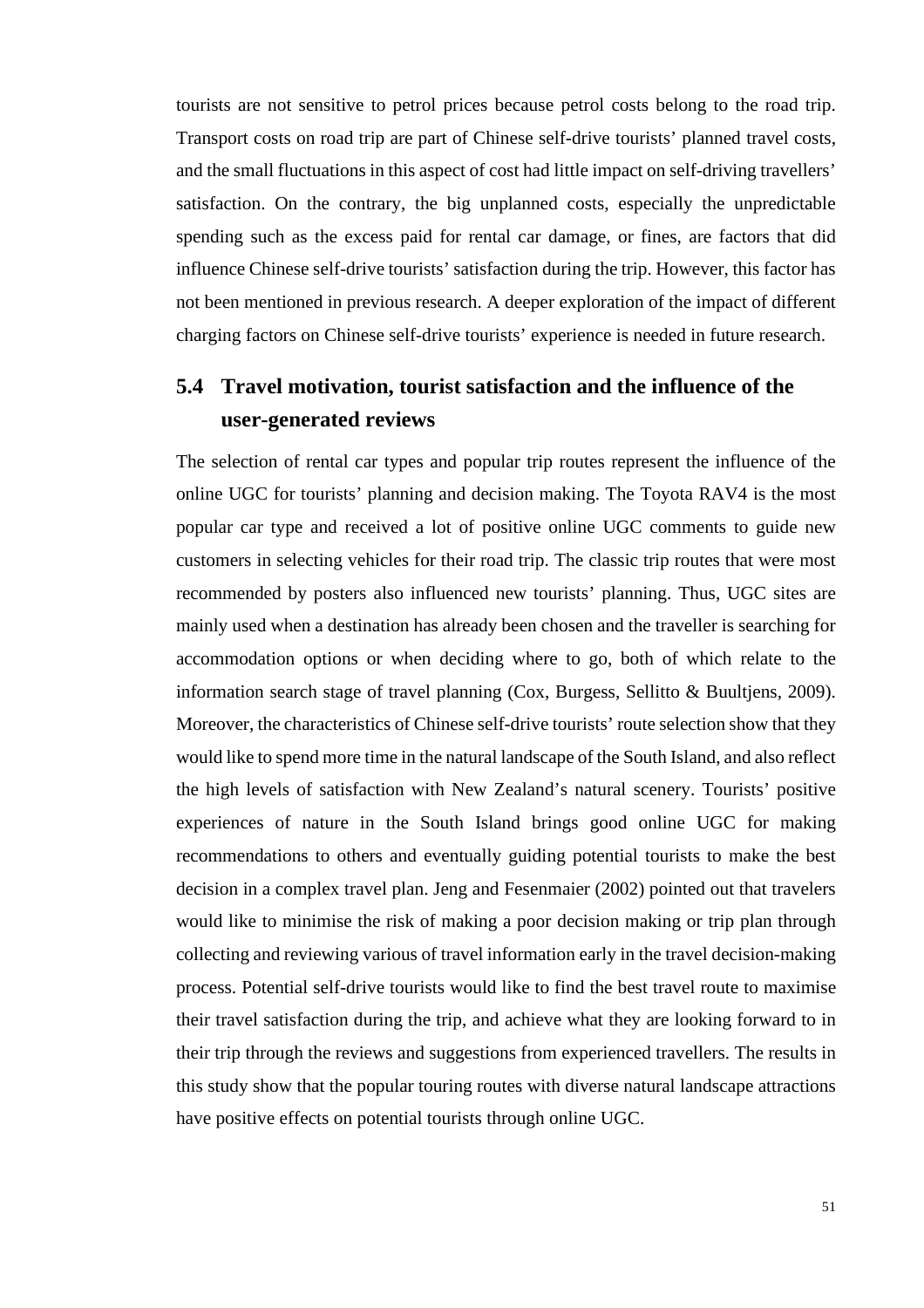In addition, tourists have their own internal and external reasons for travelling (Uysal, McGehee, & Loker-Murphy, 1996), However, either motivation force, or both, could have positive or negative relationships with travel satisfaction (Yoon & Uysal, 2005). In this research, overall, the UGC comments related to New Zealand self-drive tourism in ZUZHCHE.com were positive (see [Table 6\)](#page-51-0) and this result represents the greater influence of the internal motivation over external factors on tourists' overall satisfaction levels with travel in New Zealand. Specifically, according to the analysis of the seven organisation themes, natural scenery was one of the themes presenting Chinese self-drive tourists' main internal motivation – to get away from the big city and enjoy '100% pure' New Zealand – and this influences Chinese self-drive tourists' overall satisfaction in New Zealand. Although the external motivation factors related to perceived experiential themes such as driving safety, cost, road condition and travel-related facilities covered several negative experiences, the positive natural scenery experience decided tourists' overall satisfaction with tourists' experience in New Zealand. Additionally, enjoying the natural scenery along the way motivates Chinese tourists' emotional feelings, and 'pushes' them to select New Zealand as their travel destination. Uncrowded, pollution-free and the views of clear skies represent significant differences from Chinese tourists' daily lives and act as a psychological force in their travel motivation in New Zealand.

### **5.5 Summary**

The discussion chapter firstly explained the characteristics of Chinese self-drive tourists' route selection. Next, the chapter focused on discussing seven themes which influence tourists' satisfaction with their experiences. There were several previous studies which explored related themes and obtained similar responses. Specifically, Chinese self-drive tourists are very satisfied with the natural environment and local hospitality services, but other themes related to road and travel-related facilities, driving safety, cost and itinerary arrangements still have a negative influence on tourists' experiences during their road trip in New Zealand. However, Chinese self-drive tourists' overall satisfaction level is not obviously affected by these dissatisfaction factors, because they enjoy the nature landscapes during self-driving in New Zealand and present a higher tolerance to these negative empirical factors. Finally, the results in this study supported Yoon and Uysal's (2005) research, which found that 'push' factors more significantly affect tourists' satisfaction with travel experiences than 'pull' factors in terms of recommending a travel destination to others. With the development of eWOM, satisfied tourists show their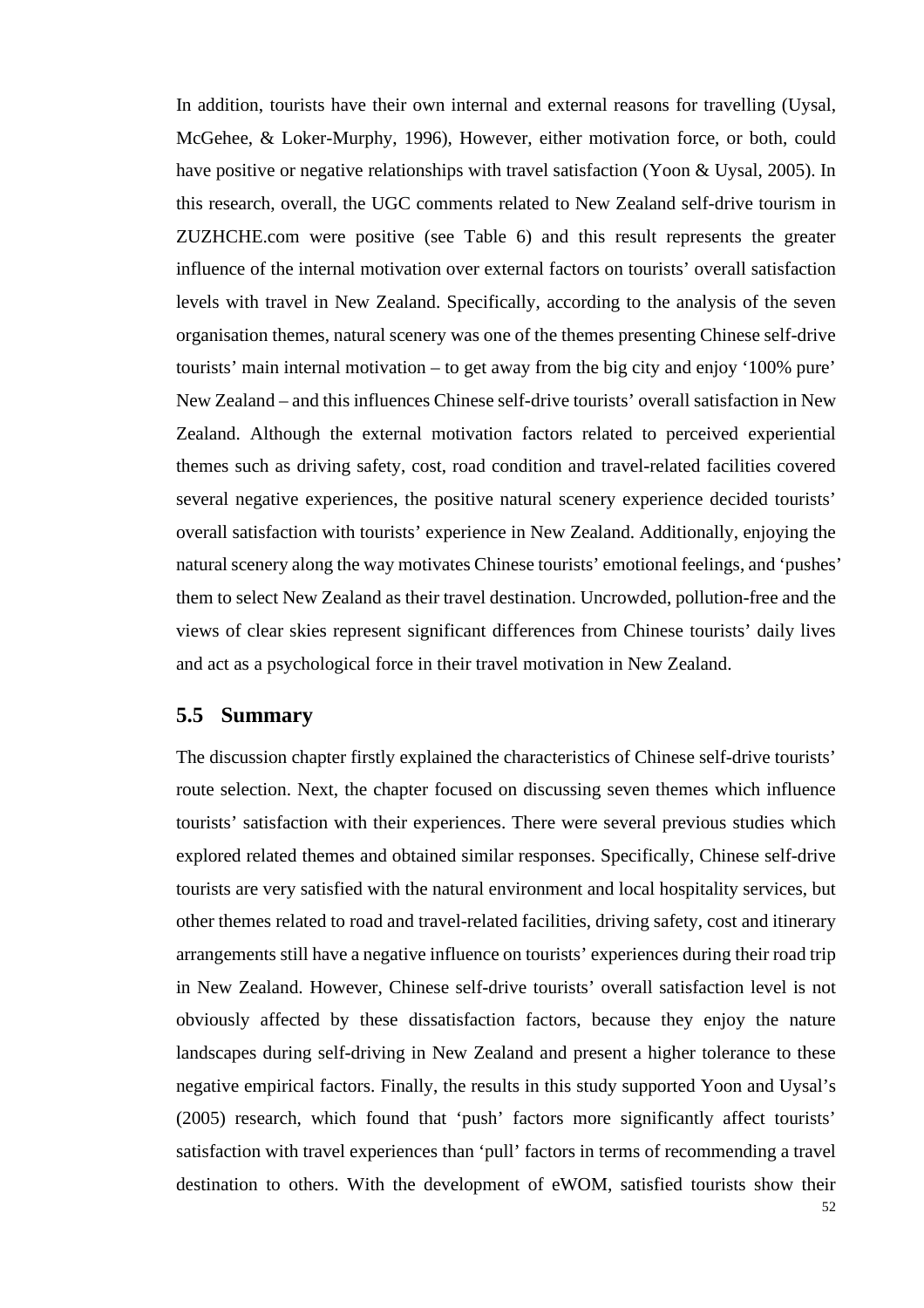loyalty by posting positive online comments to recommend a destination and suggest the potential tourist to make better decisions.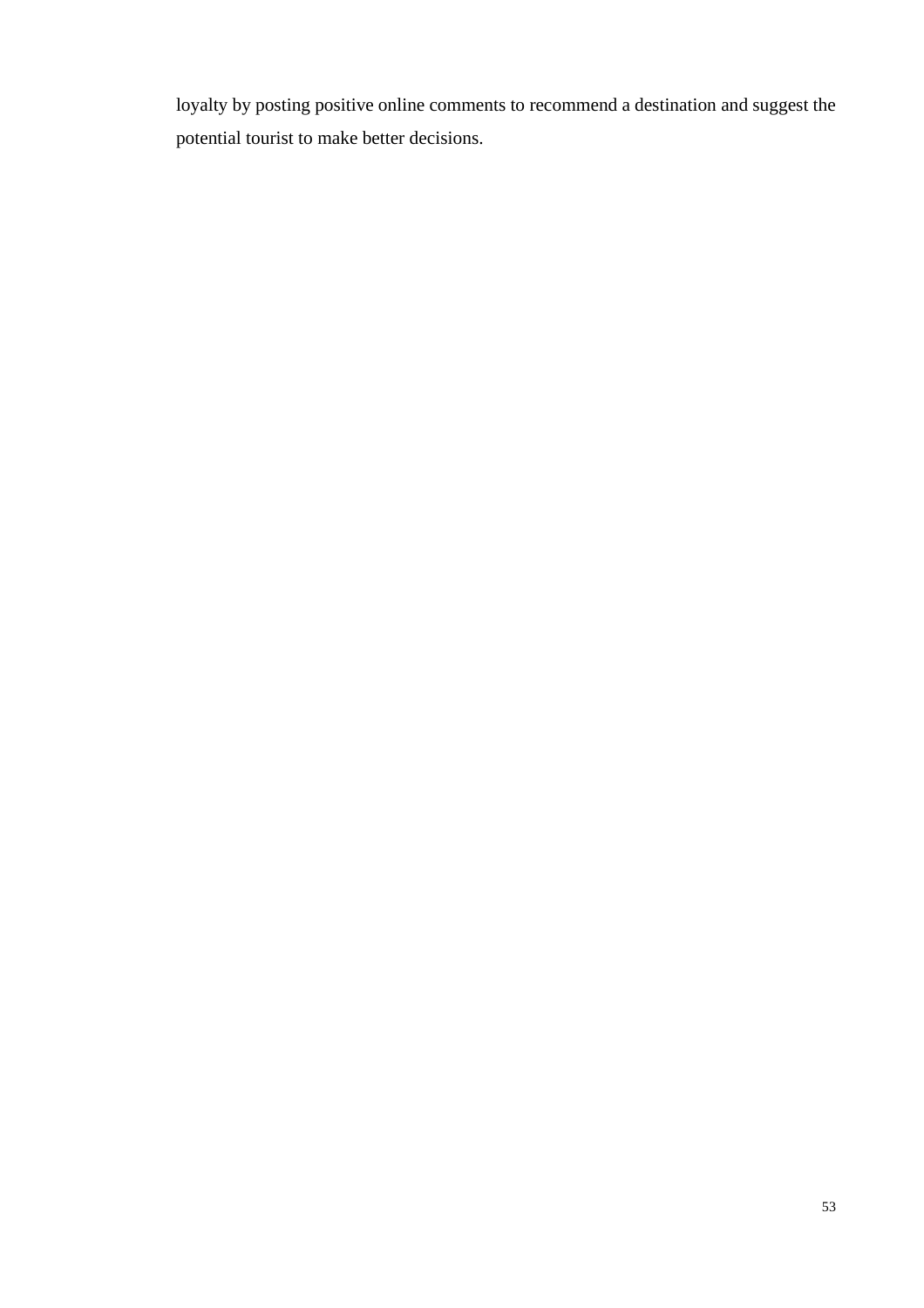## **Chapter 6 Conclusion**

#### **6.1 Introduction**

This chapter revisits the research findings and the relationship between the findings and the objectives. And then discusses the implications of the results. Furthermore, the limitations of this study and future research directions for the research are considered in the final sections.

### **6.2 Aims and objectives revisited**

Li et al. (2013) emphasised that UGC, from a research perspective in the hospitality and tourism industry, is a potentially rich source of customer information. Thus, this study collected online UGC as the data in an exploration of Chinese self-drive tourists' opinions about their travelling experience in New Zealand and the factors influencing their satisfaction.

The literature review highlighted the importance of the trip plan in achieving tourists' travel expectations and the relationship between tourists internal/external motivation and their satisfaction. However, there is scarcely any published research using online UGC to explore Chinese self-drive tourists' trip route preferences and the factors influencing their satisfaction with their travel experiences in a different cultural setting.

To find out about Chinese self-drive tourists' satisfaction and the factors influencing their satisfaction, this study collated 200 online comments from ZUZUCHE.com after tourists had posted about their experiences and shared their trip routes after self-driving travel in New Zealand. Several key concepts emerged as follows:

1. There are nine popular trip routes for Chinese self-drive tourists, and their route plans focus more on tourist attractions in the South Island rather than the North Island.

2. There are four main characteristics related to their trip routes: rental car types, selfdriving origin and destination locations, travel days and tourist attraction plans.

3. Scenery and local community hospitality are two themes that have garnered positive UGC comments from Chinese self-drive tourists in New Zealand.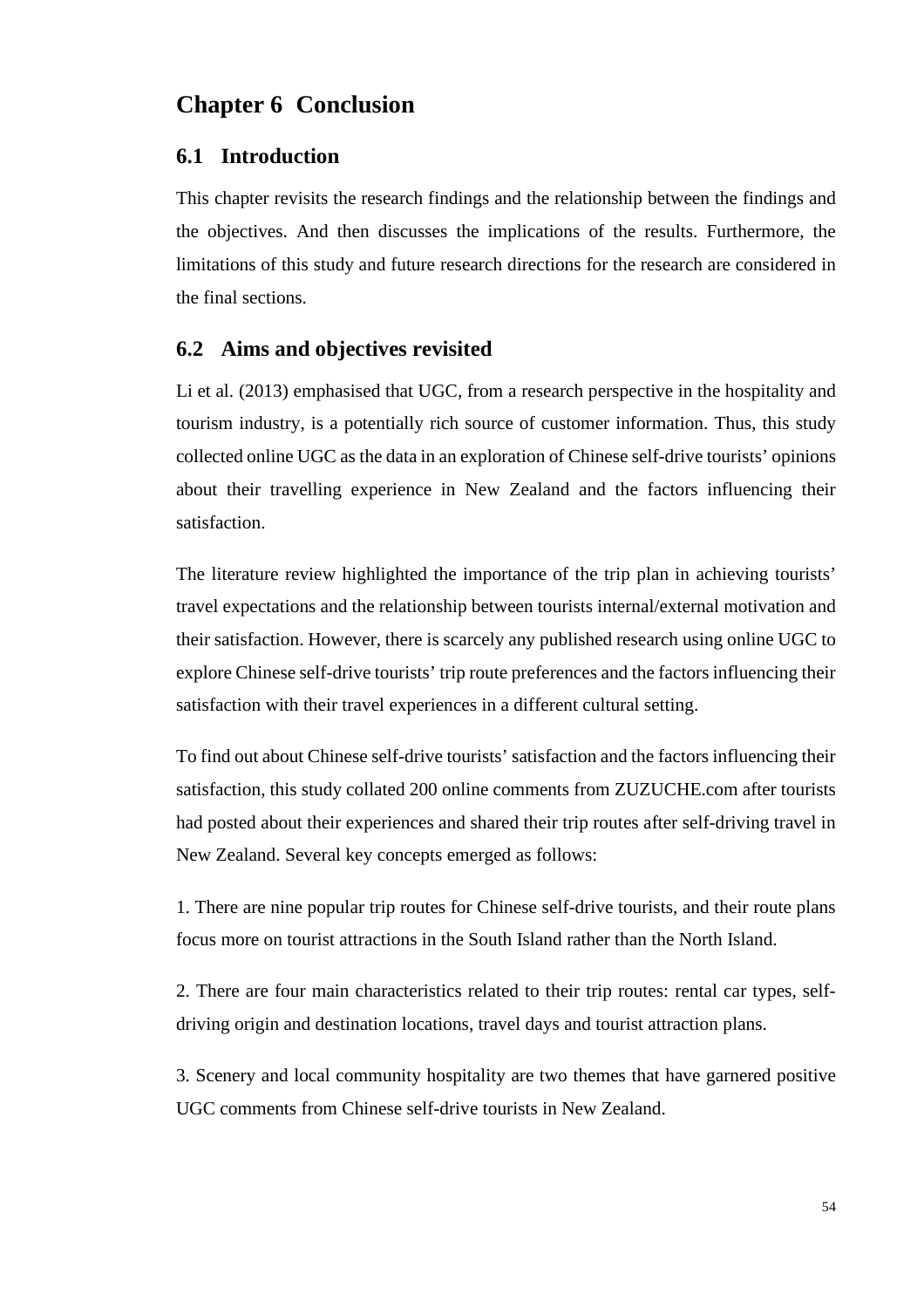4. Affected itinerary, road and travel related facilities, driving safety and cost are the themes that affect self-drive tourists' satisfaction and have generated several negative comments.

5. Chinese self-drive tourists' overall satisfaction is positive and is more influenced by the 'internal' motivation factors rather than 'external' motivation factors.

These insights filled a research gap regarding knowledge about Chinese self-drive tourists' trip route preferences and the factors which influence their satisfaction

The findings address the three objectives of this research, as follows.

1. To summarise Chinese self-drive tourists' preferred trip routes and discover the characteristics of their route selection.

Chinese self-drive tourists would like to spend more time exploring the natural landscape, so their trip route is designed according to the distribution of scenery, especially in the South Island. Moreover, Chinese self-drive tourists would like to take in the local culturescape activities while interacting with natural resources during their road trip in the North Island. In addition, Chinese self-drive tourists are concerned about self-driving conditions. Safety, convenient travel related facilities and easy access to the destination are important in their travel route arrangements.

2. To discover what factors influence Chinese self-drive tourists' satisfaction with their road trip.

There are seven organising themes which represent the main factors influencing self-drive tourists' satisfaction. The finding illustrated that natural landscape is the most important and positive factor for achieving Chinese self-drive tourists' expectations. Positive local drivers and overseas self-drive tourists' social interactions enhance Chinese self-drive tourists' confidence and reduce their safety concerns about driving in an unfamiliar country with an unfamiliar vehicle. On the other hand, the poor public facilities, such as the weak mobile phone connection service, bad road conditions, safety concerns, and extra costs due to the unfamiliar traffic rules, rental car damage or other unpredictable issues such as theft, may disrupt Chinese self-drive tourists' trip plans. However, the impact of these negative factors on overall satisfaction of self-driving experience in New Zealand is minor.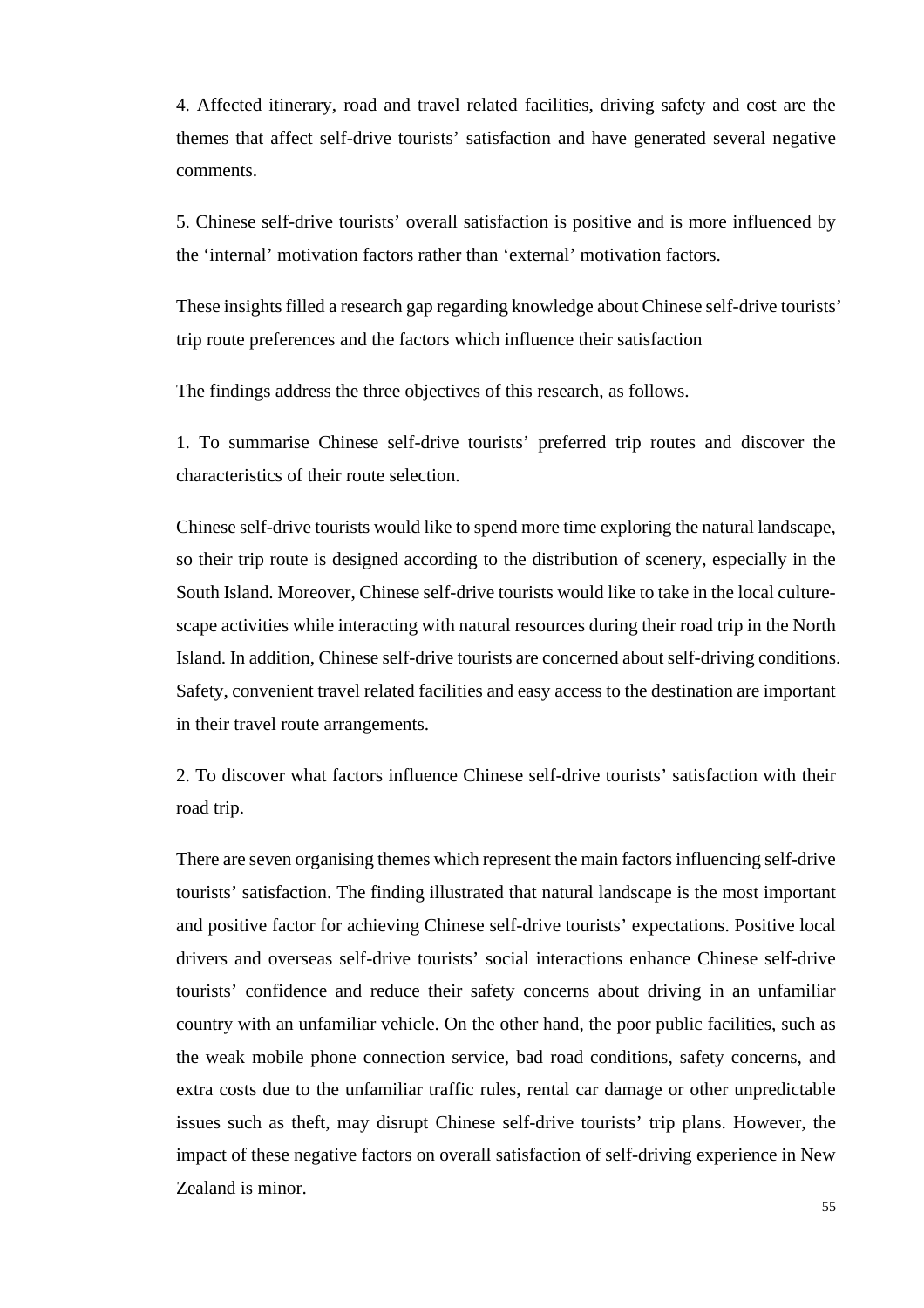3. To gain a better understanding of the importance of these factors in influencing Chinese self-drive tourists' overall satisfaction in New Zealand.

On reflection, it emerged that Chinese self-drive tourists' trip route selection has one key characteristic – enjoying visiting the natural landscape. Also, online UGC give potential tourists a good guide to arranging their travel to these attractions in a reasonable sequence and maximising their expectations for the exploration of nature. On the other hand, the results show that internal motivation affects tourists' general satisfaction; meanwhile, the positive 'push' factors also promote experienced tourists to recommend nature-based travel destinations to others. In this study, scenery is the key internal motivation factor that attracts tourists to visit New Zealand and, based on the online UGC, the large number of positive reviews related to scenery suggest this was the main deciding factor in the overall satisfaction of self-driving tourists in New Zealand.

## **6.3 Practical implications**

According to Yoon and Uysal (2005), push and pull factors contribute to tourists' satisfaction with their travel experiences. Thus, destination managers should consider the pull motivations, which are related to external sources. Most importantly, because the natural scenery during the trip is a significant determinant for Chinese self-drive tourists' overall satisfaction, destination managers should also focus more on tourists' emotional feelings about the landscape as an attraction to increase revisiting and recommending New Zealand to others.

In terms of the external sources, the road and travel-related facilities still need to improve to reach self-drive tourists' requirements. Local management organisations should provide sufficient parking spaces at tourist attractions for convenient access. Also, improved lighting systems are needed to enhance rural destinations' accessibility for overseas self-drive tourists. Additionally, the coverage of mobile phone signals should be enhanced in rural areas to meet tourists' demand for connectivity. In terms of transportation, Connell, Page and Bentley (2009) noted that transportation in New Zealand is an essential part of the tourist experience. Based on this research, Chinese selfdrive tourists are very sensitive to charges for rental car damage compared with other expenditure. Thus, it is advisable for rental car companies to increase Chinese tourists' acceptance of damage costs before picking up vehicles, or improve their awareness of the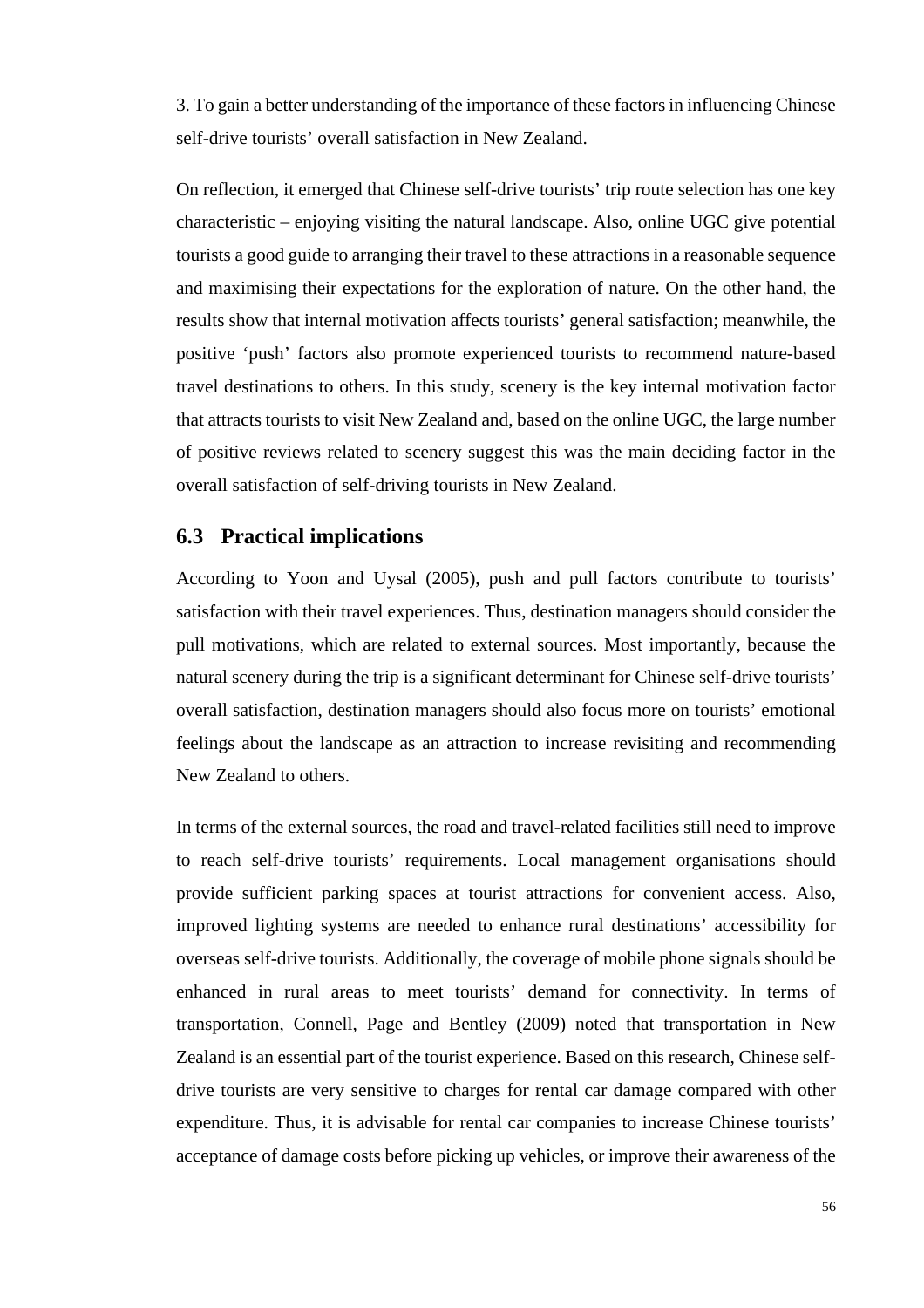possibility of buying full cover insurance to avoid the high level of compensation required after damage has occurred. Driving security is another issue that affects Chinese drive tourists' experiences. It is recommended that car rental companies conduct a driving rule test for overseas tourists before hiring the vehicle, in order to improve tourists' awareness of the local traffic rules, or relevant government departments could issue a compulsory regulation regarding improved conditions for overseas tourists to have permission to hire a vehicle in New Zealand. Furthermore, local government need to work hard to create a safe self-drive environment for overseas tourists, and reduce rates of crimes such as robbery that threaten the property and personal safety of overseas travellers during their road trips in New Zealand. For Chinese self-drive tourists themselves, this study also suggests that they should avoid long-distance driving in the first few days, and take several days to become familiar with the left-hand driving conditions and local traffic rules, to ensure safe travelling.

Corresponding to trip route and internal motivation research, results show that Chinese self-drive tourists' overall satisfaction with their chosen route is significantly linked to sightseeing activities along the route, especially the diversity of the attractions on their trip plan. The rich and diverse natural scenery meets Chinese self-drive tourists' internal motivation and is also the main criterion for the satisfaction evaluation of their road trips in New Zealand. Thus, tourism-related organisations should pay special attention to tourists who are motivated to travel to New Zealand for nature sightseeing. Based on the results of this study, Chinese tourists desire to drive in safety and have easy trips, enjoying the natural-based landscapes in terms of their interactions with water, mountains, grass and trees, weather, and air conditions. Therefore, in the further trip route designs, tourism managers need to consider the natural scenery's characteristics and its diversity to satisfy Chinese self-drive tourists' internal travel motivations and improve their overall satisfaction. In return, the higher overall satisfaction with their experience will link to Chinese tourists' emotional feelings and motivate them to recommend the destination to others through online UGC after they have returned home.

## **6.4 Limitations**

Some limitations in this study should be noted. Firstly, the tourist reviews selected from ZUZUCHE.com might not represent the entire spectrum of Chinese self-drive tourists' satisfaction. Firstly, 200 selected samples for this research is adequate, but these samples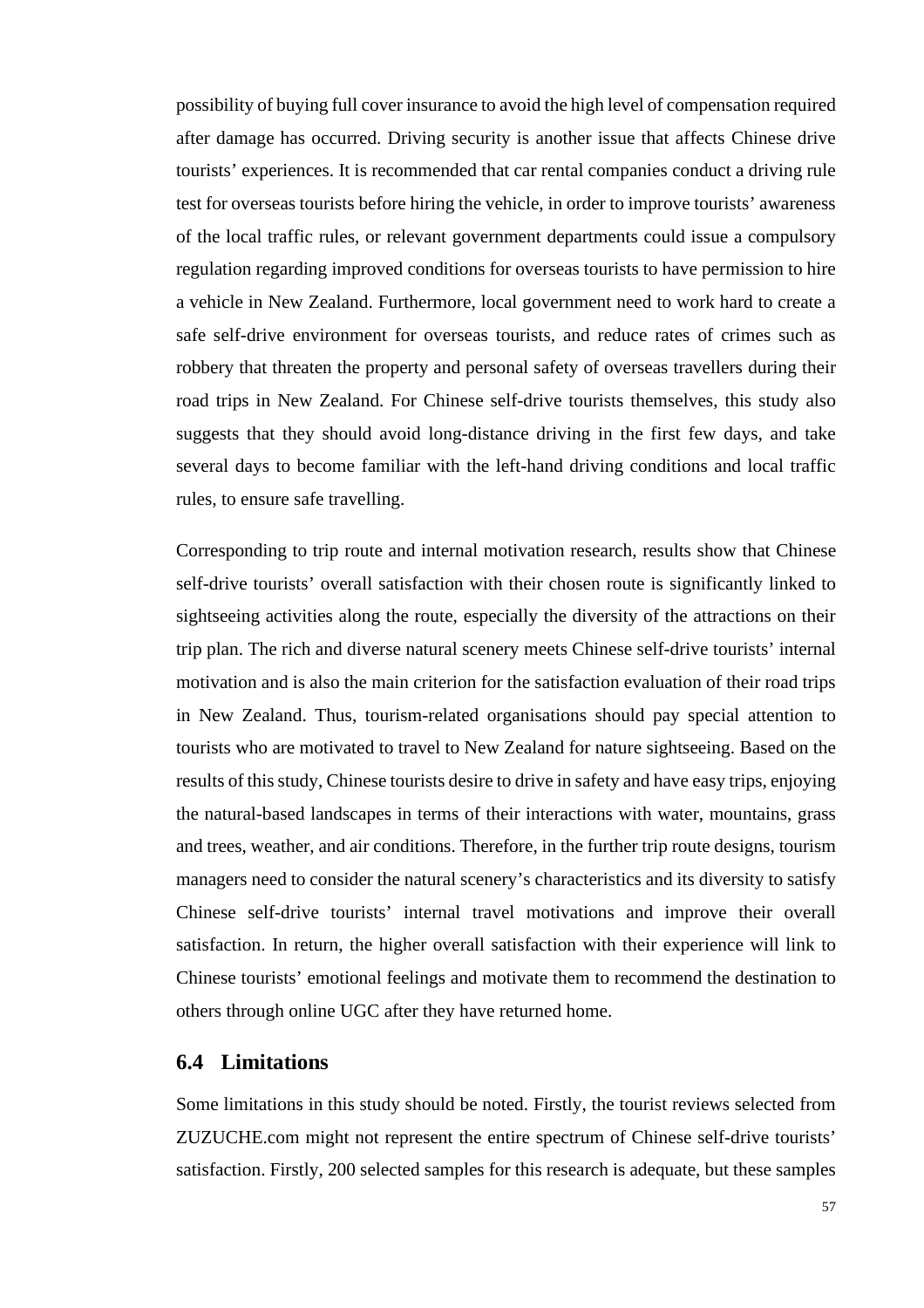are relatively small to represent the complexity of Chinese self-drive tourists outbound market in New Zealand. Furthermore, ZUZUCHE.com, as a Chinese online tourism product booking and review site, might mainly attract the younger generations who are confident and familiar with booking through this online car rental channel. In addition, there are other international online car rental platforms, such as RENTALCARS.com which also account for a large market share in China. Hence, the results collected in this study might not represent all Chinese self-drive tourists' experience and satisfaction in New Zealand.

Secondly, online reviews and comments are highly transient, ZUZUCHE.com only update the latest 100 reviews in the general main page to the public users. The data that were used in this study may not be available for the next study, and data also could be influenced by other factors such as gender, age, travel season, etc. Therefore, a future researcher may have different data within the same online channel for examining the same research topic.

Finally, the limitation of the qualitative thematic analysis in this study is the simplicity of the collated reviews, as the online comments require the tourists to use simple sentences to describe their experiences and their opinions about their trip experience. Thus, extensive characteristics of satisfaction elements and the factors of route selection could not be fully collated, and it would be preferable to include additional items in order to obtain a more complete picture of self-drive tourists' satisfaction factors and route selection characteristics.

#### **6.5 Further research directions**

This study has explored Chinese self-drive tourists' popular trip routes in New Zealand, and has also identified what factors influence their satisfaction by using reviewers' comments from an online resource. In future research, because of the lack of research on touring routes, the popular trip routes collected in this qualitative study may form the basis for subsequent quantitative research. Future research could use questionnaires or collecting large datasets through blogs or other channels to get a detailed understanding of tourists' perceptions of their experiences with touring routes. Furthermore, this study did not obtain results related to how negative perceived experience factors influence selfdrive tourists' satisfaction with their travel experience. Thus, in further research, using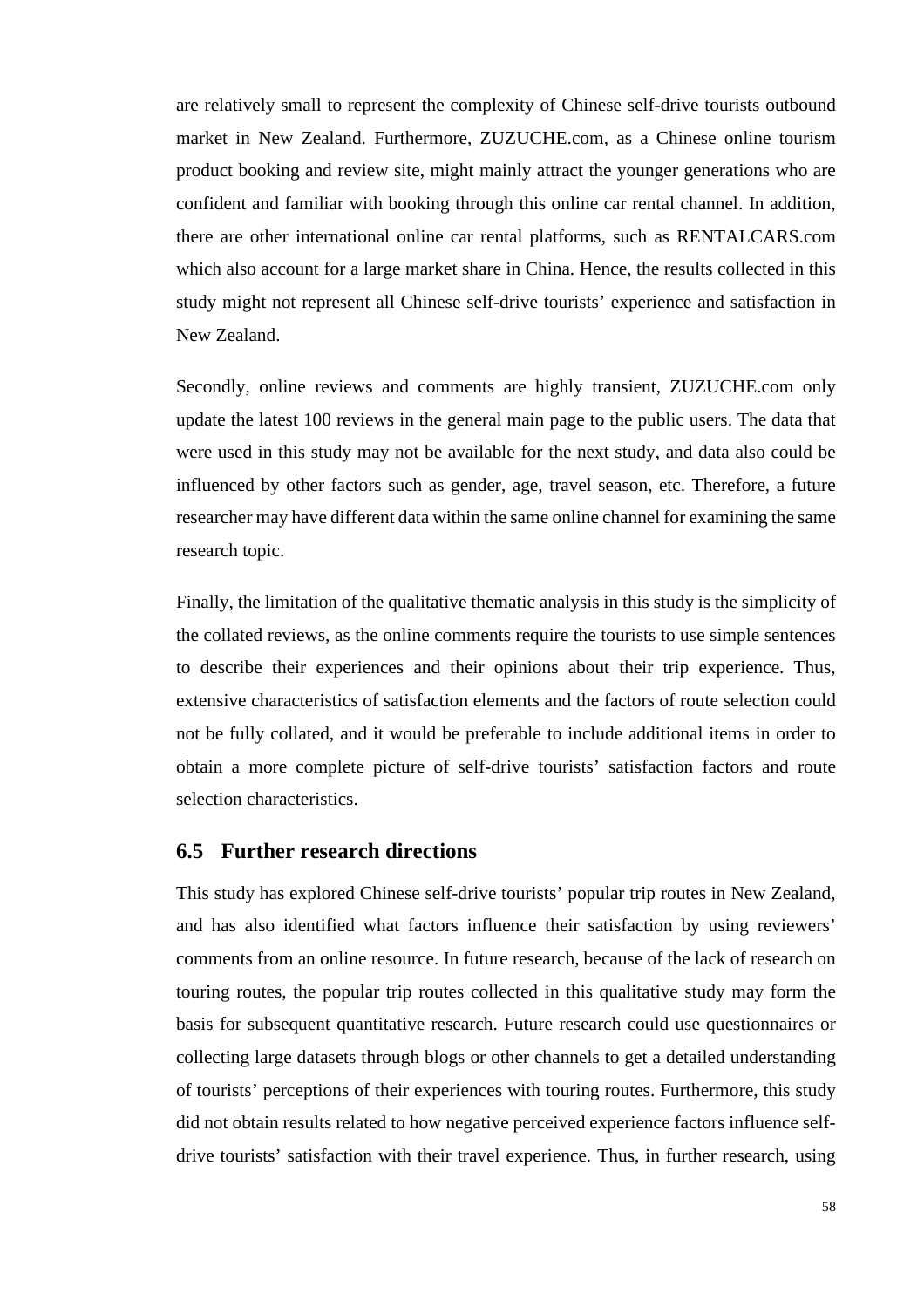different methodologies and focusing on different data sources may be able to obtain different results related to the influence of negative perceived experience factors on Chinese self-drive tourists' satisfaction.

In terms of the second topic of this study, concerning the relationship between tourists' satisfaction and motivation, additional understanding might be gained by comparing the comments of domestic and international self-drive tourists and linking motivations and tourists' satisfaction for tourists with different cultural backgrounds. However, personal travel motivation cannot be easily collected via a secondary data analysis. Hence, further research could adopt primary data collection methods to compare factors affecting selfdriving tourists' satisfaction for tourists with different motivation backgrounds.

## **6.6 Concluding remarks**

This study focused on examining the determinants of overall satisfaction and the popular trip routes of Chinese self-drive tourists in New Zealand. The study firstly introduced the research's background and objectives, the second chapter showed a literature review. The third chapter provided the methodology of qualitative research based on second-hand data collection through online UGC research and a thematic approach to analysing the data. The results show nine popular trip routes all based on nature-oriented tourism destinations, and positive overall tourist satisfaction with travel experiences and several perceived experiential quality factors influencing their travel experiences during the road trip. The findings of this study contribute to gain a better understanding of natural scenery as the determinant that has the most impact on Chinese self-drive visitors' satisfaction experience and intention to recommend New Zealand to others. The destination planner could benefit from a better understanding of the destination attractions in nature-based settings. Furthermore, the destination services and facility preferences were also examined in this study. The tourists' overall satisfaction with their travel experience has no direct relationship between perceived experiential quality factors such as road and travel-related facilities, driving safety, or cost. However, several previous studies have emphasised that quality services could help tourists' satisfaction and develop a long-term relationship with tourists and, in turn, bring about destination loyalty (e.g., Chen, Lee, Chen & Huang, 2011, Hui, Wan & Ho, 2007, P. Murphy et al., 2000). Further research is needed to examine the relative impacts of perceived experience factors mentioned in this research such as the travel related facilities and driving safety issues on self-drive tourist's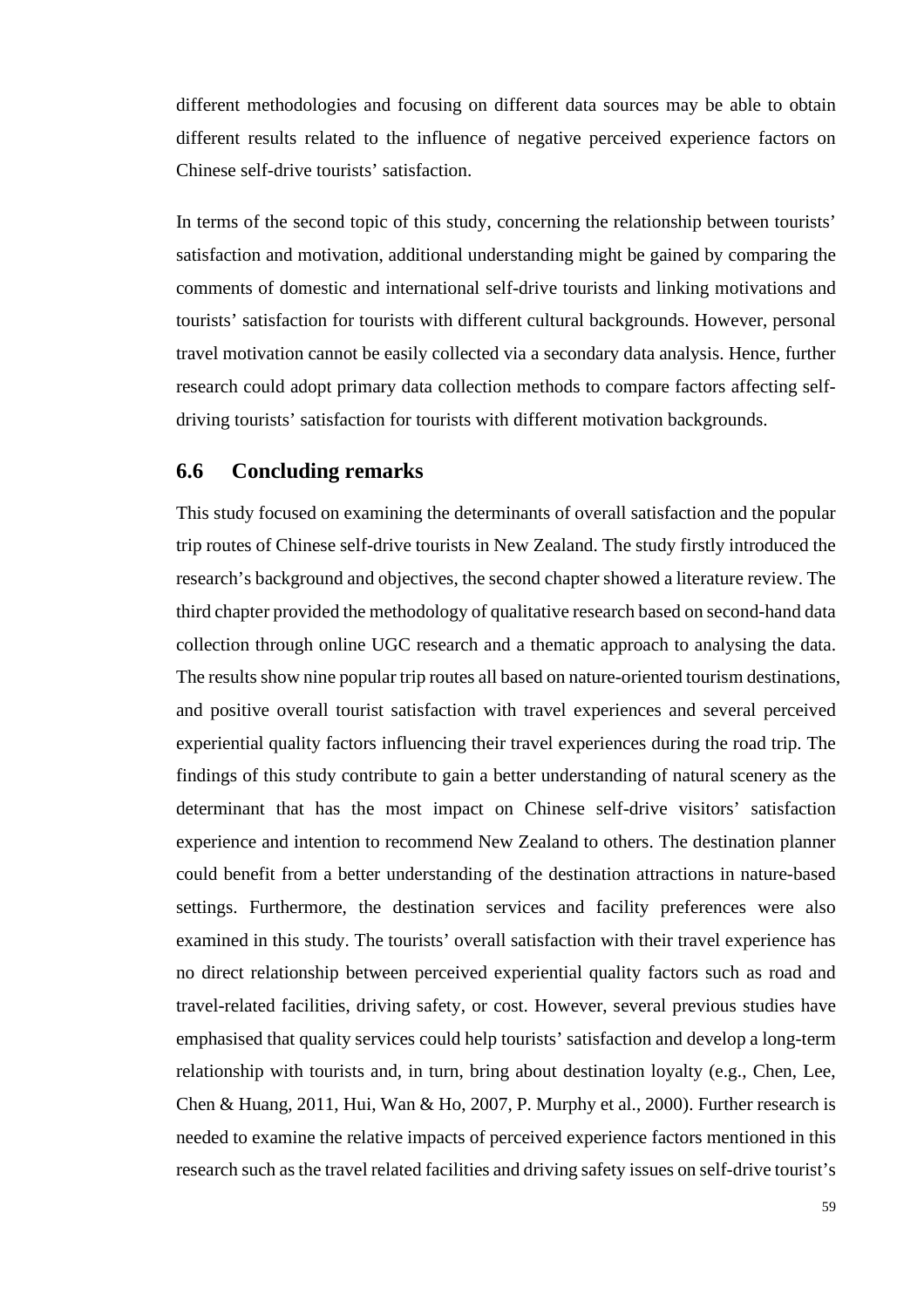overall satisfaction with a view to improving destination's attraction and New Zealand's competitive advantage in the longer term.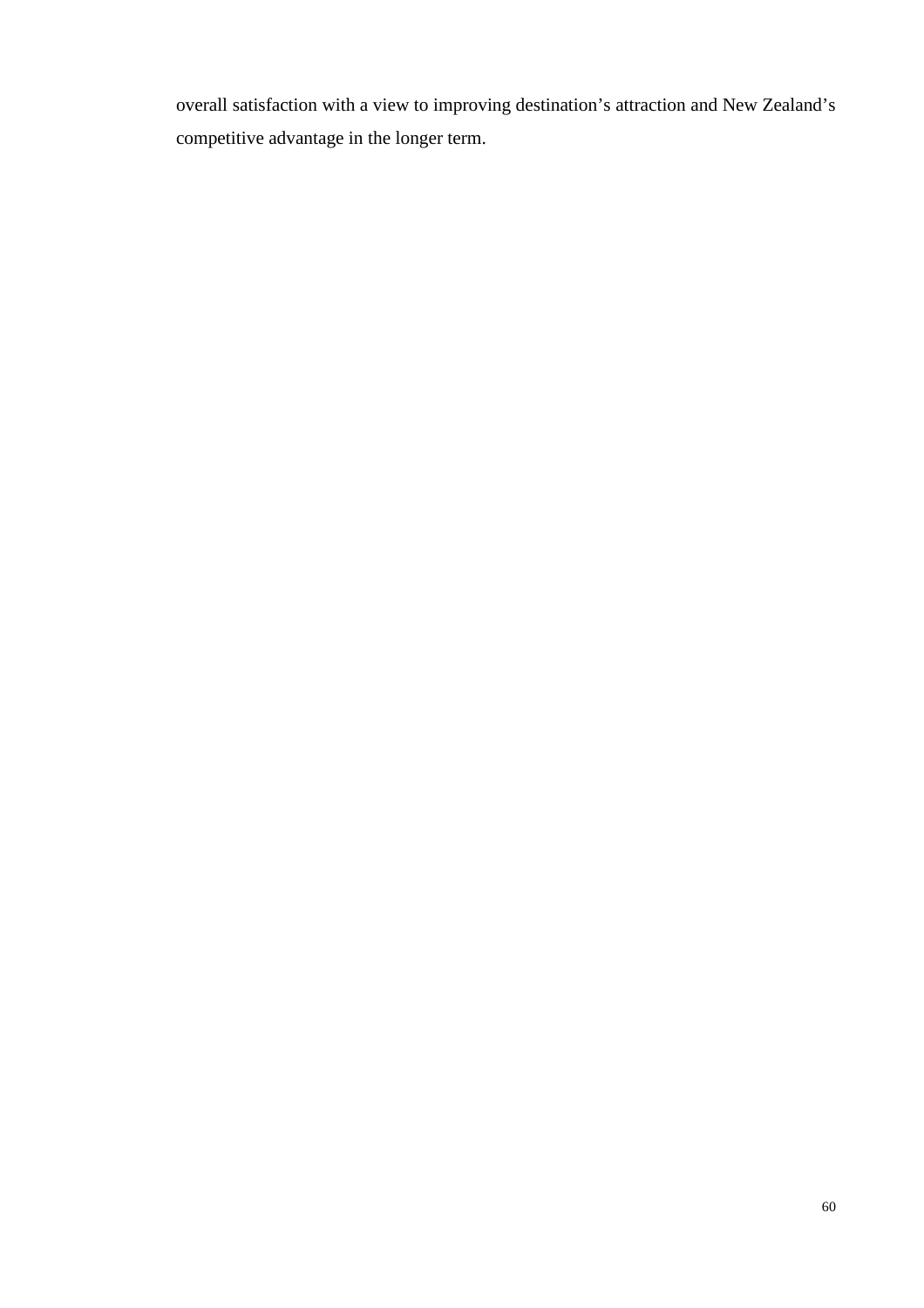## **References**

- Ahuja, R. D., Anne Michels, T., Mazzei Walker, M., & Weissbuch, M. (2007). Teen perceptions of disclosure in buzz marketing. *Journal of Consumer Marketing, 24*(3), 151-159.
- Akehurst, G. (2009). User generated content: The use of blogs for tourism organisations and tourism consumers. *Service Business, 3*(1), 51-61.
- Arlt, W. G. (2013). The second wave of Chinese outbound tourism. *Tourism Planning & Development, 10*(2), 126-133.
- Arsal, I., Woosnam, K. M., Baldwin, E. D., & Backman, S. J. (2010). Residents as travel destination information providers: An online community perspective. *Journal of Travel Research, 49*(4), 400-413.
- Attride-Stirling, J. (2001). Thematic networks: an analytic tool for qualitative research. *Qualitative Research, 1*(3), 385-405.
- Ayeh, J. K., Au, N., & Law, R. (2013). "Do we believe in TripAdvisor?" Examining credibility perceptions and online travelers' attitude toward using user-generated content. *Journal of Travel Research, 52*(4), 437-452.
- Baker, D. A., & Crompton, J. L. (2000). Quality, satisfaction and behavioral intentions. *Annals of Tourism Research, 27*(3), 785-804.
- Becken, S., & Wilson, J. (2007). Trip planning and decision making of self-drive tourists— Quasi-experimental approach. *Journal of Travel & Tourism Marketing, 20*(3-4), 47-62.
- Becken, S., & Wilson, J. (2013). The impacts of weather on tourist travel. *Tourism Geographies, 15*(4), 620-639.
- Bickart, B., & Schindler, R. M. (2001). Internet forums as influential sources of consumer information. *Journal of Interactive Marketing, 15(*3), 31-40.
- Brace, I. (2018). *Questionnaire design: How to plan, structure and write survey material for effective market research*. London, UK: Kogan Page.
- Bramwell, B. (1998). User satisfaction and product development in urban tourism. *Tourism Management, 19*(1), 35-47.
- Braun, V., & Clarke, V. (2006). Using thematic analysis in psychology. *Qualitative Research in Psychology, 3*(2), 77-101.
- Bristor, J. (1990). Enhanced explanations of word of mouth communications: The power of relationships. *Research in Consumer Behavior*, *4*, 51-83.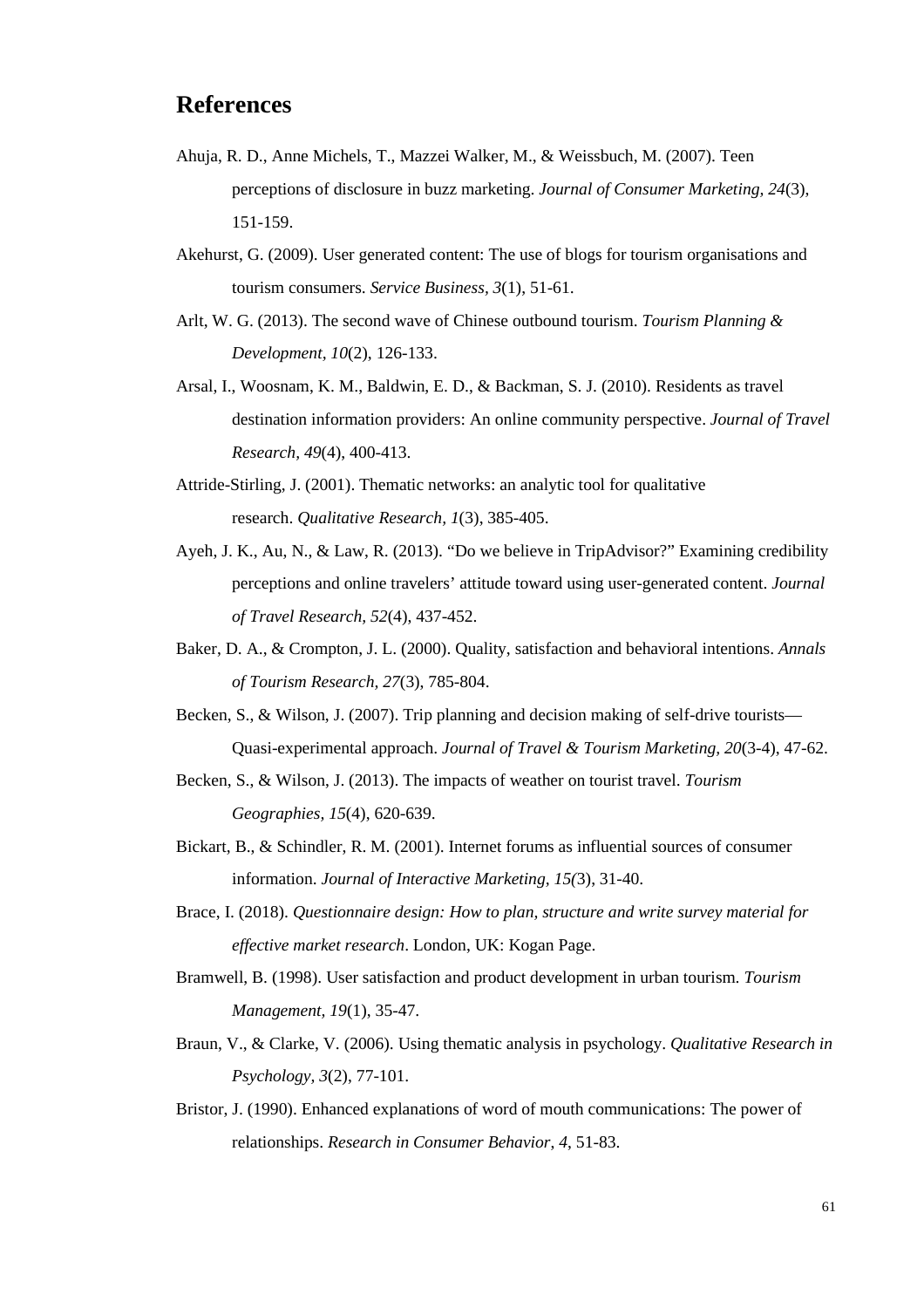- Brown, G., & Getz, D. (2005). Linking wine preferences to the choice of wine tourism destinations. *Journal of Travel Research, 43*(3), 266-276.
- Carson, D. B., & Prideaux, B. (Eds.). (2011). *Drive tourism: Trends and emerging markets.* Abingdon, United Kingdom: Routledge.
- Chatterjee, P. (2001). Online reviews: do consumers use them?
- Chen, C. M., Lee, H. T., Chen, S. H., & Huang, T. H. (2011). Tourist behavioural intentions in relation to service quality and customer satisfaction in Kinmen National Park, Taiwan. *International Journal of Tourism Research, 13*(5), 416-432.
- Cheung, C. M. K., & Thadani, D. R. (2012). The impact of electronic word-of-mouth communication: A literature analysis and integrative model. *Decision Support Systems, 54*(1), 461-470. doi: 10.1016/j.dss.2012.06.008
- Chi, C. G. Q., & Qu, H. (2008). Examining the structural relationships of destination image, tourist satisfaction and destination loyalty: An integrated approach. *Tourism Management, 29*(4), 624-636.
- Chung, N., Han, H., & Koo, C. (2015). Adoption of travel information in user-generated content on social media: The moderating effect of social presence. *Behaviour & Information Technology, 34*(9), 902-919.
- Cohen, E. (1988). Traditions in the qualitative sociology of tourism. *Annals of Tourism Research, 15*(1), 29-46.
- Cohen, L., Manion, L., Morrison, K., & Morrison, R. B. (2007). *Research methods in education*. Abingdon, UK: Routledge.
- Connell, J., Page, S. J., & Bentley, T. (2009). Towards sustainable tourism planning in New Zealand: Monitoring local government planning under the Resource Management Act. *Tourism Management, 30*(6), 867-877.
- Cox, C., Burgess, S., Sellitto, C., & Buultjens, J. (2009). The role of user-generated content in tourists' travel planning behavior. *Journal of Hospitality Marketing & Management, 18*(8), 743-764.
- Dann, G. M. (1981). Tourist motivation an appraisal. *Annals of Tourism Research, 8*(2), 187- 219.
- De Rojas, C., & Camarero, C. (2008). Visitors' experience, mood and satisfaction in a heritage context: Evidence from an interpretation h. *Tourism Management, 29*(3), 525-537.
- Denstadli, J. M., & Jacobsen, J. K. S. (2011). The long and winding roads: Perceived quality of scenic tourism routes. *Tourism Management, 32*(4), 780-789.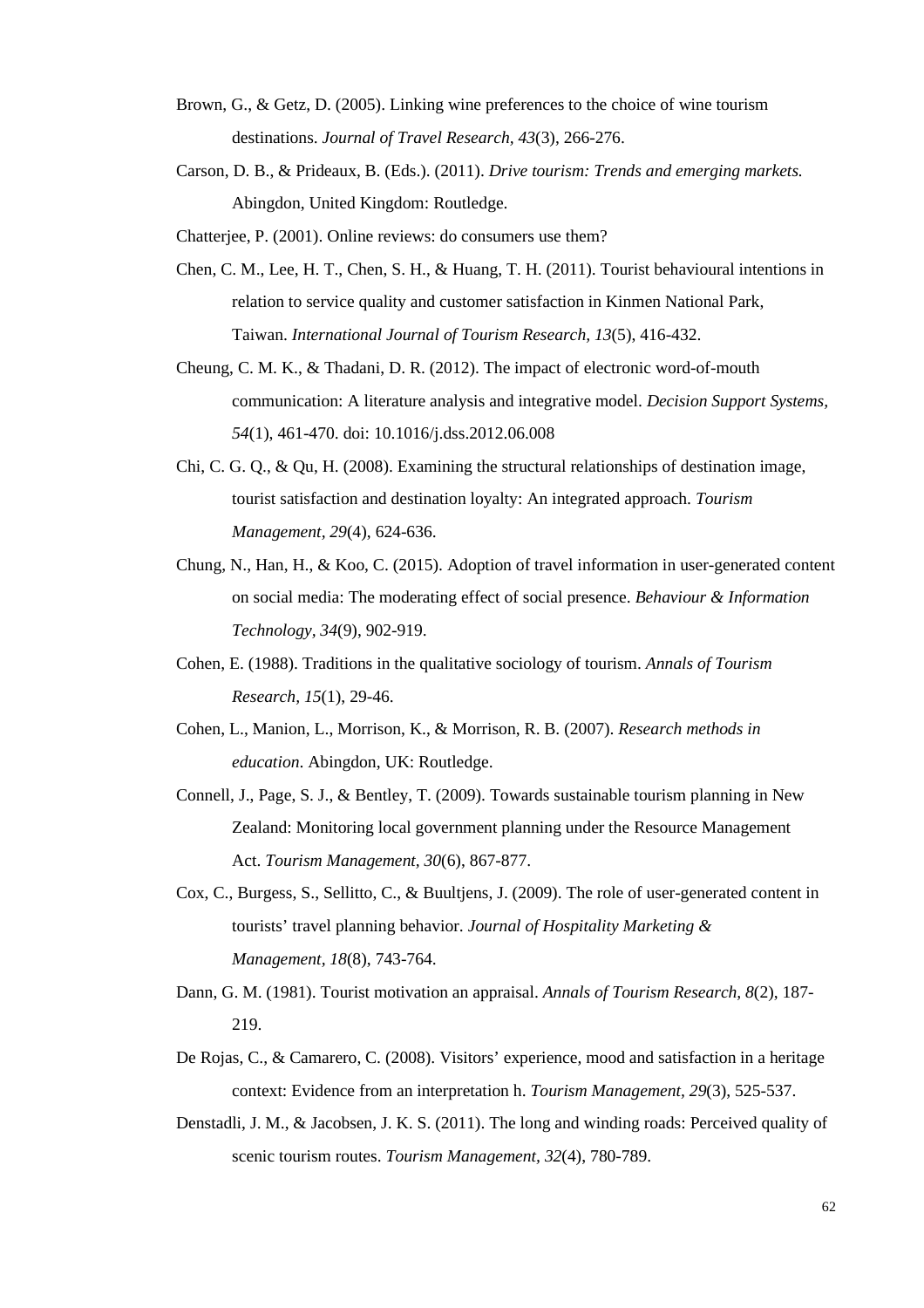- Doolan, D. M., & Froelicher, E. S. (2009). Using an existing data set to answer new research questions: A methodological review. *Research and Theory for Nursing Practice, 23*(3), 203-215.
- Du, S., Zhang, H., Xu, H., Yang, J., & Tu, O. (2018). To make the travel healthier: A new tourism personalized route recommendation algorithm. *Journal of Ambient Intelligence and Humanized Computing*.
- Eby, D. W., & Molnar, L. J. (2001). In-vehicle route guidance preferences of driving tourists. *Journal of Intelligent Transportation Systems, 6*(3), 261-279.
- Erkan, I., & Evans, C. (2018). Social media or shopping websites? The influence of eWOM on consumers' online purchase intentions. *Journal of Marketing Communications, 24*(6), 617-632.
- Fjelstul, J., Wang, Y., & Li, X. (2012). Examining the RV travelers' camping experience: A social media approach. *Tourism Analysis, 17*(4), 403-415.
- Flick, U. (2018). *An introduction to qualitative research*. Thousand Oaks, CA: Sage.
- Fornell, C. (1992). A national customer satisfaction barometer: The Swedish experience. *Journal of Marketing, 56*(1), 6-21.
- Fountain, J., Espiner, S., & Xie, X. (2010). A cultural framing of nature: Chinese tourists' motivations for, expectations of, and satisfaction with, their New Zealand tourist experience*. Tourism Review International, 14*(2-3), 71-83.
- Gartner, W. C., & Erkkila, D. L. (2004). Attributes and amenities of highway systems important to tourists. *Transportation Research Record, 1890*(1), 97-104.
- Golafshani, N. (2003). Understanding reliability and validity in qualitative research. *The Qualitative Report, 8*(4), 597-606.
- Gray, D. E. (2014). *Doing research in the real world*. Thousand Oaks, CA: Sage.
- Hallo, J. C., & Manning, R. E. (2009). Transportation and recreation: A case study of visitors driving for pleasure at Acadia National Park*. Journal of Transport Geography, 17*(6), 491-499.
- Hardy, A. (2003). An investigation into the key factors necessary for the development of iconic touring routes. *Journal of Vacation Marketing, 9*(4), 314-330.
- Hennink, M., Hutter, I., & Bailey, A. (2010). *Qualitative research methods*. Thousand Oaks, CA: Sage.
- Hui, T.K., Wan, D., & Ho, A. (2007). Tourists' satisfaction, recommendation and revisiting Singapore. *Tourism Management 28*(4), 965-975.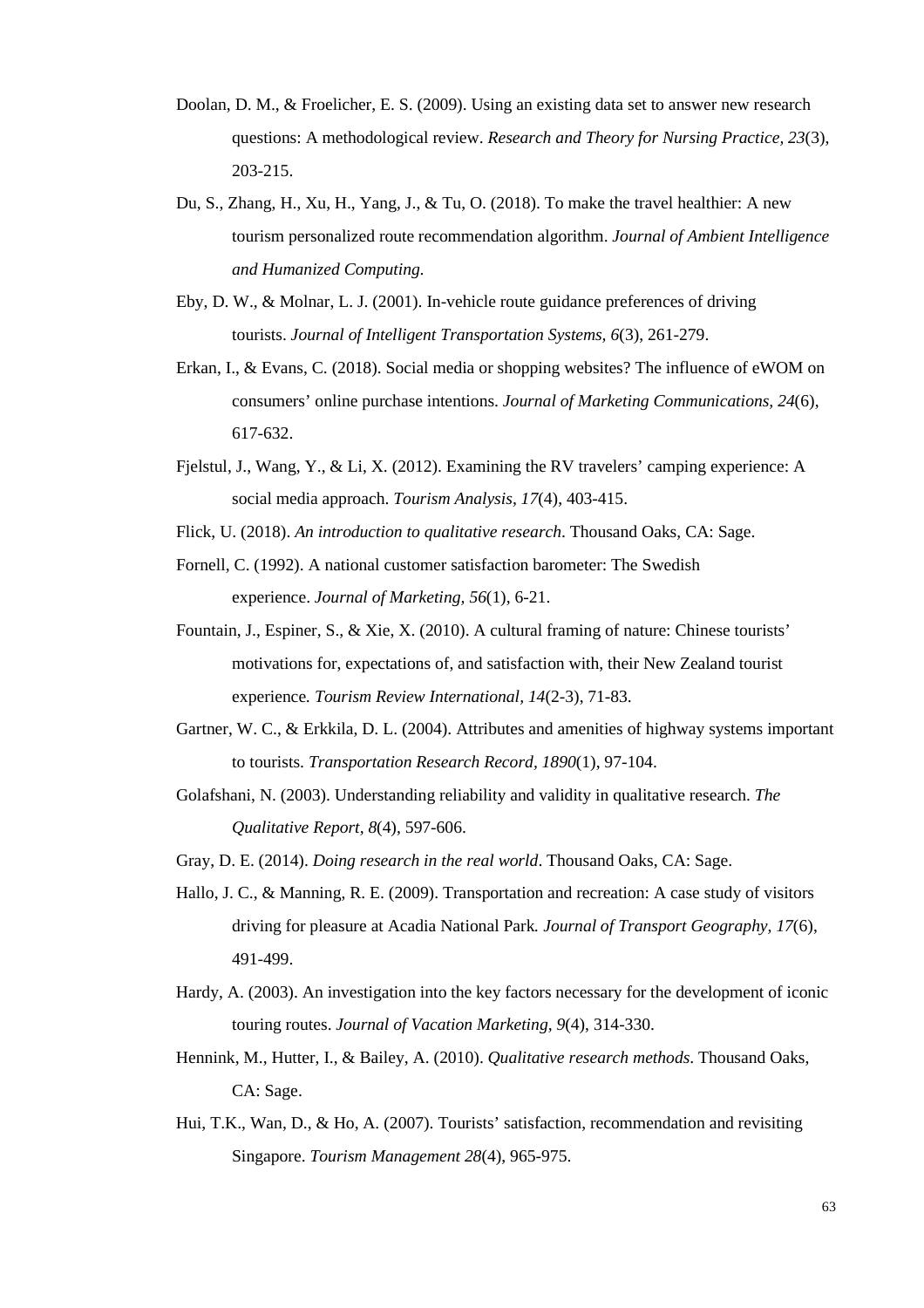- Hwang, Y. H., & Fesenmaier, D. R. (2003). Multidestination pleasure travel patterns: Empirical evidence from the American Travel Survey. *Journal of Travel Research, 42*(2), 166- 171.
- Hyde, K. F. (2004). A duality in vacation decision making. In G.I. Crouch, R.R. Perdue, H. J. P. Timmermans, & M. Uysal (Eds.), *Consumer psychology of tourism, hospitality and leisure* (Vol. 3, pp. 161-168). Wallingford, United Kingdom: CABI Publishing.
- Rahman, M. S. ( 2017). The Advantage and Disadvantages of Using Qualitative and Quantitative Approaches and Methods in Language "Testing and Assessent" Research: A Literature Review. *Journal of Education and Learning, 6*(1), 102-112.
- Ismagilova, E., Dwivedi, Y. K., Slade, E., & Williams, M. D. (2017). *Electronic word of mouth (eWOM) in the marketing context: A state of the art analysis and future directions*. Berlin, Germany: Springer.
- Jeng, J., & Fesenmaier, D. R. (2002). Conceptualizing the travel decision-making hierarchy: A review of recent developments. *Tourism Analysis, 7*(1), 15-32.
- Jin, S. V., & Phua, J. (2016). Making reservations online: The impact of consumer-written and system-aggregated user-generated content (UGC) in travel booking websites on consumers' behavioral intentions. *Journal of Travel & Tourism Marketing, 33*(1), 101- 117.
- Johnston, M. P. (2017). Secondary data analysis: A method of which the time has come. *Qualitative and Quantitative Methods in Libraries, 3*(3), 619-626.
- Jun, S. H., Vogt, C. A., & MacKay, K. J. (2007). Relationships between travel information search and travel product purchase in pretrip contexts. *Journal of Travel Research, 45*(3), 266-274.
- Klenosky, D. B. (2002). The "pull" of tourism destinations: A means-end investigation. *Journal of Travel Research, 40(*4), 396-403.
- Laczniak, R. N., DeCarlo, T. E., & Ramaswami, S. N. (2001). Consumers' responses to negative word-of-mouth communication: An attribution theory perspective. *Journal of Consumer Psychology, 11*(1), 57-73.
- Law, R., Leung, R., & Buhalis, D. (2009). Information technology applications in hospitality and tourism: A review of publications from 2005 to 2007*. Journal of Travel & Tourism Marketing, 26*(5-6), 599-623.
- Lewis, S. (2015). Qualitative inquiry and research design: Choosing among five approaches. *Health Promotion Practice, 16*(4), 473-475.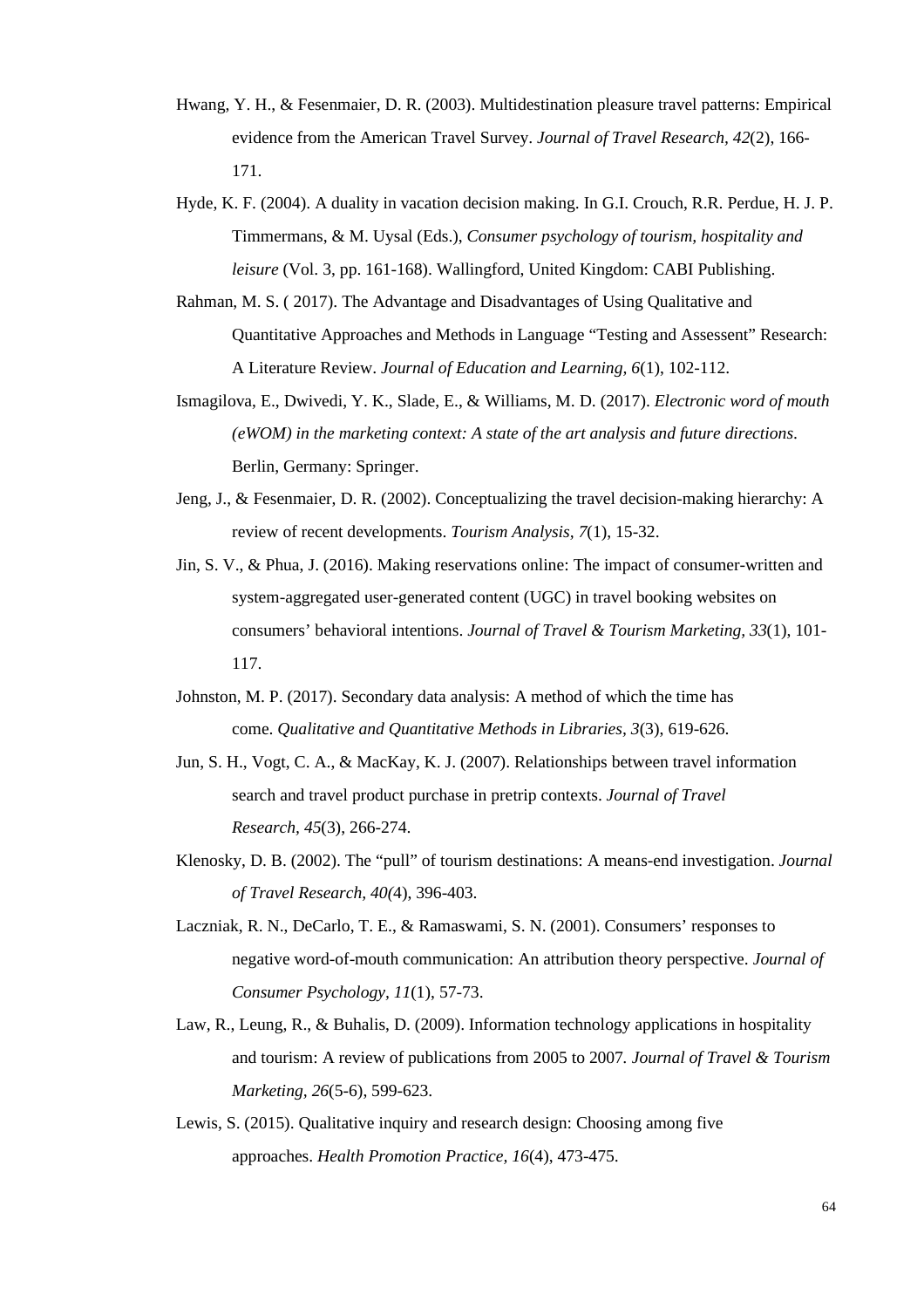- Li, H., Ye, Q., & Law, R. (2013). Determinants of customer satisfaction in the hotel industry: An application of online review analysis. *Asia Pacific Journal of Tourism Research, 18*(7), 784-802.
- Lin, V. S., Liu, A., & Song, H. (2015). Modeling and forecasting Chinese outbound tourism: An econometric approach. *Journal of Travel & Tourism Marketing, 32*(1-2), 34-49.
- Lincoln, Y. S., & Guba, E. G. (1986). But is it rigorous? Trustworthiness and authenticity in naturalistic evaluation. *New Directions for Program Evaluation, 1986*(30), 73-84.
- Litvin, S. W., Goldsmith, R. E., & Pan, B. (2008). Electronic word-of-mouth in hospitality and tourism management. *Tourism Management, 29*(3), 458-468.
- Liu, Y., Zhang, Y., & Nie, L. (2012). Patterns of self-drive tourists: The case of Nanning City, China. *Tourism Management, 33(*1), 225-227.
- Lu, W., & Stepchenkova, S. (2015). User-generated content as a research mode in tourism and hospitality applications: Topics, methods, and software. *Journal of Hospitality Marketing & Management, 24*(2), 119-154.
- Lu, Z. (2011). The study of Chinese tourists' motivations to Canada: 中国旅客到加拿大的动 机研究. *Journal of China Tourism Research, 7*(4), 345-354.
- Mackenzie, N., & Knipe, S. (2006). Research dilemmas: Paradigms, methods and methodology. *Issues in Educational Research, 16*(2), 193-205.
- Malterud, K., Siersma, V. D., & Guassora, A. D. (2016). Sample size in qualitative interview studies: Guided by information power. *Qualitative Health Research, 26*(13), 1753- 1760.
- March, R. (2004). How tourists self-deceive: Exploring the gap between travellers' intentions and actual consumption behavior. In C. Cooper, C. Arcodia, D. Solnet, & M. Whitford (Eds.), *CAUTHE 2004: Creating tourism knowledge* (pp. 466-473). Brisbane, Australia: Common Ground Publishing.
- Maxwell, J. A. (2012). *Qualitative research design: An interactive approach* (3rd ed.). Thousand Oaks, CA: Sage.
- McCusker, K., & Gunaydin, S. (2015). Research using qualitative, quantitative or mixed methods and choice based on the research. *Perfusion, 30*(7), 537-542.
- Ming, Y. (2018). *Understanding the effect of user-generated content on hotel performance in Auckland* (Unpublished master's thesis). Auckland University of Technology, Auckland, New Zealand.
- Ministry of Business, Innovation and Employment. (2019). International visitor survey. Retrieved on June 6, 2019, from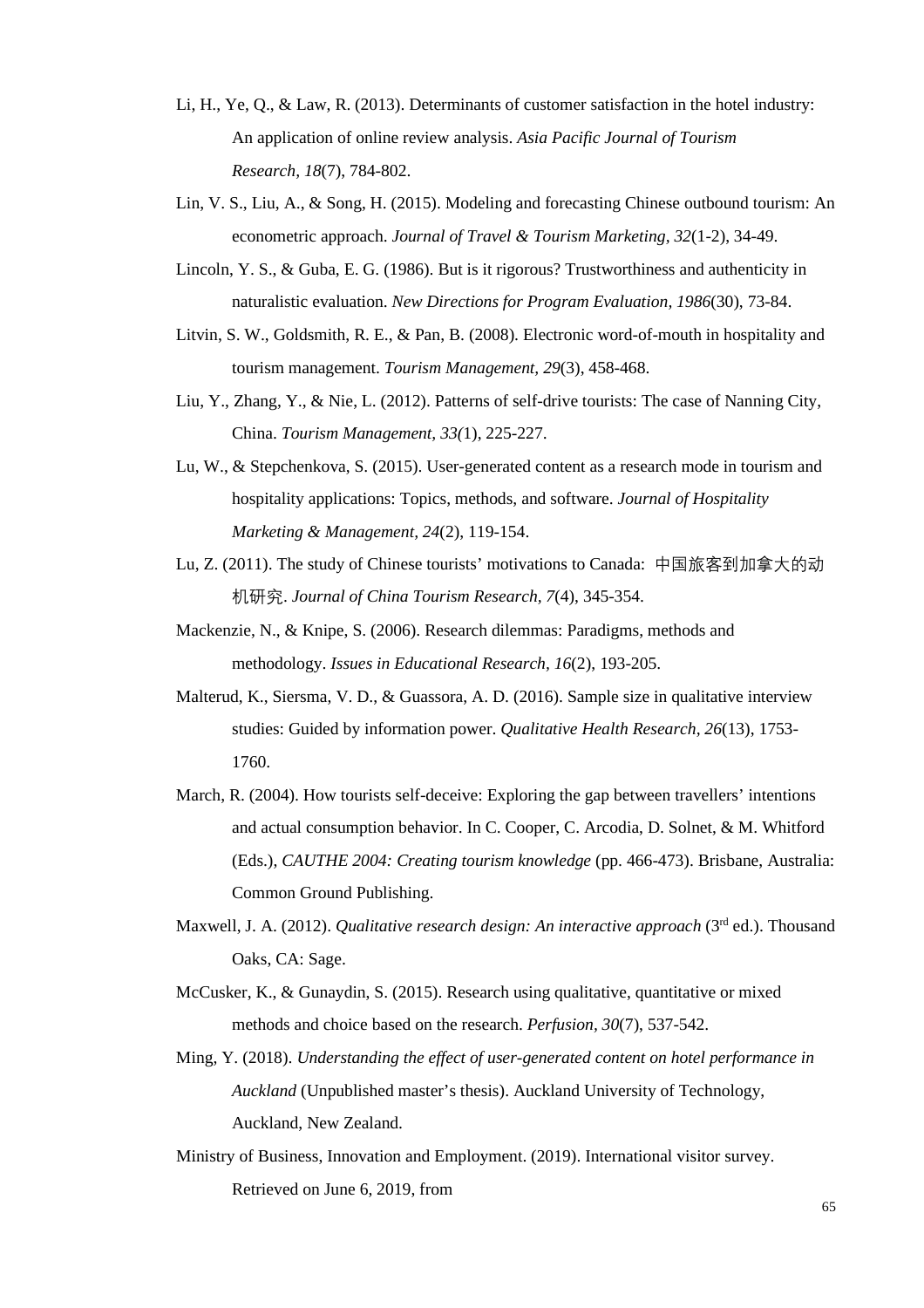[https://www.mbie.govt.nz/assets/1fc3807d30/international-visitor-survey-year-ending](https://www.mbie.govt.nz/assets/1fc3807d30/international-visitor-survey-year-ending-march-2019.pdf)[march-2019.pdf](https://www.mbie.govt.nz/assets/1fc3807d30/international-visitor-survey-year-ending-march-2019.pdf)

- Mmopelwa, G., Kgathi, D. L., & Molefhe, L. (2007). Tourists' perceptions and their willingness to pay for park fees: A case study of self-drive tourists and clients for mobile tour operators in Moremi Game Reserve, Botswana. *Tourism Management, 28*(4), 1044- 1056
- Morgan, D. L. (2007). Paradigms lost and pragmatism regained: Methodological implications of combining qualitative and quantitative methods. *Journal of Mixed Methods Research, 1*(1), 48-76.
- Mudambi, S. M., & Schuff, D. (2010). What makes a helpful review? A study of customer reviews on Amazon. com. *MIS Quarterly, 34*(1), 185-200.
- Murphy, L., Mascardo, G., & Benckendorff, P. (2007). Exploring word-of-mouth influences on travel decisions: Friends and relatives vs. other travellers. *International Journal of Consumer Studies, 31*(5), 517-527.
- Murphy, P., Pritchard, M. P., & Smith, B. (2000). The destination product and its impact on traveller perceptions. *Tourism Management, 21*(1), 43-52.
- Murray, M., & Graham, B. (1997). Exploring the dialectics of route-based tourism: The Camino de Santiago. *Tourism Management, 18*(8), 513-524.
- Nowell, L. S., Norris, J. M., White, D. E., & Moules, N. J. (2017). Thematic analysis: Striving to meet the trustworthiness criteria. *International Journal of Qualitative Methods, 16*(1), 1609406917733847.
- Pan, B., Li, X. R., Zhang, L. G., & Smith, W. W. (2008). An exploratory study on the satisfaction and barriers of online trip planning to China: American College students' experience. *Journal of Hospitality & Leisure Marketing, 16(*1-2), 203-226.
- Pearce, P. L., & Wu, M. Y. (2018). Entertaining international tourists: An empirical study of an iconic site in China. *Journal of Hospitality & Tourism Research, 42(*5), 772-792.
- Pizam, A., Uriely, N., & Reichel, A. (2000). The intensity of tourist–host social relationship and its effects on satisfaction and change of attitudes: The case of working tourists in Israel. *Tourism Management, 21*(4), 395-406.
- Prideaux, B., Wei, S., & Ruys, H. (2001). The senior drive tour market in Australia. *Journal of Vacation Marketing, 7*(3), 209-219.
- Qiu, H., Hsu, C., Li, M., & Shu, B. (2018). Self-drive tourism attributes: Influences on satisfaction and behavioural intention. *Asia Pacific Journal of Tourism Research, 23*(4), 395-407.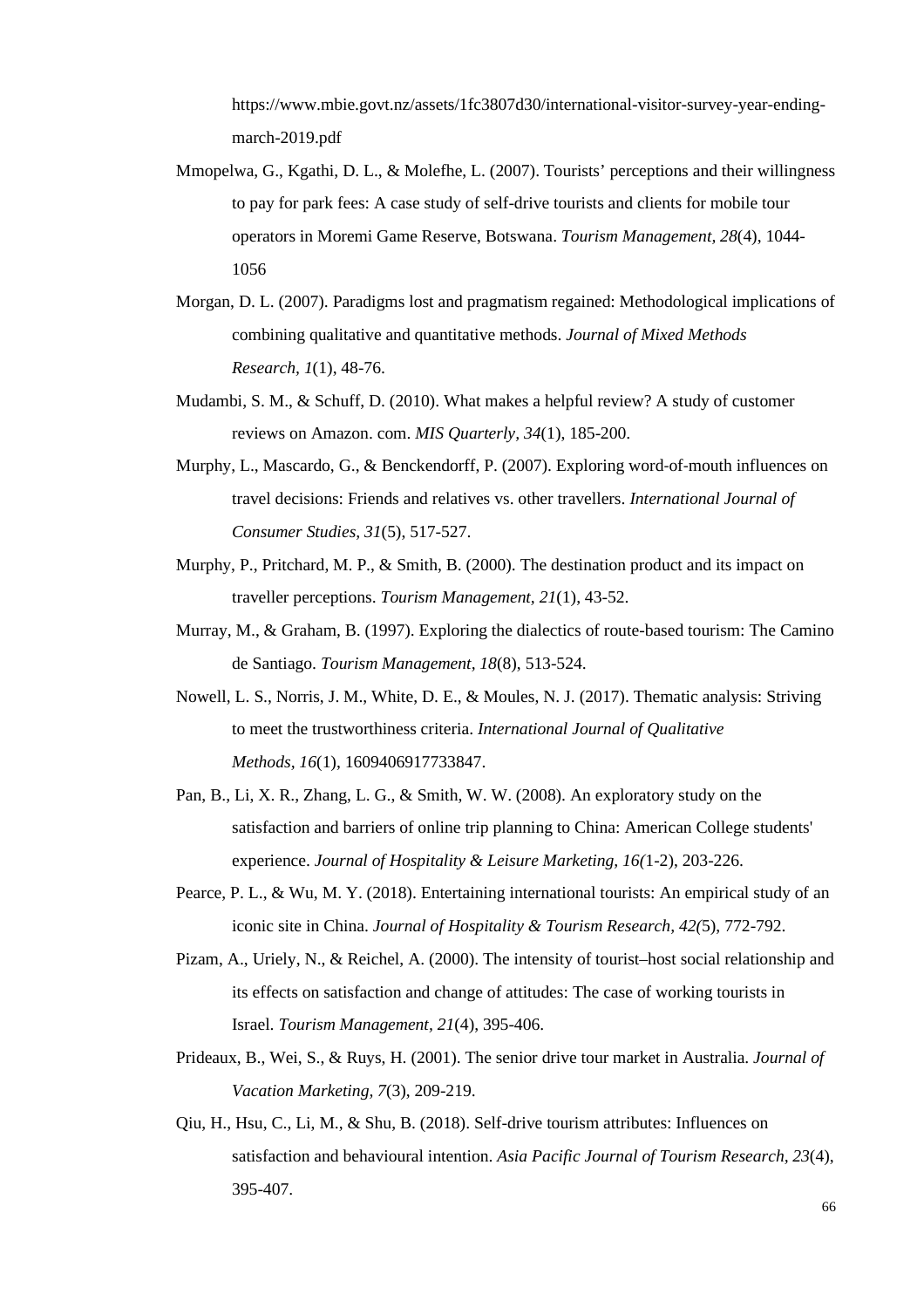- Ryan, C., & Mo, X. (2002). Chinese visitors to New Zealand—Demographics and perceptions. *Journal of Vacation Marketing, 8*(1), 13-27.
- Schiff, A., & Becken, S. (2011). Demand elasticity estimates for New Zealand tourism. *Tourism Management, 32*(3), 564-575.
- Sen, S., Lerman, D. ( 2007). Why are you telling me this? An examination into negative consumer reviews on the web. *Journal of interactive marketing, 21*(4). 76-94.
- Smith, E. (2008). Pitfalls and promises: The use of secondary data analysis in educational research*. British Journal of Educational Studies, 56*(3), 323-339.
- Sun, M., Ryan, C., & Pan, S. (2015). Using Chinese travel blogs to examine perceived destination image: The case of New Zealand. *Journal of Travel Research, 54*(4), 543- 555.
- Szymanski, D. M., & Henard, D. H. (2001). Customer satisfaction: A meta-analysis of the empirical evidence. *Journal of the Academy of Marketing Science, 29*(1), 16-35.
- Tobin, G. A., & Begley, C. M. (2004). Methodological rigour within a qualitative framework. *Journal of Advanced Nursing, 48*(4), 388-396.
- Tsushima, R. (2015). Methodological diversity in language assessment research: The role of mixed methods in classroom-based language assessment studies. *International Journal of Qualitative Methods, 14*(2), 104-121.
- Uysal, M., McGehee, N. G., & Loker-Murphy, L. (1996). The Australian international pleasure travel market: Motivations from a gendered perspective. *Journal of Tourism Studies, 7*(1), 45.
- Van Raaij, W. F. (1991). The formation and use of expectations in consumer decision making. In T. S. [Robertson](https://www.worldcat.org/search?q=au%3ARobertson%2C+Thomas+S.&qt=hot_author) & H. H. [Kassarjian](https://www.worldcat.org/search?q=au%3AKassarjian%2C+Harold+H.&qt=hot_author) (Eds.), *Handbook of consumer behavior* (pp. 401-418). Englewood Cliffs, NJ: Prentice-Hall.
- Veal, A. J. (2018). *Research methods for leisure and tourism*. Harlow, UK: Pearson.
- Wahyuni, D. (2012). The research design maze: Understanding paradigms, cases, methods and methodologies. *Journal of Applied Management Accounting Research, 10*(1), 69-80.
- Wall, G. (1972). Socio-economic variations in pleasure-trip patterns: The case of Hull carowners. *Transactions of the Institute of British Geographers*, *57,* 45-58.
- Wall, G., & Mathieson, A. (2006). *Tourism: Change, impacts, and opportunities*. London, UK: Pearson Education.
- Walther, J. B., Van Der Heide, B., Hamel, L. M., & Shulman, H. C. (2009). Self-generated versus other-generated statements and impressions in computer-mediated